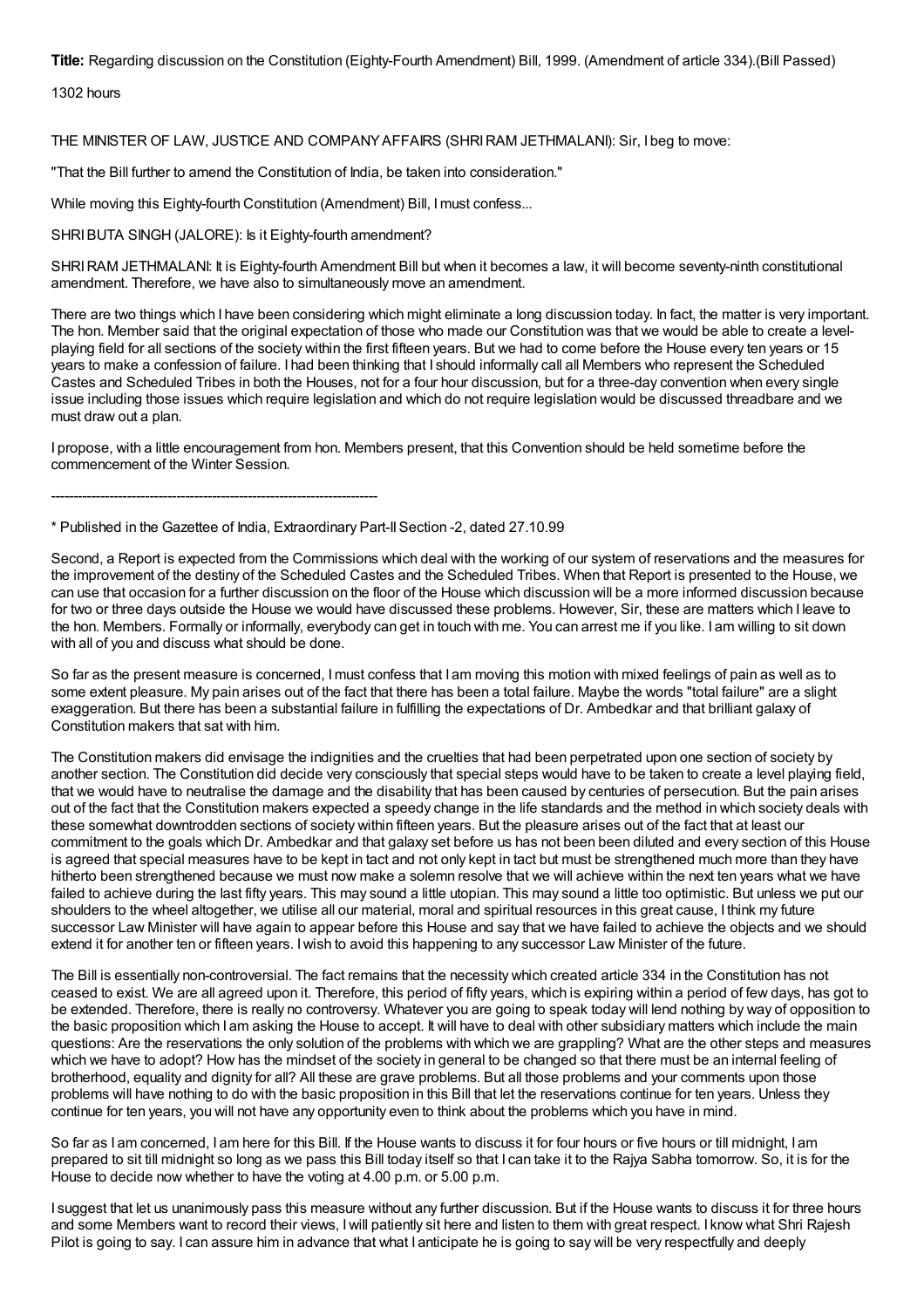considered by the Government, It will not only be considered by the Government, but myself and my colleagues in the Government, in conjunction with all the Members of the House who have the cause of the Scheduled Castes and the Scheduled Tribes dear to their heart, will all meet, as I said, for a three day convention and we will hammer out the solutions. Whatever those solutions are, we will present them as unanimous resolutions to both the Houses of Parliament in the Winter Session of Parliament.

I thank you, Sir, and I have nothing further to say now.

SHRI RAJESH PILOT (DAUSA): Mr. Chairman, Sir, when we had discussed this Bill last time, we had pointed out that these constituencies must be rotated. When we had gone round the country, the people of these constituencies complained that a particular constituency has been reserved for the last 50 years. We have to see whether the population of the Scheduled Castes or the Scheduled Tribes remains at the same level even now or the adjoining constituencies have more number of the Scheduled Castes or the Scheduled Tribes in the same district. So, rotation of these constituencies can take place. I think this point should be kept in mind by the Government.

SHRI RAM JETHMALANI: Sir, I have that in mind. The hon. Member can take it that we are conscious of that problem. That problem is, basically, a problem of delimitation which we will, certainly, consider very seriously, in great detail.

## SHRI RAJESH PILOT: Thank you.

MR. CHAIRMAN : Since the Government has decided to convene a three day convention, Iwould suggest that instead of 5.00 p.m., we can have the voting at 4.00 p.m., so that the House can take up the discussion on natural calamities after this Bill is passed.

SHRIPRAVINCHANDRA SOMABHAIRASHTRAPAL (PATAN): Mr. Chairman, Sir, the discussion in Parliament is more important than the convention outside Parliament.

MR. CHAIRMAN: It is only my suggestion. If the House agrees to this suggestion by consensus, we will have the voting at 4.00 p.m. Otherwise, we will have it at 5.00 p.m.

श्री बटा सिंह (जालौर): सभापति जौ, यहां जो संविधान का ८४ वां संशोधन विधेयक आया है, यह एक औपचारिकता है, एक रूटौन मामला है। साधारणत: यह पिछली लोक सभा में आ नाता, मगर चूंकि पिछली लोक सभा सर्वाइव नहीं कर पाई इसलिए इस लोक सभा में आया है। यह विधेयक अपने आप में इस बात का संकेत है और इस बात को प्रकट करता है कि इस देश में ३० करोड़ अनुसूचित जाति एवं अनुसूचित जनजाति के लोगों के साथ जो वायदे संविधान के माध्यम से किए गए थे वे आज ५० सालों के बाद भी परे नहीं हुए हैं बल्कि अब उनकी जो परिस्थिति है. आज समाज में जो उनकी राजनैतिक, आर्थिक और सामाजिक हालत है. उसे देखकर हमें दख होता है क्योंकि ५० सालों में उनकी हालत में कोई परिवर्तन नहीं हुआ है। आन भी समान में उनका उतना ही निरादर हो रहा है, आन भी उनका उतना ही शोषण हो रहा है चितना पहले होता था।

सभापति महोदय, इस संविधान संशोधन विधेयक मे, जैसा माननीय मंत्री जी ने कहा, केवल एक ही लाइन का संशोधन है और साधारण तौर पर, इसे पढ़ने से लगता है कि इसमें कड़ कहने के लिए नहीं है, लेकिन इसमें इतना कड़ कहने को है जिसकी कोई सौमा नहीं है। जब हम इस शताब्दी के अन्त में इस संशोधन को पास करने के लिए एकत्रित हुए हैं, तो यह स्वाभाविक है कि जो कुछ पिछली अर्धशताब्दी में हुआ है, उस पर ध्यान दें। इसकी बैकग्राउंड कांस्टीटयुएंट एसैम्बली से ही शुरू नहीं होती है। अभी माननीय जेठमलानी जी ने कहा कि हमारी कांस्टीटयूएंट एसैम्बली में संशोधनों का प्रावधान किया गया था।

परन्तु उनको पता होना चाहिए कि भारत के अंदर संशोधनों की प्रथा सन १९२६-१९२७ से शुरु हुई नबकि सभी जातियों के लिए संशोधन थे जिसमें मद्रास प्रैज़ीडैसी और बम्बई प्रैज़ीडैसी में हरिजनों के लिए २२ प्रतिशत, मुस्लिम्स के लिए ०.६ प्रतिशय-स के लिए ०.७ प्रतिशत, हिन्दूज के लिए १२ प्रतिशत, हिन्दू नॉन-ब्राहमण के लिए ३८ प्रतिशत और हिन्दू ब्राहमण के लिए १३ प्रतिशत। यह आज कौ बात नहीं है, यह आरक्षण कौ नौति अंग्रेज के बक्त से चलौ हुई है और आखिर में इस नौति को परम पुज्य डा. बाबा साहेब अम्बेडकर ने दलितों और पिछड़े हुए लोगों को मुक्ति दिलवाने के लिए ऐसे समाज से, जिस समाज ने जाति प्रथा के अंदर उनको पौस-पौसकर उनके VÉÒ´ÉxÉ EòÉä +¨ÉÉxÉ´ÉÒªÉ VÉÒ´ÉxÉ ¤ÉxÉɪÉÉ ½þ Ö+É lÉÉ, =ºÉEòÉä ºÉ¨ÉÉ{iÉ Eò®úxÉä Eòä 汃B {ÉÚ®úÉ VÉÒ´ÉxÉ Ê¥ÉÊ]õ¶É ºÉ®úEòÉ®ú Eòä +MÉäxº]õ ºÉÆPɹÉÇ ÊEòªÉÉ\* nù ä¶É Eòä +Ænù®ú VÉÉä ºÉɨ|ÉnùÉʪÉEò ¶ÉÊEiɪÉÉÆ lÉÒÆ, उनके खिलाफ संघर्ष किया। राम बिलास जी जानते हैं, १९३२ में राष्ट्रपिता महात्मा गांधी जी के सामने जब यह परिस्थिति पैदा हुई कि देश के अंदर जो आजादी से पहले सम्प्रदाय के नाम से विभानन हो रहा था, निसमें डा. बाबा साहेब अम्बेडकर के प्रभाव से देश के दलित, दबे-पिसे लोग इकट्ने होकर एक शक्ति के रूप में उभरे तो उन्हें ऐसा सगा कि शायद देश की एकता और अखंडता नहीं बच पाएगी। राष्ट्रपिता महात्मा गांधी ने पूणे में बहुत बड़ा प्रयास करके देश की एकता और अखंडता को बचाने के लिए अपना आमरण अनशन रख दिया। उसे लेकर देश की सभी पार्टियों के नेताओं ने बाबा साहेब अम्बेडकर से अपील की और बाबा साहेब ने देश की एकता और अखंडता को सामने रखते हुए एक राजनैतिक समझौता महात्मा गांधी जी के साथ किया। जेठमलानी जी, इसकी शुरुआत यहां से होती है। फिर इसको हमारे देश के संविधान में दिया गया ताकि इसे कानून का रूप दे दिया नाए। परन्तु इसकी शुरुआत सन् १९३२ में हुई और १९३२ में पुणे पैक्ट के नाम से नो कागन दस्तखत किए गए, उसमें इसके दो पहलू हैं - पणे पैक्ट के कलोंज ६ में लिखा हुआ हैं -

"It provides that every endeavour shall be made to secure a fair representation of depressed classes in elections to local bodies and appointments to public services."

#### जो बिल आज आपने इस सदन के सामने प्रस्तुत किया है,

representation in the democratic bodies like Assemblies and Parliament,

उसमें भी अभी बहुत कुछ अधुरा है। जेठमलाजी जी, आपने कौन्फ्रैस बुलाने का आहवान किया है। हम उस कौन्फ्रैस के खिलाफ नहीं हैं मगर आपके दाएं हाथ के पास बैठे हुए राम बिलास पासबान जी ने इसका समाधान आज से दो-तीन साल पहले पालियामट के अंदर, कैबिनेट के अंदर एक आर्डिनैस के रूप में पेश किया था। हमारी आपसे चही प्रार्थना है कि उस आर्डिनैस को आप सैट्रल एक्ट के रूप में तुरन्त ले आइए। आपको कौन्फ्रैस करने की नरूरत ही नहीं है। उसमें सब कुछ देख लिया गया है। उस आर्डिनैस में आन तक आरक्षण नौति के तहत सरकार की तरफ से, न्याय प्रणाली की तरफ से, नौकरशाही की तरफ से नो अधिकरण कर दिया गया, उसको तोड़ दिया गया, उसे खत्म कर दिया गया, वह पांच भारत सरकार के ऑफिशियल मैमोरंडम, जिनकी वजह से एक-एक करके आरक्षण के सभी पहलुओं को खत्म किया गया। उसके बाद हम यह समझते थे, पिछली लोक सभा में १७ और १८ मार्च को इसी सदन के अंदर सभी पक्षों की ओर से लोक सभा के ८६ सदस्यों ने एक ज्ञापन आदरणीय <sup>ç</sup> ाधानमंत्री श्री अटल बिहारी वाजपेयी जी को दिया था जिसमें मारतीय जनता पार्टी. सी.पी.एम., सी.पी.आई. कांग्रेस, समाजवादी पार्टी, राष्टीय जनता दल, जनता दल आदि के लोग थे। सभी ने दस्तखत करके यूनैनिमसली एक मैमोरंडम दिया था और हम उम्मीद करते थे कि प्रधानमंत्री उस मैमोरंडरम, जो पुराना गुजराल साहब के वक्त का आर्डिनैस था, जिसके ऊपर भारत सरकार के कक्ष में अभी तक धूल पड़ी हुई है, को इसी सदन में लाएंगे, और जो पांच आफिशियल मैमोरेण्डा भारत सरकार की ओर से जारी करके हमारी आरक्षणनीति की जड़े काट दी गई हैं, उन सब को वापस करेंगे। मगर अफसोस कि ऐसा नहीं हुआ और उसके बाद जब पूरा देश लोक सभा के इलैक्शंस में उलझा हुआ था तो भारत के सुप्रीम कोर्ट ने दो फैसले और कर दिये, जो बहुत ही घातक हैं परन्तु मैं आज इस बात पर चर्चा नहीं करूंगा। विधि मंत्री जी से मैं करबद्ध प्रार्थना करूँगा कि जितने हाई कोर्टेस या सुप्रीम कोर्ट के फैसले आरक्षण नीति के तहत आदिवासी अथवा दलित लोगों के खिलाफ आये हैं, उनके ऊपर सामूहिक तौर पर SÉSÉÉÇ <ºÉ ºÉnùxÉ ¨Éä Æ ½þ Éä VÉɪÉä, EªÉÉä ÆÊEò ´É½þ =ºÉEòÒ ¤ÉÖÊxɪÉÉnù ½þ è, ´É½þ =ºÉEòÒ °ü]õ ½þ è, =ºÉEòÒ VÉc÷ ½þ è\* nù Ö¦ÉÉÇMªÉ´É¶É ½þ¨ÉÉ®úÉ ªÉ½þ ʴɦÉÉMÉ, ½þ¨ÉÉ®úÉ ªÉ½þ ʴɹɪÉ iÉÒxÉ ¨ÉÆjÉɱɪÉÉä Æ ¨Éä Æ¤ÉÆ]õÉ ½þ Ö+É है। एक मंत्रालय माननीय राष्ट्रपति जी ने एलोकेशन ऑफ बिजनेस के नाम से दिया है, एक मंत्रालय प्रधान मंत्री जी की देख-रेख में है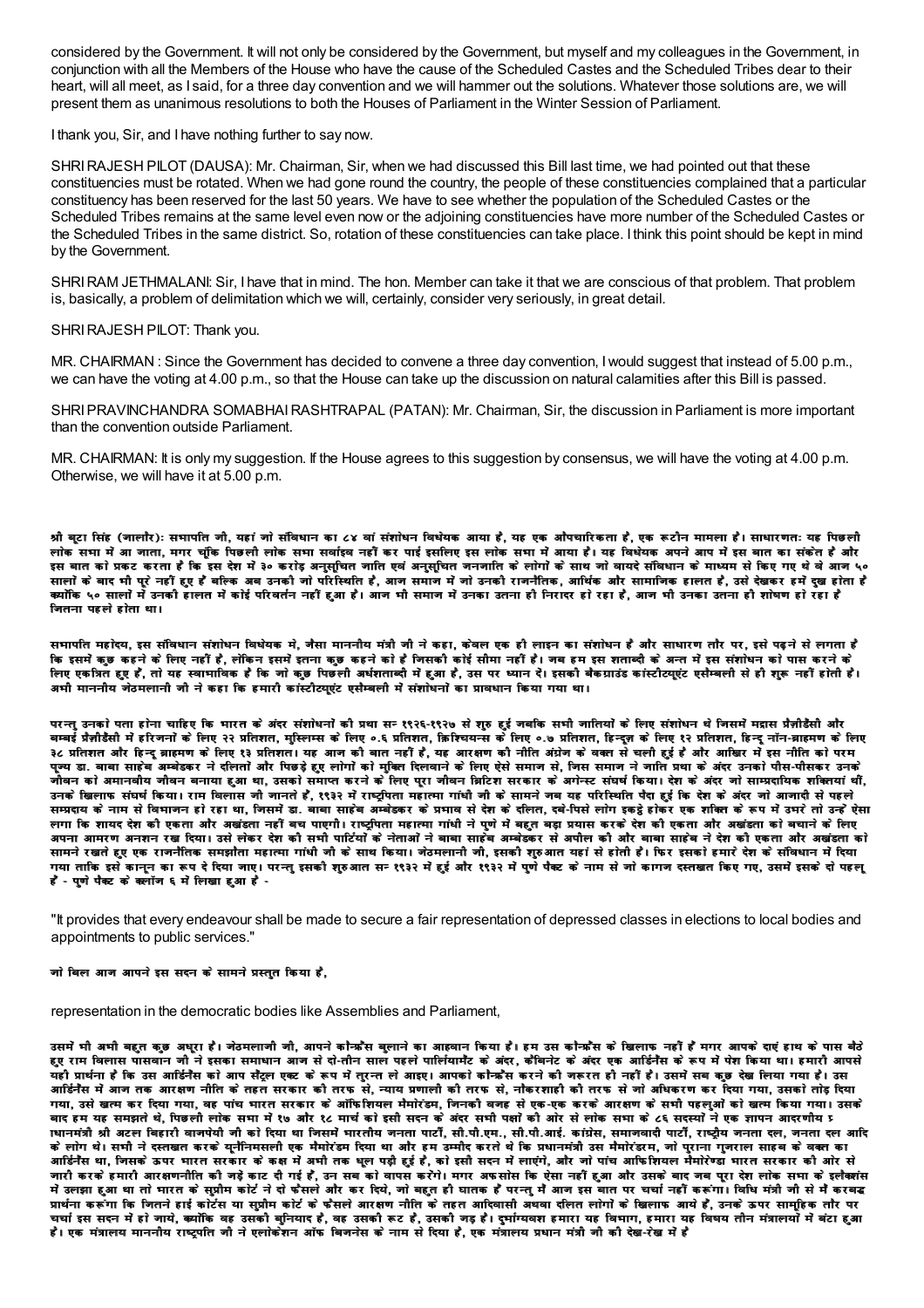... (व्यवधान)

श्री अखिलेश सिंह (महाराजगंज) : सभापति महोदय, इस महत्वपूर्ण विधेयक पर सरकार कौ नौयत साफ नहीं जान पड़ती। सदन में सदस्यों का अभाव है, कोरम का अभाव  $\rightarrow$ 

MR. CHAIRMAN: The concerned Minister, other Cabinet and State Ministers are here.

श्री बूटा सिंह : समापति महोदय, मैं अर्ज कर रहा था कि ये जो फैसले आये हैं, उनके उन फैसलों का पूरा असर कवल दलित वर्ग और आदिवासी, बैकवर्ड<br>क्लासेज़ के हितों के खिलाफ हुआ है। बहुत से हाई कोर्टस के ऐसे फैसले मी हैं, मुम्बई हाई है, जिन फैसलों के माध्यम से आरक्षण नौति को बल मिलता है। परन्तु खेद से कहना पड़ता है कि जिन फैसलों के माध्यम से दलित और आदिवासी वर्ग के लोगों को गया।

मैं एक उदाहरण दूं, हाल ही में जो सबसे आखिरी फैसला सप्रीम कोर्ट में हुआ है, मैं किसी जज या किसी न्यायालय के ऊपर कोई आक्षेप नहीं करूंगा, मगर जो प्रक्रिया कचढरियों के अन्दर चल रही है. जिससे दलितों का और आदिवासियों का पतन हो रहा है. उसका उल्लेख जरूर करूंगा। सबसे आखिरी फैसला जो सप्रीम कोर्ट की पांच मेम्बर बैच ने किया है, जिसकी अध्यक्षता हमारे देश के उच्चतम न्यायालय के माननीय चौफ जस्टिस ने की, इससे पहले उसी मसले के ऊपर एक फैसला हुआ था, जिसमें सात मैम्बर बैच बैठी थी और उसमें कहा गया था कि दलितों और आदिवासियों के आरक्षण का जो मामला संविधान में है, वह उनका फंडामेंटल राइट है, क्योंकि हमारे सी बधान के पार्ट थी में अनेकों धाराएं हैं, आर्टीकल हैं अथवा फंडामेंटल राइटस हैं। परन्तु मुझे उस फैसले को पढ़कर दुख हुआ कि सुप्रीम कोर्ट की वर्तमान बैच ने उस फंडामेंटल राइट को बदलकर एनेबलिंग प्रोवीजन का दर्जा दे दिया। नतीजा यह हआ कि कांस्टीट्यशन के पार्ट थी के सारे के सारे फंडामेंटल राइटस. उसके सारे के सारे आर्टीकल्स, मगर उसके एक आर्टीकल का छोटा सा अनुच्छेद, जिससे दलित वर्गों का और आदिवासियों का फायदा हो, उसको सुप्रीम कोर्ट के माननीय चीफ जस्टिस कौ बँच ने यह कह दिया का यह फंडामेंटल राइट नहीं है।

हमारे माननीय मंत्री जी देश के बहुत बड़े ज्युरिष्ट हैं और बहुत लीडिंग लॉयर हैं। मैं उनके माध्यम से इस सदन से एक अपील करना चाहता हूं कि कांस्टीटयुशन लिखना .<br>और कांस्टीटयशन में संशोधन करना कवल इस सदन का काम है। इस सदन के अलावा हमारे डैमोक्रोटक सेट-अप में किसी को भी यह अधिकार अधिकार सप्र ाीम कोर्ट को किसने दिया, मैं इतना ही आपसे पूछना चाहता हूं।

#### दसरे यदि संविधान इस बात को मानता है कि

Part-III of the Constitution is a Fundamental Right, then wherefrom did the Supreme Court get this authority to declare this particular clause as an enabling provision?

#### आपको मालम है, आप मझसे ज्यादा जानते हैं कि इसका दष्परिणाम क्या होता है।

इसका पहला दुष्परिणाम क्या हुआ, यह मैं बताना चाहता हूं। मैं एक प्रांत की बात नहीं कहता, सभी प्रांतों की राज्य सरकारों ने सुप्रीम कोर्ट के इस फैसले के बाद जो रतना रूपमा उत्तर का है.<br>कार्यवाही शरू की है. उससे लाखों दलित और आदिवासी कर्मचारियों का नीवन दपर हो गया है। इसका एक छोटा सा उदाहरण में पंनाब से देना चाहता हूं। वहां से मुझे एक फैक्स मिला है। उसमें लिखा हुआ है कि पंजाब में सुप्रीम कोर्ट के पहले फैसले के अंतर्गत जो लोग प्रमोट हुए थे, सुप्रीम कोर्ट के लेटेस्ट फैसले के तहत वहां की सरकार ने उनको रिवर्ट कर दिया है। हम समझ सकते हैं कि न्यायपालिका कौ जनमेंट को कार्यान्वित करना राज्य सरकार का काम है, लेकिन उसकौ भी एक हद होती हैं। इस फैक्स में यह भी लिखा हुआ है कि जितने अंतराल के लिए सप्रीम कोर्ट के पहले वाले कानून के मुताबिक वे दलित और आदिवासी कर्मचारी प्रमोट होकर उस पद पर रहे. अब उनको रिवर्ट करके उनसे उस पांच-छः साल कौ अवधि को सैलरी काटी जा रही है। देश में पहली बार हमने ऐसा देखा है कि एक तरफ हम संविधान के माध्यम से काम करते हैं, मंत्री नी भाषण देते हैं कि इस समान का, इस वर्ग का उत्थान करने के लिए हम सब कुछ करने को तैयार हैं, दूसरी तरफ न्याय प्रणाली के नाम से बहुत तेन छरी के साथ हमारी गर्दन काटी ना रही है। आपके पास इसका क्या समाधान है? आपने कहा कि तौन दिन की कांफ्रेंस बलाएंगे। इसमें कोई दिककत नहीं, मंत्री जी आपको आत्मा शद्ध हो सकती है. आपके विचार हमारे साथ हो सकते हैं. लेकिन आप ही ऐसे मंत्री नहीं है जो इस विषय को डील करते हैं। यह विषय तीन ि वभागों में बंटा हुआ है।

सबसे पहला विभाग सामानिक न्याय एवम अधिकारिता मंत्रालय है, जिसको राष्ट्रपति जौ ने यह काम साँपा है। उसके बारे में जितना थोड़ा कहा जाए, उतना ही अच्छा है। पिछले दिनों कई लोगों ने यह बात प्रकट तौर पर कही है। मैं किसी व्यक्ति या किसी मंत्री के ऊपर कभी आक्षेप नहीं करता हूं, लेकिन जिस ढंग से पिछले दो साल १३ महीनों से इस मंत्रालय का संचालन हुआ है, उसके लिए सत्ता पक्ष के कई सदस्य मेरे पास आए और कहा कि बाबा साहेब अम्बेडकर की जो प्रतिमा उनके दफ्तर में लगी थी, उन्होंने आते ही कह दिया कि इसे मेरे कमरे से बाहर फेंको। मैं समझता हूं कि ऐसी परम्परा हमारे रेश की कभी नहीं रही। हम लोगों ने बाबा साहेब अम्बेडकर की शताब्दी मनाई थी और भारत सरकार की तरफ से करौब २०० करोड़ रुपए के प्रोजेक्टस मंजूर हुए थे। डा. बाबा साहब भीमराव अम्बेडकर फाउंडेशन नाम से एक संस्था चली थी। उसके लिए बहुत से फैसले हुए थे, अभी समय कम है, फिर कभी मैं उनके बारे में जिक़ करूंगा। उस फाउंडेशन से सभी अधिकारियों को निकाल दिया गया, .<br>जबकि उसके चार्टर में लिखा हुआ है कि जहां तक प्रयास होगा इसका जो सचिव होगा.

he should be either from the Scheduled Caste or from the Scheduled Tribe.

यह डिटेल का मसला है, फिर कभी इसे बताऊंगा, मगर सबसे बड़ा नुकसान वर्तमान मंत्री जी के होते हुए हुआ। इसमें दो मुद्दे हैं। एक तो हर साल के बजट में आदिवासी और अनुसूचित जाति की बच्चियों के लिए २५० करोड़ रुपए रखे जाते हैं, लेकिन १९९८ और १९९९ के बजट में इस पैसे को खर्च नहीं किया गया, जिससे वह पैसा लैप्स हो गया। दसरौ बात यह है कि देश के सफाई कर्मचारी जो अपमानजनक धंधा करते हैं और इनसान का मलमत्र अपने सिर पर ढोते हैं. उनकौ मक्ति के लिए ९० करोड रुपए हर साल बनट में रखे नाते हैं, ताकि उनके बच्चे पढ़-लिखकर अपने नीवन को सुधारने के लिए कोई अच्छा काम करना चाहे तो इस पैसे के माध्यम से कर सकते हैं, इसौलिए यह बजट रखा जाता है।

वह ९० करोड़ रुपया १९९८ और १९९९ में खर्च नहीं किया गया और उस पैसे को बिल्लियों के लिए, कुत्तों के लिए, ब्रिणन को लिए, बन्दरों के लिए, भालुओं के लिए डाइवर्ट कर दिया गया।

... (व्यवधान)

.<br>मैडम, यह सारा रिकोर्ड में है, आपको पता चल जाएगा। हमें इस बात का बहुत ही दुख है और हम सोचले थे, आप नैसे महाने तल हम ने जब यह मंत्रालय आएगा, तो इसमें कुछ व्रद्ध हो सकेगी और प्रगति हो मकोरी।

दुसरा मुद्दा आरक्षण नीति का है। आरक्षण नीति का संचालन डिपार्टमेंट आफ पर्सोनैल करता है। जहां तक रिजर्वेशन का सवाल है, राष्ट्रपति महोदय द्वारा भारत सरकार के रूलोकेशन आफ बिजनेस से संबंधित आरंश में लिखा है. अनसचित जातियों और जनजातियों को रिजर्वड सर्वेसेज का संचालन मिनिस्टी आफ सोशियल बैलफेयर करेगा। .<br>आप पांच साल में एक बार आयेंगे या दस साल में आयेंगे और आप दस साल ले लिए आए, तो दस साल के बाद आपके दर्शन होंगे। मै आपको बताना चाहता हूं कि आरक्षण के नाम से निनते भी दलित और आदिवासी लोग हैं, उनको घृणा से देखा जा रहा है। बड़े-से-बड़े अधिकारी चाहे वह दलित हो या आदिवासी, जब वह सैक़टेरिए में जाता है, तो बड़ी जाति के लोग उस पर उंगली उठाते हैं और घ्रणा से देखते हैं। अब तो सुप्रीम कोर्ट के ऊपर भी इसका असर हो गया है। आपको मालूम है, सुप्रीम कोर्ट ने अभी एक फैसला दिया है। जो सुपर हाइयेस्ट एनुकेशन है, जिसमें डाक्टर, इंजीनियर, स्पेस, हवाईजहाज इंजीनियर आते हैं, इनमें एसमौशन में आरक्षण बन्द। इसको सुप्रीम कोर्ट ने सूपर स्पेशियलिटी टर्म दौ है।

सभापति महोदय, आप दक्षिण से आते हैं, दक्षिण में भी एक बहुत बड़ा धन्धा चल रहा है और वह धन्धा है - मैडिकल कालेनेज कालेनेज में आपने प्रतिबन्ध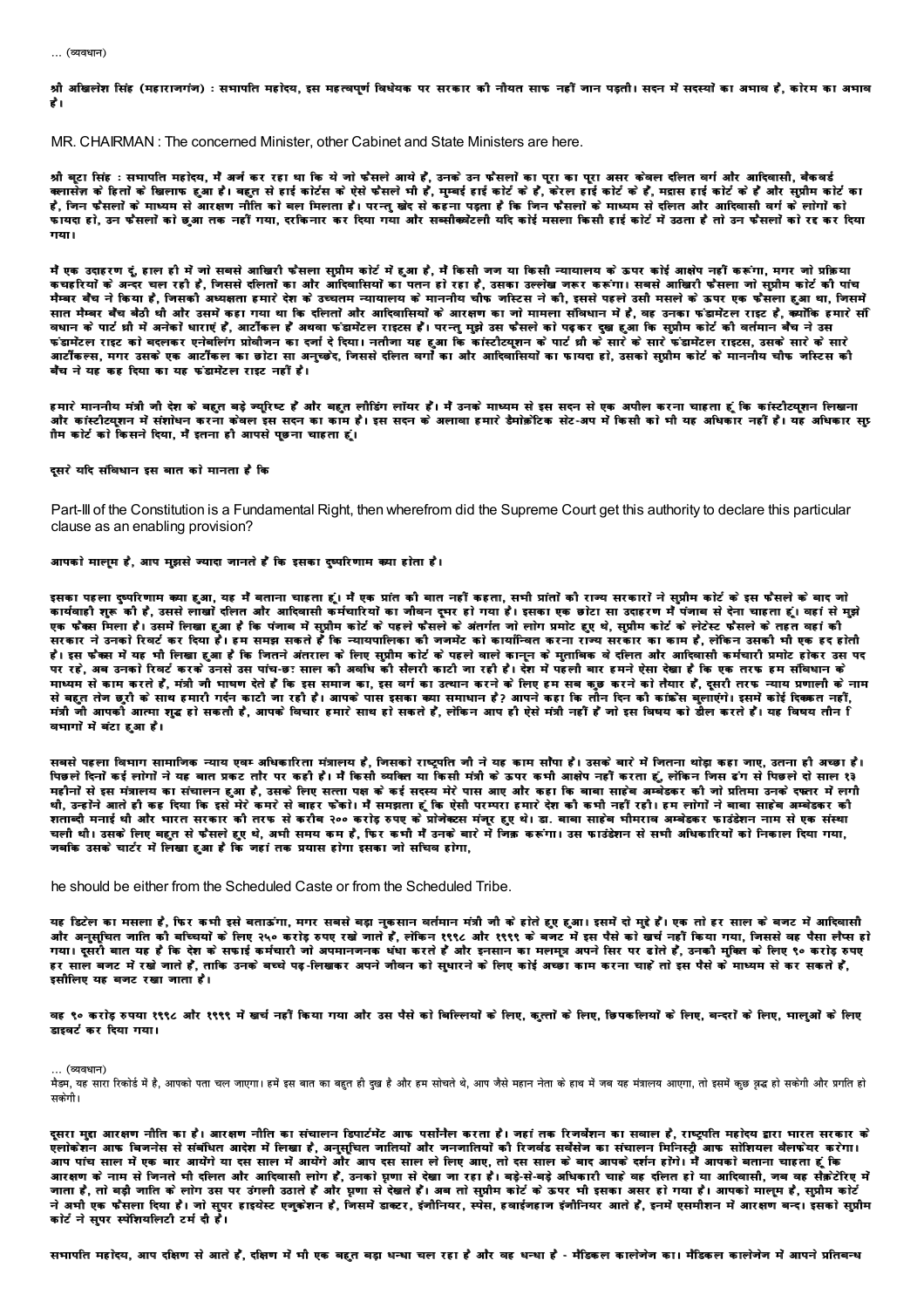लगा दिया कि रिजर्वशन में एडमिशन नहीं देंगे, लेकिन सुप्रीम कोर्ट द्वारा एक प्रावधान कर दिया कि कालेजेज में १५ से ५० प्रतिशत तक आप !डक्ष के बच्चों को ले सकते हैं और कोई क्वालिफिकेशन नहीं है। लेकिन मुट्ठी पर डालर या मुट्ठी पर पाउन्ड या स्टलिंग ले सकते हैं। आप विदेश के एक बच्चे को एडमिशन दे सकते हैं, जिसकी कोई क .<br>वालिफिकेशन नहीं है, मैरिट नहीं है, लेकिन देश की धरती पर जन्मा बच्चा मुखा रहता है, नंगा रहता है, उसको एडमिशन नहीं मिलेगा। यह विडम्बना है। जेठमलानी जी, आप कुछ करिए, क्योंकि आप इन बारिकियों को खूब समझते हैं।

तीसरा मद्य डिपार्टमेंट आफ पर्सोनेल एंड टेनिंग का है। इस विभाग को केवल कन्टोलिंग अधारिटी बना दिया गया है। प्रधान मंत्री नी इस विभाग के मंत्री हैं। हमें खुशी होनी चाहिए थो, प्रधान मंत्री जिस महकमें के खुद मंत्री हैं, उस महकमें की मोनिटरिंग शिइत से होगी और जोर से होगी। राज्य सरकार हो या युनियन टैरेटरी या भारत सरकार के खुद के अपने कार्यालय या पब्लिक सैक्टर अन्डरटेकिंग्स हो, जिस विभाग के प्रधान मंत्री हैड हो, उस स्थिति में तो परे देश के अन्दर एक लहर जानी चाहिए कि कोई इस पर कार्यवाही नहीं करेगा, तो उसके खिलाफ सख्त कार्रवाई होगी। मगर दुख इस बात का है कि डिपार्टमेंट आफ पसानेल एंड ट्रेनिंग ने इन लोगों को शिकार बनाया है। एक नहीं. दो नहीं. जनवरी १९९७ से अगस्त. १९९७ तक पांच ऐसे आफिशियल मैमोरेंडम पेश निकाले. जो विभाग प्रधान मंत्री जी के अन्तर्गत है। एक-एक आफिशियल .<br>मैमोरेडम को लेकर हमारे देश के कमीशन फार शैडयल्ड कास्टस एंड शेडयल्ड टाडब्स ने एक-एक मंत्री के दरवाने को खटखटाया. प्रधान मंत्री जी के पास भी गए. लेकिन सबसे एक ही जवाब मिला कि हम क्या करें. यह तो सप्रीम कोर्ट के निर्णय से उत्पन्न हुआ है।

फिर हम एक बहुत बड़ा शिष्ट मंडल लेकर प्रधान मंत्री जौ के निवास पर गये। जिसमें आदरणौय बालयोगी जी, राम विलास पासवान जी, संघप्रिय गौतम जौ और रिपब्लिकन पार्टी सहित सभी दलों के लौडर थे। प्रधान मंत्री जी को हमने कहा कि यह सब कुछ सुप्रीम-कोर्ट के माथे आप मत मढ़िये, जो ब्यूरोक्नेसी द्वारा किए गये केसेज र उनको वापस ले लीजिए। लेकिन प्रधान मंत्री जी ने हमारी बात को सनने के बजाए ... (व्यवधान)

#### MR. CHAIRMAN: Shri Buta Singh, your time is up.

श्री बूटा सिंह (जालौर): मैं एक मिनट भी फालतू नहीं लूंगा। आप जानते ही हैं कि किस तरह से १२वीं लोक सभा में इस इश्यु पर सदन को परेशानी का सामना करना ण के पालिस की चाहते कि अब परेशानी हो। हम अपना एक रचनात्मक रोल अदा करना चाहते हैं और उम्मीद करते हैं कि पज्य बाबा साहेब अम्बेडकर से जो वायदा राष्ट्रपिता महात्मा गांधी नी ने किया था उसके साथ खिलवाड़ न हो। अगर ऐसा न किया गया तो मैं कोई वानिंग नहीं देना चाहता हूं लेकिन मैं चुनाव के दौरान पूरे देश में घुमा हूं और मैं कह सकता हूं कि देश की एकता के लिए जितना काम दलित और आदिवासी कर सकते हैं उतना कोई नहीं कर सकता। इसलिए आप उनको पीछे मत धकोलये। उनकी निंदगी आन पशओं से भी बदतर है। इसलिए अगर आपने उनको मिले मौलिक अधिकारों को अनेबलिंग प्रॉविजन के नाम पर संविधान से निकाल दिया तो देश के अंदर इतना बड़ा तुफान पैदा होगा निसको यह सरकार रोक नहीं पायेगी। इसलिए इन मुद्दों पर आप राष्ट्रीय स्तर पर पूरा ध्यान दें। अगर आप कांफ्रेस बुलाएंगे तो हम उसमें आयेंगे, लेकिन उससे पहले वह सेंटल एक्ट निसका प्रारूप आपकी कैबिनेट के पास है उसको यहां लाइये और पास कराइये। क्योंकि आन तक आरक्षण नीति का संचालन केवल सरकारी अध्यादेशों से होता रहा है। इन ५० सालों में व्यरोक्रेसी के आर्डर से हमारी निंदगी के साथ क्या हो सकता है वह आपके सामने हैं। उस कानन को नौवे शैडयल्ड में लाइये और इम्प्लीमेंट करने के लिए खास करके एस.सी.एस.टी. की रिजर्वेशन पॉलिसी पर एक स्वतंत्र अथॉरिटी का गठन किया नाए। तभी मै समझूंगा कि कुछ किया गया है।

दुसरा, हमारे कमीशन फॉर शैडयल्ड कास्टस और शैडयल्ड ट्राइब्ज के आर्टिकल ३३८(९) में लिखा है कि कोई अथॉरिटी हो, सुप्रीम कोर्ट ही क्यों न हो, जब तक आरक्षण .<br>नीति पर कमीशन के दस्तखत नहीं हो जाते तब तक उसमें तब्दीली नहीं हो सकती। इसलिए कमीशन को पावर दीजिए. ताकि कमीशन इस देश में इस नीति को अमल करने में मदद कर सके। जिन ऑफिशियल मैमोरेडम्स का मैने जिक्र किया है उनको तुरंत वापस लिया जाए। अगर देश को न्यायपालिकाओं में आरक्षण लागू कर दिया जाए .<br>और हमारे नन सुप्रीम कोर्ट और हाई-कोर्टो में बैठे तो मुझे पूरा भरोसा है कि उनकी उपस्थिति से ही बड़ा अच्छा वातावरण वहां बनेगा और नो न्यायपालिका आन हमारे साथ खिलवाड कर रही है वह नहीं हो सकेगा।

न्यायपालिका और आर्मी में अभी तक आरक्षण लाग नहीं हुआ है। मैं सदन के सामने कहना चाहता हूं कि १९९७ से पहले राजीव गांधी जी ने आर्टिकल ६०(x) ए को शामिल करके हमारे दलित और आदिवासी भाइयों को हमेशा के लिए आरक्षण दिया था। उससे पहले श्रीमती इंदिरा गांधी नी ने एस.सी. के लिए कम्पोनेट प्लॉन और एस.टी. के लिए ट्राइबल सब-प्लॉन बनाया था। लेकिन आज उसका कोई जिक़ नहीं सुनता हूं। कांग्रेस कौ हुकुमत जाने के बाद उन प्लॉनों पर मिट्टी डाल दी गयी। कोई भी .<br>मंत्रालय या विभाग ऐसा नहीं जो आज शैडयल्ड कास्टस के स्पेशन कम्पोनेट प्लॉन पर ध्यान देता हो या दाइबल के सब-पतान पर ध्यान देता हो। श्रीमती इन्दिरा गांधी का २० सूत्री कार्यक्रम, १५ सूत्री कार्यक्रम मुख्यतः इसी के लिये था कि न केवल दलित बर्ग, आदिवासी और देश के सरकारी कर्मचारी बल्कि जो दूसरे धंधे, उद्योग में हो, व्यवसायी हो, खेती-बाड़ी में लगे हो, उन सब में उनको हक मिले। श्रीमती इन्दिरा गांधी ने इस देश के लिये सेवा की, इसलिये उन्हें पुनः लागू किया जाये।

.<br>सभापति महोदय. मैं यह मानता हूं कि देश की शैक्षणिक संस्थाओं में यह आरक्षण बिलकूल लागू नहीं है। विश्वविद्यालय अनुदान आयोग, ए.आई.सौ.टी.एस., .<br>आई.सी.,एम.आर., सी.एस.आई. आर., डी.आर.डी.ओ. आदि में आरक्षण नहीं है। यहां तक कि यूनिवर्सिटीन में वाइस चांसलर स्तर पर भी नहीं है। हां, अभी किसी यूनि .<br>वर्सिटी में एक वाइस चांसलर लगा है लेकिन जाइन नहीं किया है। हम चाहते हैं कि विधिवत तौर पर शैक्षणिक संस्थाओं में पूरा आरक्षण हो। इसमें सबसे बड़ी बात लोकल बाडीज़ को है। इसमें राज्य सभा को शामिल किया जाये क्योंकि वहां यह आरक्षण नहीं है। राज्यों को विधान परिषदों में नहीं है। पंचायतों में है, म्यानसिपल कमेटीज में है लेकिन राज्य सभा में नहीं है। इसमें भी लाया जाये।

#### एक माननीय सदस्यः मंत्रि-परिषद में किया जाये।

श्री बटा सिंह: मंत्रि-परिषद में तो ऐसे लोगो को भर लिया गया जो इलैक्शन में हमारे सामने हार गये ताकि खाना-परी हो सके। खैर, हमें इस बात की खशी है कि ऐसा किया गया है। मेरा नेठमलानी नी से नम्र निबेदन है कि वे हमारी सहायता करें। यदि इनके नैसे सक्षम बकौल हमें मिल नाये तो मैं मानता हूं कि हमारा कल्याण हो सकता है बरना नो आपने लेबल प्लानिंग का नाम लिया, यह बहुत ही खतरनाक बात है। आप मुलकर भी आदिवासियों और दलितों के लिये इस्तेमाल न करें क्योंकि .<br>जब हम लोगो के लिये लैबल नहीं तो प्लानिंग कहां से होगी। हमारे पास तो खाने के लिये नहीं है, घर में अनाज नहीं है, हम लैबल कहां से लायेंगे। इसलिये दोनों हाथ नोड़कर आपसे प्रार्थना है कि कि लैवल प्लानिंग हम नहीं कर सकते, लैवल प्लानिंग नहीं हो सकता। हमारे हाथ, पांव और यहां तक कि दिलोदिमाग तक नकड़े हुये हैं। इमारे ऊपर लैवल प्लानिंग कौ बात मत लाइये।

सभापति महोदय, मैं आपका आभारी हूं कि आपने मुझे अपनी बात कहने का मौका दिया। मैंने कभी राजनैतिक लाभ उठाने की कोशिश नहीं को है मगर यह बात कहूंगा <u>ਜਿਸ</u>

#### Let it be the last thing.

हम आपसे ज्यादा कौन है क्योंकि विदेशों में हमें कई-कई नामों से पुकारा जाता है जिससे हमारा दिल दुखी होता है। इसलिये हम चाहते हैं कि बाबा साहेब डा. अम्बेडकर ने नो पहचान हम लोगों को दी है, वह पहचान बनी रहे, वह इन्नत हमारे देश में बनी रहे। हम लैवल प्लानिंग नहीं चाहते हैं क्योंकि उससे इन्नत नहीं मिलेगी।

SHRI PRIYA RANJAN DASMUNSI (RAIGANJ): Sir, I requested the hon. Speaker that though the time is fixed, many hon. Members expressed the view that they should not be restrained while speaking on the Bill regarding reservation for the Scheduled Castes and Scheduled Tribes and each one can express their view. I appeal to you that if the time is extended it will be good.

MR. CHAIRMAN: Shri Dasmunsi, you were not here. The hon. Minister has agreed to convene a separate three-day conference regarding all those issues.

SHRI PRIYA RANJAN DASMUNSI: Sir, all Parties have agreed on this matter.

MR. CHAIRMAN: That is why we have extended the time by one hour.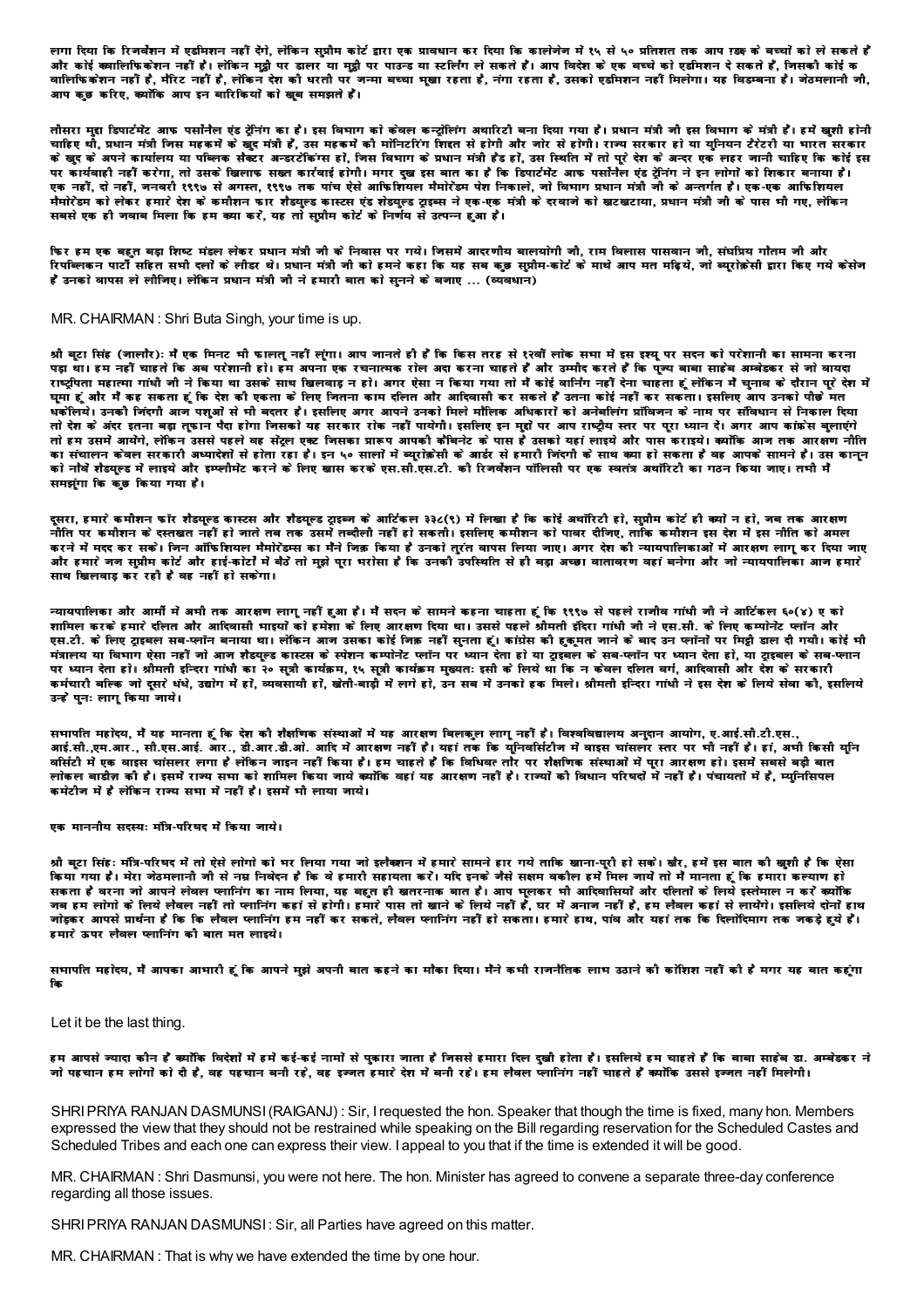Shrimati Suguna Kumari to speak now.

## ... (Interruptions)

MR. CHAIRMAN : She is a new Member. Please cooperate.

DR. (SHRIMATI) C. SUGUNA KUMARI(PEDDAPALLI) : Thank you Mr. Chairman for giving me this opportunity.

Today the discussion is going on the subject whether reservations in the Lok Sabha and the Assemblies for the Scheduled Castes and Scheduled Tribes should be extended by ten years or not. The senior Member, hon. Shri Buta Singh has given his valuable opinion. India is a vast country with diversified religions, languages and castes. Large sections of population suffer from many historical disabilities. The weaker sections in the society are women, Shudras, Dalits, Muslims and Adivasis. The term """"Scheduled Caste'''''''' was first used in the Government of India Act, 1935. It meant mainly untouchable groups who were formerly called depressed classes. In 1991, out of a total population of 816 million in India, 136.6 million or 16.74 per cent were the Scheduled Castes and 64.9 million or 8 per cent were the Scheduled Tribes.

Of all the States, Punjab has the highest population of the Scheduled Castes. It is 28.3 per cent. The lowest population of the Scheduled Castes is in Gujarat. It is 7.4 per cent. The Scheduled Caste population is negligible in the North-Eastern States and no caste is scheduled in Nagaland. More than 80 per cent of the Scheduled Caste live in rural areas. The literacy rate among them is low as compared to the national average and only one-third of the Scheduled Caste children of school-going age attend schools.

The population of the Scheduled Tribes is the highest in Madhya Pradesh. It is 23.3 per cent which is nearly one-fourth of the Scheduled Tribe population. The least population of the Scheduled Tribes is in Uttar Pradesh. It is 0.2 per cent. Ninety three per cent of the Scheduled Tribe population live in rural areas. Most of it is in exclusive tribal tracts, hilly and forest areas which are remote and not easily accessible. The literacy rate among them is extremely low. It is only 15 per cent and only one-fifth of the children of the age 5 to 14 years attend schools.

The scheduled Castes and the Scheduled Tribes have been subjected to discrimination and have been denied opportunities for centuries as a result of which they became backward, economically, socially and politically. For the advancement of historically depressed and socially backward sections of society, in 1932, reservation was given to the Scheduled Castes and the Scheduled Tribes and it was provided in all educational institutions supported by the State. In employment at federal and State level, reservation was provided at the time of selection and confirmation.

The reservation of seats for the Scheduled Castes and the Scheduled Tribes in Parliament and Legislative Assemblies has been extended up to the year 2000 AD by an amendment to the Constitution in 1990. Of the total strength of 543, in Lok Sabha, 79 seats are served for the Scheduled Castes and 40 for the Scheduled Tribes.

Article 330 provides that seats shall be reserved in Lok Sabha for the Scheduled Castes and the Scheduled Tribes and article 332(1) provides reservation of seats for them in the State Assemblies. Initially, this reservation was to last for ten years only. Article 334, as originally enacted, provided that these provisions relating to the reservation of seats for the Scheduled Castes and the Scheduled Tribes shall cease to have effect on the expiry of a period of ten years from the commencement of the Constitution. The period fixed by this article was extended after every ten years through constitutional amendments in 1960, 1969, 1980 and 1990.

Should this reservation be allowed to continue beyond January 25, 2000? The answer to this is `yes'''''''' for the following reasons.

After 52 years of Independence, it is unfortunate that the Scheduled Castes and the Scheduled Tribes are still living in poor condition. They are given isolated places to live. In villages, they are not allowed to enter temples, they are not allowed to take water from all wells, they are given only specific jobs to continue and they are subjected to atrocities. Since disabilities flowing from the centuries old caste system still persist, it is necessary to continue the existing pattern of reservation for the Scheduled Castes and the Scheduled Tribes.

Under the dynamic leadership of hi-tech Chief Minister, Shri Nara Chandrababu Naidu garu, Telugu Desam Government in Andhra Pradesh has taken special measures for the betterment of the Scheduled Castes and the Scheduled Tribes. The Government has provided Mundadugu Programme for the betterment of the Scheduled Castes and Chaitanya Programme for the betterment of the Scheduled Tribes. The equivalent term in English for mundadugu is `a step forward"""" and for chaitanya is `awakening"""". These programmes have increased opportunities for the welfare of the Scheduled Castes and the Scheduled Tribes.

I thank the hon. President, Shri K. R. Narayanan for having committed to safeguard the interests of the Scheduled Castes and the Scheduled Tribes in his Address to both the Houses of Parliament.

On behalf of the Telugu Desam Party and on my own behalf, as a Member representing a reserved constituency, Iwould request the Government to extend reservation in Lok Sabha and the Assemblies for ten more years.

In the end, I support the Bill and appeal to all the hon. Members to pass it unanimously.

\*SMT. SANDHYA BAURI(VISHNUPUR): Hon''''''''ble Mr Chairman Sir, I feel proud to participate in the 84th Constitution Amendment Bill which is being discussed today in the House and which is going to extend the period of 10 years to be provided to the SCs and STs for reservation in educational institution and jobs. It is more than 50 years that the country has got its freedom and it is also 50 years that our Constitution came into being. But it is a matter of regret that even after half a century has passed, the policy of reservation has no impact on the people. You know Sir, how the poor people and Scheduled Casts and the Scheduled Tribes of our country live their day to day life. Most of the SCs and STs do not have proper dwelling. These socially deprived people live a precarious life. They do not have proper dwelling no roof on the top, no drinking water, no toilet, no proper facility for leading a normal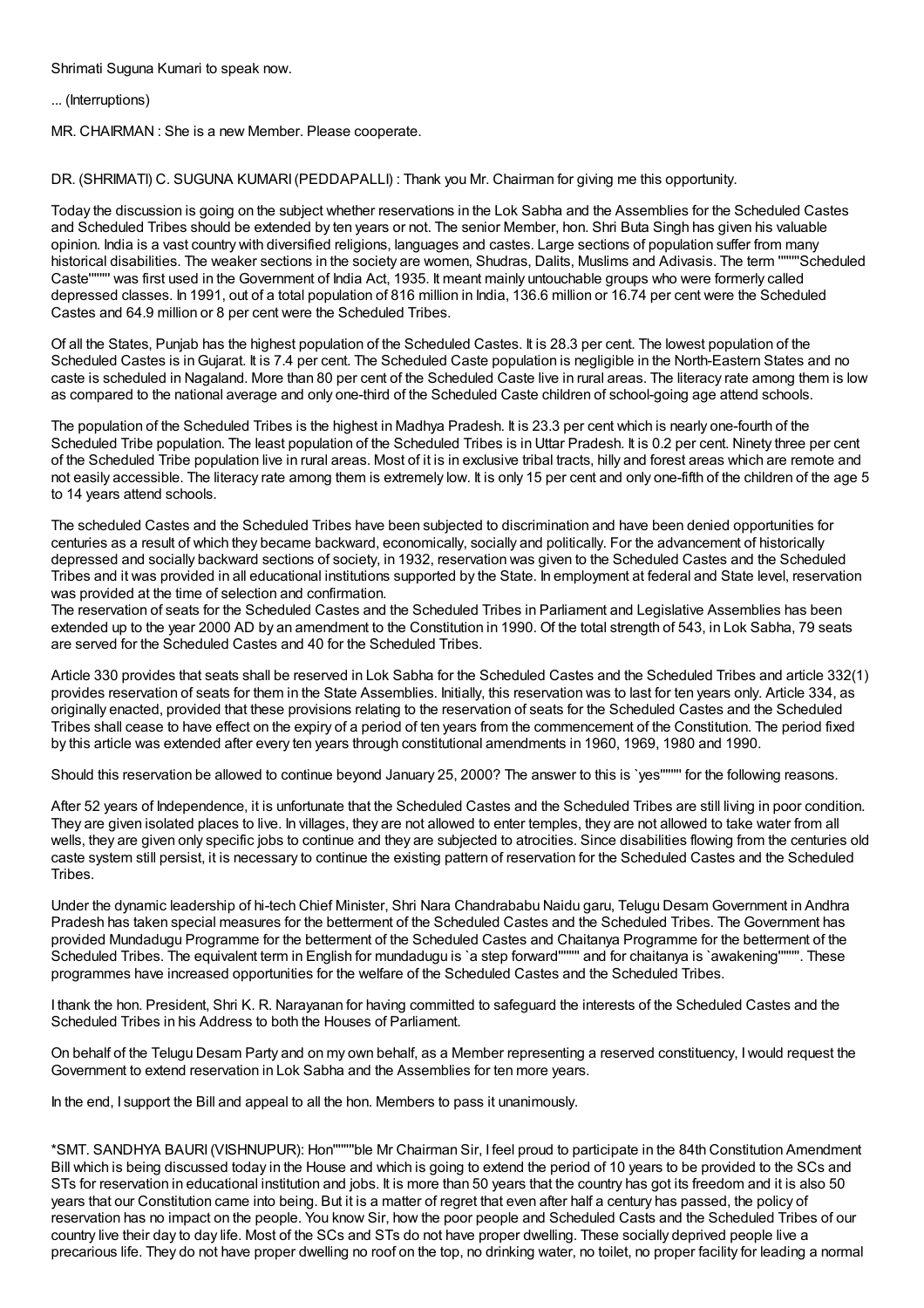humane life. They still fulfil their bare necessities of life. Although our Constitution has provision for reservation for these socially deprived people, they have not got the benefit of reservation either in education or job. Literacy is still a distant dream for these people and until and unless, they are educated, how can they be absorbed in job? As far as the question of job facility is concerned, these people have not been benefitted at all. Actually proper implementation of reservation policy is the need of the hour. The intention of benefitting these socially deprived people is there, the provision of reservation is there in the Constitution. But until and unless the policy is followed honestly and implemented properly, the lot of the SCs and STs cannot be changed. They must be provided proper opportunity to educate themselves and thus get the benefit of job reservation and then only they can be a part of the mainstream. Until and unless the Government adopt appropriate measures to implement reservation policy, the society cannot develop, the

\_\_\_\_\_\_\_\_\_\_\_\_\_\_\_\_\_\_\_\_\_\_\_\_\_\_\_\_\_\_\_\_\_\_\_\_\_\_\_\_\_\_\_\_\_\_\_\_\_\_\_\_\_\_\_\_\_\_\_\_\_\_\_\_\_\_\_\_\_\_\_\_\_\_\_\_\_\_

\*Translation of the speech originally delivered in Bengali.

country cannot prosper. We must remember that the SCs and STs of our country have also participated in our freedom struggle. They are our equal partners for the development and prosperity of the country. Our forefathers have provided reservation to these unfortunate lot so that they can become one with the mainstream. But how long will it take for proper implementation of our reservation policy. Every 10 years we are increasing the period of reservation. But it is a matter of regret even after so many years. The condition and deplorable situation of these socially deprived people could not be changed. We must think deeply where the loopholes lie? Those loopholes must be plugged properly and the benefits of reservation enshrined in our Constitution must be provided to these unfortunate people. Some of these SCs and STs do work in some concerns and provide help for the development of society, for the property of our country. But unfortunately we do get help from them for the development of our society. Due recognition for their service is not given to them. We do not provide enough opportunity to ameliorate their condition. It is a matter of shame and regret that even after 50 years of independence, we have to discuss this issue time and again in the House. This Bill was supposed to be introduced in the 12th Lok Sabha. Since the House was suddenly dissolved, the Bill could not be introduced. Now this Bill is being discussed in the present Lok Sabha. But mere discussion and extension of 10 years for reservation is not enough. The SCs and STs must have proper machinery for information. Sometimes these people are not even properly informed about their opportunity either in educational institution or job facility. Sometimes, the information is deliberately suppressed and that is how these people are deprived of their job opportunity or facility for admission in educational institutions. There is a general impression that the SCs and STs have been benefitted enormously due to reservation policy. This is not true. The all India data shows that maximum number of SCs'''''''' and STs'''''''' children start their livelihood with their parents. They don''''''''t have any education. They do not enjoy childhood and start earning at a very tender age. The children must be given primary education and schooling. They must get every help to continue their education. Our policy is to think on higher level. We feel what can be done after the graduation of these SCs and STs. But first and foremost attention must be focussed on the primary level. The condition of these SCs and STs is deplorable. We must initiate proper planning and take concrete steps to improve their condition and then only their children can pursue their education. It is a fact that proper education is the only tool to awaken these people and enable them to stand in their life. So we must adapt appropriate measure to educate these people right from the beginning. Many Scheduled Tribes depend on nature even now. They depend on the sky, the air, the water and the hills for their survival. We have forest conservation project. But these people though depend on nature and preserve forests have not been included in all these projects. They should also be included in all these projects. It is not only enough to increase the period of 10 years to provide reservation to the SCs and STs and other backward classes. Proper implementation of reservation policy is also urgently needed. The SCs and STs must have ample opportunity to get the benefit of reservation in education in job and in promotional avenues. The SCs and STs can become a part of the mainstream only when they are properly educated. Then only they can compete with the general category confidently. So we must adopt appropriate measures to implement reservation policy so as to benefit the SCs and STs. I urge upon the Government to go deep into the lacunae prevailing in the system and pursue the policy of reservation honestly and sincerely and then only the lot of the agelong deprivation of the socially backward community can be ameliorated and the purpose served.

Thank you for giving me an opportunity to participate in important discussion and before I conclude Imust say that Iwhole heartedly support the important Bill. Thank you once again for giving me an opportunity to participate in the discussion.

SHRIKHARABELA SWAIN (BALASORE): Thank you very much, Sir, for giving me this opportunity.

Sir, let me make it clear at the very beginning that Irise to support this Bill. I am just going to make some suggestions on this Bill. I listened with rapt attention to Shri Buta Singh. The points made by him were quite exhaustive. Anybody who listened to his speech would believe that reservation is an end in itself. He wanted more and more and more reservation, in every aspect of life, in every type of job, in every Service of the Government.

Fifty years before, reservation was given to Scheduled Castes and Scheduled Tribes of this country because for thousands and thousands of years they were tortured by the Hindu society in the country. They were not given their due recognition in the society. That is why it was decided that in order to give them a level playing-field they should be given reservation. Therefore, we have been giving reservation to Scheduled Castes and Scheduled Tribes for the last fifty years. But, initially it was decided that it will be given only for ten years. Now, in every ten years we are coming back to Parliament and seeking reservation for another term of ten years. Why? What is the reason? If we go on just asking for reservation for another term after every ten years, where is the end? Can we not fix a time-frame for reservation? Can we not say that by such and such year we will bring an end to the policy of reservation. ...(Interruptions)

14.00 hrs.

SHRI PRAVINCHANDRA SOMABHAI RASHTRAPAL (PATAN): ...Provided we fix time to remove untouchability from this country... (Interruptions)

# MR. CHAIRMAN : No cross-talk please.

SHRIVIJAYENDRA PAL SINGH (BHILWARA): At least, identify the creamy layer... (Interruptions)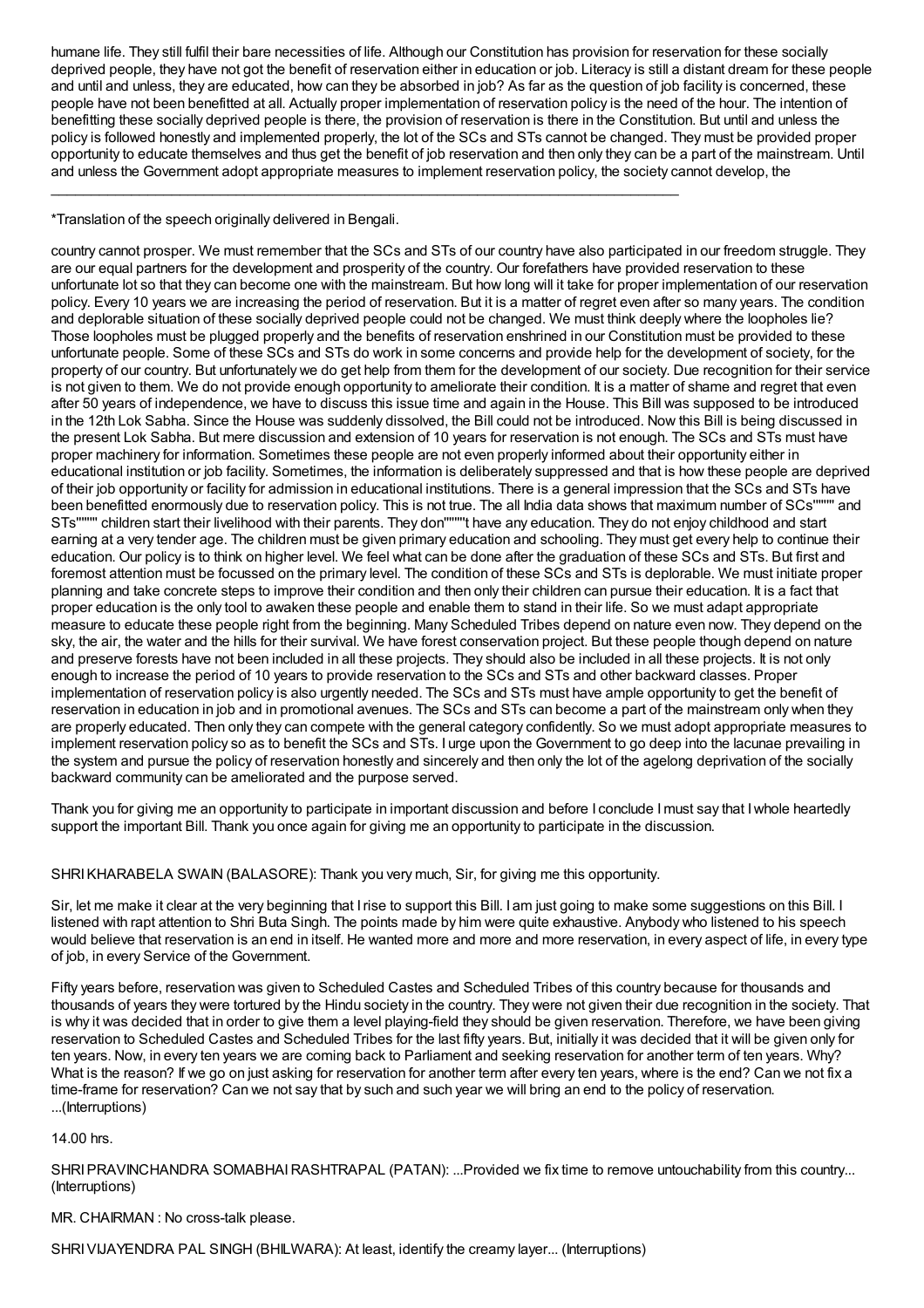SHRIKHARABELA SWAIN : Sir, Shri K.R. Narayanan, is now the hon. President of this country. Has he been elevated to that post because he is a Scheduled Caste? It is by the dint of his virtue, he has risen to that position.

DR. MANDA JAGANNATH (NAGARKURNOOL): What happened when he was elected to the post of Vice-President? Was he given the chance based on his merit?... (Interruptions)...Only when the parliamentarians of the Forum of SCST Members exerted pressure, this issue was considered... (Interruptions)

MR. CHAIRMAN: Dr. Jagannath, please take your seat.

SHRIKODIKUNNAL SURESH (ADOOR): Sir, he is diverting the issue... (Interruptions)

MR. CHAIRMAN: Please do not provoke the hon. Member.

SHRIKODIKUNNNAL SURESH (ADOOR): He is speaking against the Bill... (Interruptions)

SHRI KHARABELA SWAIN : Hon. Shri G.M.C. Balayogi has now become the hon. Speaker of this august House... (Interruptions)

SHRI KODIKUNNAL SURESH (ADOOR): Do not say all these things. We know the entire thing.

SHRIKHARABELA SWAIN : Sir, from the very beginning, I have made the point very clear that I am supporting this Bill. I am not opposing it. I think, probably, he has misunderstood my point. He probably thinks that I have stood here just to oppose it. I am not opposing it. I have a mind of my own. So, I can speak. I do not know, why he is opposing me. I am supporting it. But I have also some points to make. Please listen to me. We have also points. It is not that we do not have anything to say. If we cannot say it here, we will speak it outside.

SHRIPRAVINCHANDRA SOMABHAIRASHTRAPAL : You are supporting it but at the same time you are talking something which is hurting us.

SHRIKHARABELA SWAIN : I am not hurting anybody.

SHRIPRAVINCHANDRA SOMABHAIRASHTRAPAL : We want that you oppose it.

SHRIKHARABELA SWAIN :Do not direct me what I should say. Iwould say what Iwant to say. I am not going by your directions.

Sir, in India, there are two things. One is the caste system and the other is the class system. When fifty years before we had the Constitution of India, we became free. Fifty years before when we adopted the system of reservation, there was no distinction between a lower class and a lower caste in India.

DR. MANDA JAGANNATH (NAGARKURNOOL): What about the untouchability?

MR. CHAIRMAN: Please address the Chair.

... (Interruptions)

MR. CHAIRMAN: Please do not interrupt him.

SHRIKHARABELA SWAIN : Sir, a man of lower caste also belonged to a person of lower caste at that time. Generally, fifty years before, all the people belonging to the Scheduled Castes, and Scheduled Tribes also belonged to the poorer class of this society. It is a fact.

Now, the situation has changed after the Reservation Policy has come into existence. Why am I telling all these things? I am coming to this point now as to why this reservation system is being extended again and again every ten years. Let us take the example of a Collector who belongs to either the Scheduled Caste or the Scheduled Tribe community ,Supposing that Scheduled Caste or the Scheduled Tribe Collector is having a Chaprasi who belongs to a Brahmin community working under him and at the same time he is having a neighbour who is also from the IAS belonging to the higher class, with whom does he interact? He interacts more with the person who belongs to the higher class and who belongs to the same class, meaning thereby, Collector. Supposing, a person belonging to the Brahmin community might be having a clerk or a servant belonging to the Brahmin community working under him. Will he interact with him? He will not interact with him. He will interact more with another Collector who belongs to the Scheduled Caste community.

Now it is the question of class. It is not the question of caste. So, if we change class structure of the society by providing better opportunity to the Scheduled Castes and the Scheduled Tribes, automatically this will go. Let us take the example of Collector. He has become the Collector by getting a reservation quota and now he has become the Collector of the district and he stays and then he becomes the Secretary. He remains in high society and in big city and all his children get better education and better livelihood and again when the reservation for the second generation comes, it will be the son of the Collector who gets that opportunity. It has never percolated down.

DR. MANDA JAGANNATH : What is wrong in it?

MR. CHAIRMAN : Please don''''''''t argue. You substantiate your point.

SHRIKHARABELA SWAIN : It has not percolated down to the poorest of the poor of the Scheduled Castes and the Scheduled Tribes. Should it not go to them? So, my suggestion is let there be a creamy layer among the Scheduled Castes and the Scheduled Tribes.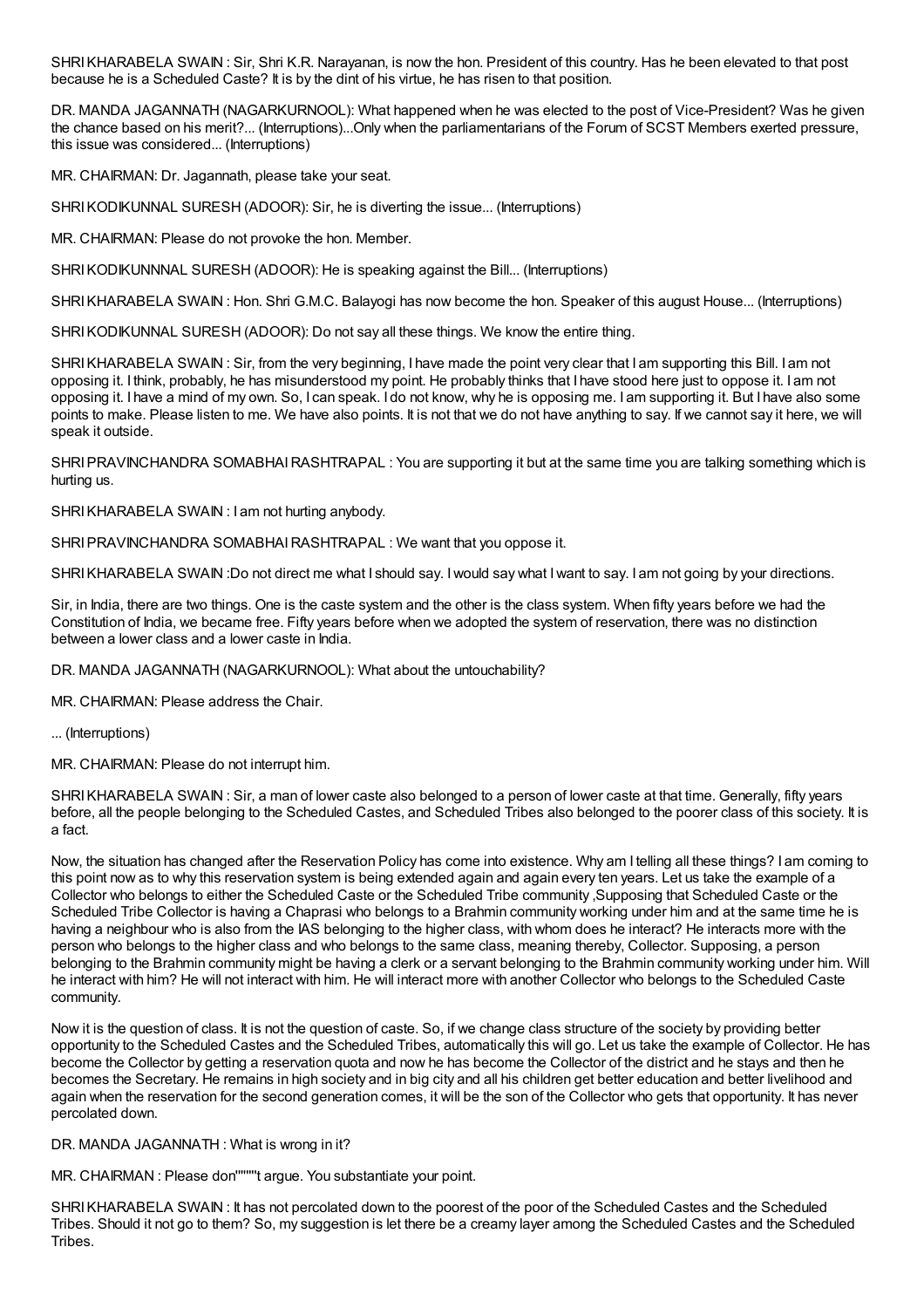SHRIKODIKUNNIL SURESH (ADOOR): No.

SHRI KHARABELA SWAIN : The same reservation should continue. But those people who have become Class I Officers, Ministers and M.Ps, their children should not get.

SHRIKODIKUNNIL SURESH : At present, there is mention about reservation under Article 334.

MR. CHAIRMAN : Iwill allow you also to speak please.

SHRIKHARABELA SWAIN : I am not yielding. It has now become a question of vested interest... (Interruptions).. Now, the question of reservation. It has become a part of vested interest in this country. Everybody now wants to get into the reserved category. All those people and castes who never belonged to the Scheduled Caste or Scheduled Tribe or Backward Class are now vying with each other to get into that List. You see the List of the number of castes, those who were included in the Scheduled Caste and the Scheduled Tribe categories 50 years ago and, now you see the List today. If it was 1,000 castes 15 years ago, it has now gone up to 5,000. I know inOrissa, there is a caste called Radhi. They are used to prepare the flattened rice which we call Chuda inOrissa. When they were offered 50 years back that they could be included in the Scheduled Caste category, they refused. They said "No. We cannot be equated with the Scheduled Castes." But now after 30 or 40 years, they filed a case in the Supreme Court demanding that they should be included in the Scheduled Caste''''''''s list and now they have become Scheduled Castes. Take the example of my own caste. I belong to Khandait community. I do not know whether I am forward or backward because in Orissa, I belong to a backward community and the Central Government has not accepted us as a backward community. As far as the Centre is concerned, I belong to forward community. So, I am backward in my State. I am forward in the Centre. So, I do not know the status of my caste people because their numbers are very high. They are now demanding that they should be included in the list of backward castes. They belong to OBCs now. They also want reservation. So, the question of super specialisation is raised as to why the Supreme Court has denied any reservation. Suppose, I belong to a backward caste and a person has become a doctor from my community taking advantage of reservation. If I find that he is a bad doctor, should I go to him? If a Scheduled Caste person is an engineer and he is not proving to be good, will any Scheduled Caste or Scheduled Tribe go to him?... (Interruptions) Imean to say that if from my community anybody is good, Iwill go to him.

DR. MANDA JAGANNATH : He has insulted the community. He should take back his words. He should withdraw his words. ... (Interruptions) He has insulted the Scheduled Caste, Scheduled Tribe and the backward class doctors and he has called them bad doctors. ... (Interruptions)

SHRIKODIKUNNIL SURESH : He is insulting the Scheduled Caste doctors and engineers.

DR. MANDA JAGANNATH : You are insulting these communities. There are many very good doctors and engineers from these communities. ... (Interruptions) MR. CHAIRMAN : Dr. Jagannath, please sit down.

... (Interruptions)

DR. MANDA JAGANNATH : He has insulted the communities. He should apologise. ... (Interruptions)

MR. CHAIRMAN: Shri Swain, please conclude now.

... (Interruptions)

DR. MANDA JAGANNATH : It is very bad on his part.

SHRI KHARABELA SWAIN : Sir, my own private doctor belongs to a Scheduled Caste. ... (Interruptions)

DR. MANDA JAGANNATH : How can you say that? ... (Interruptions) He has got every right to have a doctor of his choice. Why should he go to that doctor? ... (Interruptions)

SHRIKHARABELA SWAIN : Sir, I have not insulted anybody.

MR. CHAIRMAN: Please come to the point.

... (Interruptions)

MR. CHAIRMAN: Dr. Jagannath, please take your seat.

DR. MANDA JAGANNATH : He must withdraw his words. He has insulted the community. He has insulted the Scheduled Castes. He should withdraw those words.

SHRIKHARABELA SWAIN : My own family doctor belongs to a Scheduled Caste. ... (Interruptions)

DR. MANDA JAGANNATH : How can you say that? You have got every right to go to any doctor. Who asked you to go to a Scheduled Caste doctor? ... (Interruptions)

SHRI KHARABELA SWAIN : They are trying to say that there is nothing like merit. I do not agree with that. Merit has got its own value.

DR. MANDA JAGANNATH : In India, there are universities where Professors interview the candidates. ... (Interruptions)

SHRIKHARABELA SWAIN : I am not yielding, but he is not allowing me to speak.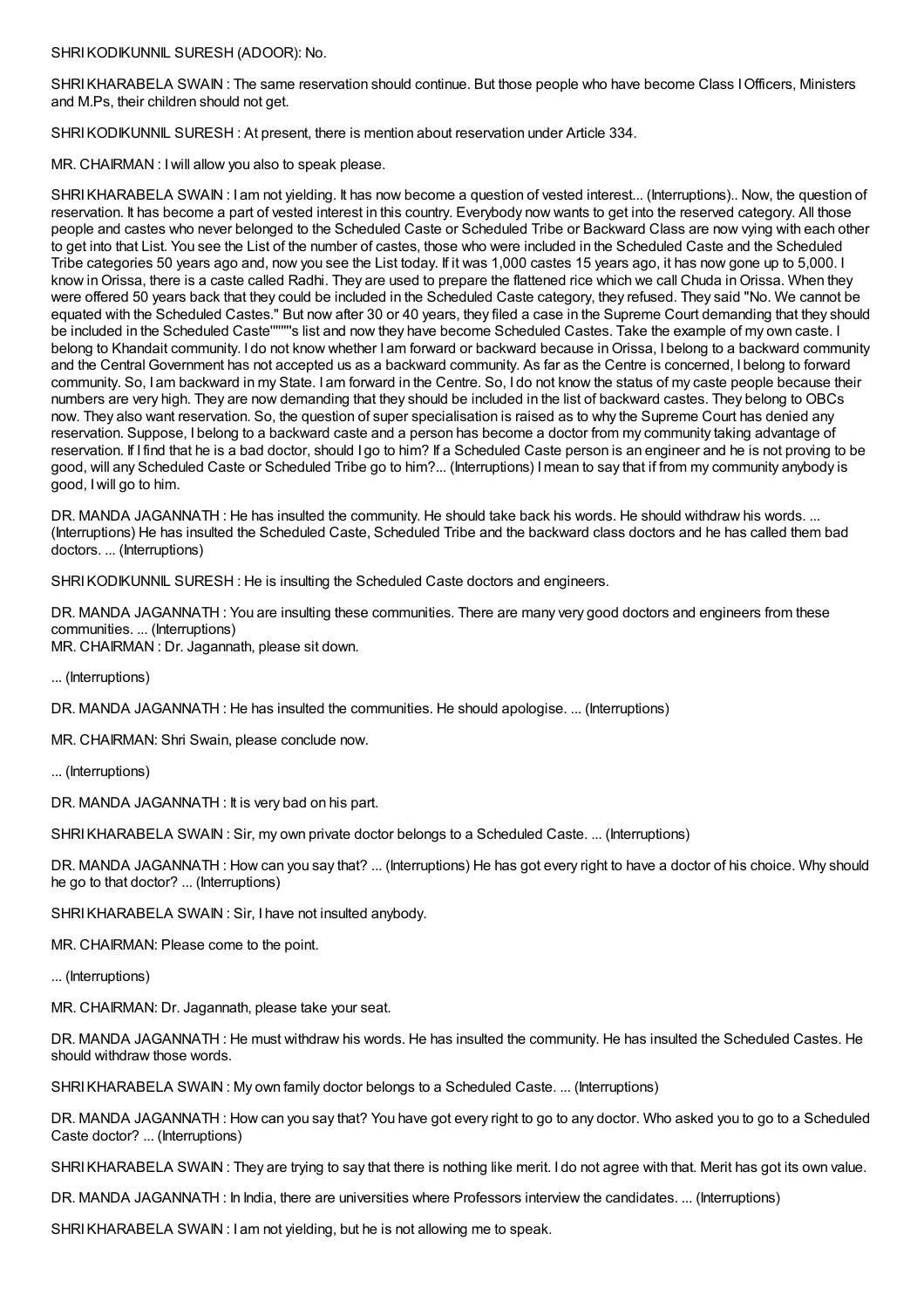MR. CHAIRMAN: Dr. Jagannath, you will also get a chance.

... (Interruptions)

MR. CHAIRMAN: Shri Swain, please wind up now.

SHRI KHARABELA SWAIN : Sir, I seek your protection. What sort of behaviour is this? ... (Interruptions) He can speak later. I am not insulting anybody. Why should I insult anybody? I have 25 % Scheduled Caste people in my constituency. ... (Interruptions)

DR. MANDA JAGANNATH : He has said that Scheduled Caste doctors are bad doctors. He must withdraw those words. He must apologise. ... (Interruptions)

SHRIKODIKUNNIL SURESH : In your speech, you insulted the Scheduled Caste communities.

SHRIKHARABELA SWAIN : Sir, Iwill also say that the agony of the person who belongs to the general category, when, after two or three years, he finds that his subordinates - because he belongs to some other category - surpass him should also be understood. It is not that agony belongs only to a class of people. It is not like that. Agony belongs to everybody. ... (Interruptions)

Merit has its own value. So, the `creamy layer'''''''' aspect should also be taken into consideration and the benefit that is going to the Scheduled Castes and the Scheduled Tribes should percolate down to the poorest of the poor of the same community. A time-frame should be fixed so that we can see an end to this system of reservation as we have seen an end to reservation in the case of the hon. President Shri K.R. Narayanan and the hon. Speaker Shri Balayogi.

--------

कमारी मायावती (अकबरपर): माननीय सभापति जी. आज कानन मंत्री महोदय ने भारतीय संविधान में और संशोधन करने के लिए चौरासौवां संविधान संशोधन विधेयक प्रस्तत किया है. मैं उसके समर्थन में खड़ी हुई हूं। मझ से पर्व इस विधेयक के बारे में बहत सी बातों को बारी में आरक्षण के बारे में कहा जाता है कि आरक्षण की कोई समय सौमा होनी चाहिए और समय सौमा निर्धारित करके आरक्षण को जल्दी ही समाप्त करना चाहिए। इस किस्म को सोच रखने वाले जो हमारे सांसद है, उन्हें यह समझना होगा कि इस देश में आरक्षण को जरूरत क्यों पड़ी। आरक्षण को जरूरत इसलिए पड़ी क्योंकि इस देश में सामाजिक गैर-बराबरो लम्बे समय से बना हुई है और आज भी जिंदगी के हर पहलू में खामियां नजर आती हैं। उस गैर-बराबरी को दूर करने के लिए समय-समय पर हमारे महान पूरूषों ने काफी संघर्ष किया है। महात्मा ज्योति राव फले. छत्रपति साहजी महाराज, परम पज्य बाबा साहेब द्वा.अम्बेडकर जी. पेरियार जी और अन्य महापरूष तथा गरूँ हुए हैं जिन्होंने समय-समय पर इस देश से सामानिक गैर-बराबरी को दूर करने के लिए संघर्ष किया है, उनके संघर्ष के कारण ही थोड़ा बहुत अनुसुचित जाति और जनजाति के लोगों को आरक्षण के रूप में कड़ <u>मिल रहा है.</u>

वास्तव में यह उनकी देन है। परम पुननीय डा. बाबा साहब अम्बेडकर ने भारतीय संविधान बनाते समय इस बात को गंभीरता से लिया और संविधान बनाने वाली कमेटी \_<br>के सामने यह गैर-बराबरी वाली बात रखी। मैं आपके माध्यम से इस सदन को बताना चाहगी कि जब तक इस देश में सामाजिक, आर्थिक और शैक्षणिक गैर-बराबरी रहेगी, तब तक इस देश में रहने वाले अनुसुचित जाति और अनुसुचित जनजाति के लोगों, इस समाज के दबे-कचले लोगो को इसकी जरूरत महसूस होती रहेगी। इस देश में यह आरक्षण की जरूरत इसलिये पड़ी हैं क्योंकि यहां पर गैर-बराबरी सामाजिक व्यवस्था है। मारतीय संविधान में इन लोगों को जिन्दगी के हर पहलू में आगे बढ़ावा देने के लिये आरक्षण कौ व्यवस्था की गई है। हमें इस बात को गंभीरता से सोचना होगा कि जब से संविधान में इनके आरक्षण के लिये व्यवस्था की गई है. तब से क्या अनुसूचित जाति और अनुसूचित जनजाति के लोगों को जिन्दगी के हर पहलू में आरक्षण मिल रहा है, मैं समझती हूं कि यह नहीं मिल रहा है। जब हर दस साल के बाद आरक्षण की अवधि बढ़ाने की बात आती है तो मुझे मालूम है कि हर पार्टी के नेता अपने राजनैतिक स्वार्थ के कारण इस विधेयक का समर्थन करते हैं। जब भी दस साल परे हो नाते हैं और संशोधन विधेयक आता है तो हर पार्टी के नेता अनसचित जाति और अनसचित नननाति के लोगों के बोट लेने के लिये अपने दिल पर पत्थर रखकर \_<br>जरूर इसका समर्थन करते हैं। वे लोग दिल से नहीं चाहते कि यह आरसण जारी रहे और इसको कॉटन्यटी बनी रहे। इसलिये मैंने यह बात क्यों कही क्योंकि यदि हर ्<br>पार्टी के लोग चाहे कि आरक्षण का लाभ अनुसूचित जाति और अनुसूचित जनजाति के लोगों को पूरा मिले तो मैं समझती हूं कि यदि उनको नौयत साफ है तो उनको आरक्षण का लाभ पुरा मिल सकता है।

सभापति महोदय, आजादी के बाद केन्द्र और राज्यों में कांग्रेस की सरकार बनीं। कुछ समय तक गैर-कांग्रेसी सरकार भी रहीं और कुछ समय तो मिली-जुली सरकार भी रही, चाहे वह केन्द्र में रही हो या राज्य में रही हो, किसी पार्टी ने भी अनुसुचित जाति और अनुसुचित जनजाति के आरक्षण कोटे को पूरा नहीं किया है। यही कारण है ÊEò VɤÉ ¦ÉÉ®úiÉÒªÉ ºÉÆÊ´ÉvÉÉxÉ EòÉ ÊxɨÉÉÇhÉ ½þ Éä ®ú½þ É lÉÉ iÉÉä =xÉEòÒ ¨ÉƶÉÉ ªÉ½þ xɽþ Ò lÉÒ ÊEò +É®úIÉhÉ EòÆ]õÒxªÉÚ ®ú½þ ä\* ´Éä SÉɽþiÉä lÉä ÊEò ÊVÉxÉ +xÉÚºÉÚÊSÉiÉ VÉÉÊiÉ +Éè®ú +xÉÖºÉÚÊSÉiÉ VÉxÉVÉÉÊiÉ के लोगों को निन्दगी के हर पहलू में गिराया गया है, पछाड़ा गया है तथा सामानिक गैर-बराबरी के चलते ऐसे लोगों को आरक्षण दिया नाये। निस पार्टी की सरकार बनती है. वह साफ नौयत से यह कोटा परा करें ताकि जल्द से जल्द वे लोग अपने स्थान पर खडे हो सकें। यह मंशा भारतीय संविधान निर्माताओं की थी। शरु में जो अ ँ विधान को बैंदि छंटिक छंटिक को बाद यदि आप उस अवधि के अंदर काम करते तो सरकार चलाने वालों को नौयत साफ होती, और पहले दस साल के अंदर विशेष अभियान चलाकर आरक्षण के कोटे को पूरा कर दिया जाता तथा जो अधिकारौगण या जिस महकमे के लोग आरक्षण का कोटा पूरा नहीं करते, यदि उनके खिलाफ सख्त कार्रवाई करने के लिए पूर्व की सरकारे कुछ कानून बनाती तो मैं समझती हूं कि पहले दस साल में ही आरक्षण का कोटा पूरा हो जाता। मुझे दुख के साथ कहना पड़ता है कि हम जब शेडयल्ड कास्टस और शेडयल्ड टाइब्स के लिए आरक्षण की बात करते हैं तो बहुत से लोगों को तकलीफ की इंधिक के लोगों को तकलीफ होती है ÊEò <x½þ äÆ ªÉ½þ ±ÉɦÉ EªÉÉä ÆÊ¨É±É ®ú½þ É ½þ è\* ±ÉäÊEòxÉ ½þ¨É +xÉÖºÉÚÊSÉiÉ VÉxÉVÉÉÊiÉ Eòä ±ÉÉäMÉ xɽþ ÒÆ SÉɽþiÉä ÊEò ½þ¨Éä Æ ªÉ½þ JÉè®úÉiÉ ʨɱÉä, ¤É¶ÉiÉÇ äÊEò +É{É ±ÉÉäMÉ +{ÉxÉÒ ¨ÉÉxÉʺÉEòiÉÉ ¨Éä Æ iɤnùÒ±ÉÒ Eò®ú सें। यदि अनुसूचित जाति और जनजाति के लोगों को अपर कास्टस की बराबरी पर लाकर खड़ा कर दें, सामाजिक बराबरी पर लाकर खड़ा कर दें, आर्थिक असमानता को दर कर दे. सामाजिक गैर-बराबरी को दर कर दे तो हमें यह खैरात नहीं चाहिए। मै बताना चाहती हूं कि जब तक इस देश के अंदर सामाजिक गैर-बराबरी रहेगी, आर्थिक .<br>गैर-बराबरी रहेगी, शैक्षणिक गैर-बराबरी रहेगी, तब तक इस देश के अंदर अनुसचित जातियों और जनजातियों के करोड़ों लोगों को आरक्षण की जरूरत महसूस होती रहेगौ।

सभापति महोदय, मैं आरक्षण के बारे में एक बात और कहना चाहंगी। मैंने पिछली सरकार के दौरान भी कहा था कि आरक्षण के मामले में कभी राज्यों कौ सरकारें और कभी केन्द्र की सरकारें दखलंदानी करके आरक्षण को निष्प्रभावी बनाने की कोशिश में लगी रहती है। मैंने पिछली सरकार के दौरान कहा था कि आरक्षण का परा लाभ मनसचित जातियों और जनजातियों को मिलता रहे, इसमें कोई छेड़छाड़ न कौ जाए तथा इसके लिये आरक्षण को भारतीय संविधान कौ ९वीं अनसची में रखा जाए। इस बारे में माननीय कानून मंत्री जी को माननीय सभापति जी के माध्यम से कहना चाहूंगी कि आप कानून के बहुत बड़े विशेषज्ञ हैं और आपने शुरू में ही इस प्रस्ताव, इस ि वर्धयक को प्रस्तत करते हुए यह कहा था कि हम शेडयल्ड कास्टस और शेडयल्ड टाङस के बैलफेयर के लिए एक सम्मेलन करेंगे निसमें शेडयल्ड कास्टस और शेडयल्ड टाइब्स के मैम्बर पार्लियामेंट है तथा बुद्धिजीवी तबके के लोगों की राय लेकर हम इनके वैलक्यर के लिए करम उठाना चाहेगे, मैं समझती हूं कि यह आपका एक अच्छा .<br>सुझाव है, इसका मैं समर्थन करती हूँ और आपने नो संविधान संशोधन विधेयक रखा है, मैं इसका समर्थन करने के लिए खड़ी हुई हूं, लेकिन इसके साथ ही साथ मैं यह भी प्रार्थना करती हूं कि किसी भी प्रदेश में, किसी भी पार्टी की सरकार या केन्द्र सरकार आरक्षण के मामले में या आरक्षण को निष्प्रभावी बनाने के लिए कोई दखलंदाजी न कर सके. इसके लिए आप भारतीय संविधान की ९वीं अनुसची में इसे रखने के लिए भी विधेयक लायें। मैंने २२ तारीख को जब इस सभा में स्पीकर पद के लिए चयन हो रहा था, उस मौके पर भी यह कहा था कि आरक्षण के मामले में कभी सप्रीम कोर्ट दखलदाजी करती है और कभी निचली अदालते दखलदाजी करती है जिसके कारण आरक्षण का पुरा लाभ अनुसुचित नाति और नननातियों के लोगों को नहीं मिल रहा है। मैंने उस दिन स्पीकर महोदय से प्रार्थना कौ थी कि आप माननीय प्रधान मंत्री नी से बातचीत करें और मेरी कानन मंत्री नौ से भी यह प्रार्थना है कि आप भी माननीय प्रधान मंत्री नौ से इस बात के ऊपर बडी गंभीरता से विचार करें कि समय-समय पर सुप्रीम कोर्ट और निचली अदालते आरक्षण के मामले में दखलदानी करती है और आरक्षण को निष्प्रमानी बनाया नाता है तो उससे शेडयूर कास्टस और शेडयूल्ड ट्राइव्स के सोगों को बहुत तकलीफ होती है और उन्हें फिर सड़कों पर उतरना पड़ता है, उनको एनीटेशन करना पड़ता है। इसलिए मैं चाहती हूं कि इस मामले पर माननीय प्रधान मंत्री जी से बात करके वह एक ऐसा विधेयक लाये जिससे सप्रीम कोर्ट और निचली अदालते इसमें दखलंदाजी न कर सके. मैं ऐसा समझती हूं कि इसके बारे में आप गंभीरता से जरूर सोचेंगे। ज्यादा समय न लेते हुए मेरा आपसे पनः यहाँ कहना है कि हर महकमे में आरक्षण का कोटा परा करने के लिए आपको एक विशेष अभियान चलाना चाहिए।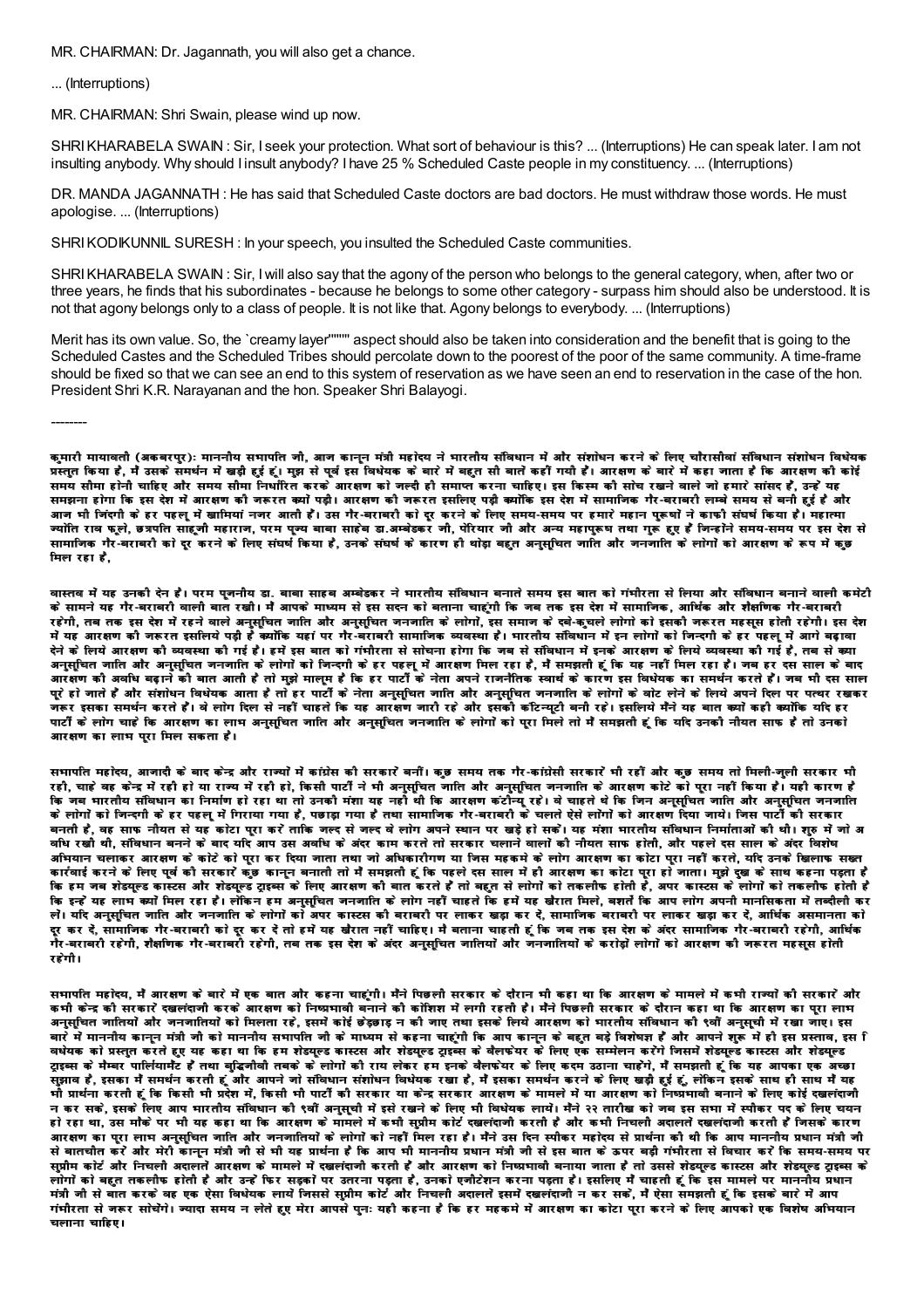सभापति महोदय, मैं आपके माध्यम से मंत्री जी से कहना चाहती हूं कि अनुसूचित जाति, अनुसूचित जनजाति के लोगों को ऊपर उठाने के लिए एक विशेष अभियान के तहत, टाउम बाऊंड प्रोग्राम बनाकर यह निश्चित करना पड़ेगा कि इतने समय में उनके आरक्षण का कोटा पूरा कर दिया जाएगा और जो अधिकारी आरक्षण का कोटा पूरा नहीं करेंगे उनके खिलाफ सख्त कार्रवाई को नाएगी। नव तक आप ऐसा नहीं करेंगे और सख्त कार्रवाई करने के लिए कोई स्टैप्स नहीं उठाएंगे, तब तक उनका कोटा पुरा नहीं होगा।

सभापति महोदय, मुझे ऐसा लगता है कि १० साल के बाद, भले ही आप मंत्री न रहे आपके स्थान पर दूसरे मंत्री जी आएं, उनको भी संविधान संशोधन विधेयक लाने पर ि बवश होना पड़ेगा। इसलिए मेरा कहना है कि आरक्षण को अवधि को बढ़ाने के लिए फिर से विधेयक न लाना पड़े उसके लिए यह जरूरी है कि अनुसूचित जाति और अनुसुचित जनजाति के लोगों का आरक्षण कोटा पुरा करने के लिए आप साफ नीयत से एक विशेष आरक्षण अभियान चलाएं। मैं विशेष रूप से राज्य सभा और प्रदेश की विषान परिषदों के बारे में कहना चाहती हूं कि वहां भी यह कोटा लागू किया जाए। वर्तमान में, लोक सभा तथा प्रदेशों की विधान सभाओं में यह लागू है, लेकिन राज्य सभा एवं विधान परिषदों में लागू नहीं है। इसलिए वहां भी इसे तुरन्त लागू किया जाए। इस बारे में मंत्री जी आप सोच-विचार करें कि जब लोक सभा और विधान समाओं में उनके लिए आरक्षण है, तो राज्य समा और विधान परिषदों में क्यों नहीं है। मेरा आग्रह है कि वहां भी इस व्यवस्था को लागू किया जाए और इसके लिए आपको जन्म से एक विधेयक लाने की कोशिश करेंगे. ऐसी मझे उम्मीद है।

समापति महोदय, इन्हीं लफ्जों के साथ, मैं ज्यादा समय न लेते हुए, मुझसे पूर्व वक्ताओं और विभिन्न पार्टियों के नेताओं ने जो विचार यहां व्यक्त किए हैं और जो ख्यालात<br>रखे हैं, उनके ख्यालात से अपनी सहमति जताते हुए, जो बातें मैंने से उन दो बातों को विशेष रूप से दोहरा देना चाहती हूं और पुनः कानून मंत्री जी से निवेदन करना चाहती हूं कि यदि आपकी नीयत साफ है और सरकार सच्चे दिल से अनुसूचित जाति और जनजाति के लोगों को ऊपर उठाना चाहती है और उनको आरक्षण का पूरा लाभ देना चाहती है, तो आरक्षण में न केन्द्र सरकार, न कोई राज्य जन्तु का नाता आर ना मात्र रहे तथा है। उनके उनके साथ के साथ करने कर से कहा है। इस होने को मान को मात्र के संविधान को नौवीं अनुसूची में लाएं।<br>सरकार और न सप्रीम कोर्ट तथा निचली अदालतें किसी तरह को दखलंदाजी करें। इस हेतु आरक्

इसके साथ-साथ आप एक और ऐसा विधेयक लाएं जिसमें यह मेंशन किया जाए कि संविधान में जो व्यवस्था की गई है उसके अनुसार हर महकमे में अनुसूचित जाति एवं .<br>जनजाति के लोगों के आरक्षण को निष्प्रमावी बनाने के लिए न तो कोई सुप्रीम कोर्ट रखलंदाजी देगा और न कोई निचली अदालते उसमें अड़ंगा लगाएंगा।

सभापति महोदय, चूंकि आपने घंटी बजा दी है और यह इंडीकेट कर दिया है कि बोलने का समय समाप्त हो गया है, इसलिए मैं इन्हीं लफ्जों के साथ अपनी बात समाप्त<br>करना चाहूंगी। क्योंकि अगर मैं मनुवादी व्यवस्था पर कुछ बोलूंगी, तो सत्ता पक् करने के लिए आप स्पैशल स्टैप्स उठाएंगे। इन्हीं लफनों के साथ मैं आपसे बिदा लेना चाहंगी।

श्री राम सागर (बाराबंकी) : अधिष्ठाता महोदय. कानन मंत्री के पद से आज जो ८४वां मारतीय संविधान क्रिशेयक और संविधान के अनच्छेद ३३४ में संशोधन का नो विधेयक आया है मैं समानवादी पार्टी की ओर से उसका समर्थन करने के लिए खड़ा हुआ हूं।

संविधान में नो सामानिक, आर्थिक और राननैतिक आरक्षण कौ व्यवस्था कौ गई थी, निसके लिए एक समय सौमा बांधी गई थी कि नो लोग पौछे हैं, उन्हें विशेष अवसर देकर सामानिक, राजनैतिक स्तर पर बराबर का दर्ना देंगे, हमें इस बात का खेद है और सदन को मी इस बात की चिन्ता है कि वास्तव में देश के अंदर जो व्यवस्था बनाई .<br>गई थी, यदि संविधान में नेकनीयती से कार्य किया गया होता और उनकी सविधा का दोष न किया गया होता तो जो दस-दस वर्ष में संविधान में संशोधन और आरक्षण को समय अवधि बढ़ाई जाती है, शायद उसको आवश्यकता न पड़ती। जिस बात के लिए उन्हें विशेष अवसर दिया गया था, चाहे अनुसूचित जाति या जनजाति के भाई हों, आज भी उनके पास न मकान है, न पीने का पानी है ओर शिक्षा के मामले में भी उनका स्तर बहुत पीछे है। यदि हम कहेंगे तो शायद सत्ता पक्ष के लोग कहेंगे कि ि वषयांतर किया ना रहा है। हमारे यहां अनुसूचित नाति के लोगों को इंदिरा आवास की नो सुविधा दी गई थी, २०,००० रुपये में घर बनाने की बात कही गई, वहां की ना सारे कि साथ सारे रहे हैं।<br>भारतीय जनता पार्टी की सरकार, जिसमें आपके यहां से ज्यादा मंत्री हैं, हर मकान पर पांच से दस हजार रुपये तक की कमीशन ले रहे हैं। इतना बड़ा करप्शन है। यही नहीं, उनको बैंकों से जो वित्तीय सहायता दी जा रही है, कानून मंत्री जी, उसमें दस प्रतिशत से तीस प्रतिशत तक कमीशन खुले आम लेते हैं। जब उनकी सुविधा में इस प्र ाकार का दोष होगा, सरकार को नौयत ठीक नहीं होगी, अधिकारियों को नीयत ठीक नहीं होगी तो ठीक से सुविधा कैसे पहुंचाई जा सकती है। हमें इस बात को भी मोचना पडेगा।

नहां तक सरकारी नौकरियों का सवाल है, तमाम नगह यह लिख दिया नाता है कि सुटेबल कैन्डीडेट नहीं मिल रहे हैं इसलिए उनकी नगह पर ननरल कर दिया नाए। नो संस्थागत स्कूल हैं, ऐडेड हैं, उनमें चपरासी की नगह की पूर्ति नहीं हो पा रही है, बड़ी नौकरियों में तो नाने दीनिए। मैं आपसे अनुरोध करना चाहता हूं कि ऐसे पेशों में नो लोग लगे हुए हैं और उनकी तरकानी के लिए नो संविधा दौ गई है. अभी हमारे वरिष्ठ साथी बोल रहे थे.

उनकी जो वित्तीय सहायता है, वह कई बार लैप्स हो चुकी है। इसलिए मैं कहना चाहूंगा कि इनको जो विशेष अवसर मिला है, उसका उनको समूचा लाम नहीं मिल रहा<br>है तो समयबद इनमें तरककी या समानता कैसे आ सकती है? इसलिए हाउस में मुझे कहना पड़ आरक्षण आपको बार-बार बढ़ाना पड़ेगा। यह आपके लिए सुनहरी अवसर नहीं है। मंत्री जी आप यह मानकर मत चलिये कि यह मेरा सौभाग्य है कि संविधान के द्वारा हम जारत करना का मान करना करना है। यह सौभाग्य नहीं, दुर्भाष्य है कि समयबद्ध हंग से यह काम नहीं हुआ। इसको आप अपना सौभाग्य मत समझिये, यह हमारे हाउस के<br>उनकी व्यवस्था करने ना रहे हैं। यह सौभाग्य नहीं, दुर्भाग्य है कि समयबद्ध ढंग

करपान राक्षस की तरह से हमारे अनुसूचित नाति के भाईयों को नो सुविधाएं मिली हैं, उन किस तरह से नोंच खा रहा है, चिन्ता का विषय यह है। यही नहीं, बल्कि मैं आपसे कहना चाहता हूं कि जो आदिवासी इलाके हैं, वहां आज भी लोग नाले का पानी पीते हैं, नदियों का पानी पीने के लिए मजबूर हैं। आज झूग्गी-झोंपड़ियों का इन्तजाम ठीक नहीं है, इसलिए हमें आज यह कहना पड़ रहा है कि इन सारी चौजों की पूर्ति के लिए यह संविधान संशोधन अत्यावश्यक है।

अभी जो पंचायतों में एक व्यवस्था की गई थी कि अनुसुचित जाति के लिए और जनजाति के लिए चाहे प्रधान हो, ब्लॉक प्रमुख हो चाहे जिला पंचायत का अध्यक्ष हो, उसमें आरक्षण को व्यवस्था हो। वह व्यवस्था हमारे यहाँ, उत्तर प्रदेश में और कई सूबों में की भी गई थी। अभी उसमें कई कार्नर से कुछ बात आई, एक सुप्रीम कोर्ट कौ बात आई। यही नहीं, कई कार्नर से पूरे देश में इस बात की साजिश हो रही है कि इनके लिए जो विशेष अवसर है, वह समाप्त हो, इसलिए यह सदन के लिए चिन्ता का ि वषय है। जिस पवित्र मंशा से हम पूरे समान को एक समान अवसर देना चाहते थे, समान तरक्की देखना चाहते थे, आज हम उनको समान तरक्की के अवसर नहीं दे पा रहे हैं. इसलिए यह हमारे लिए चिन्ता का विषय है।

आन यहां पर हमारे तमाम सम्मानित नेताओं ने, तमाम सम्मानित सदस्यों ने नो विचार व्यक्त किये हैं, मैं अपने को उनसे सम्बद्ध करते हुए कानून मंत्री नौ कौ तरफ से नो यह संविधान संशोधन बिल लाया गया है. समानवादी पार्टी की ओर से मैं उसका भरपर समर्थन करता हूं।

श्री नवल किशोर राय (सीतामढ़ी) : सभापति महोदय, आपने संविधान के ८४वें संशोधन विधेयक, १९९९ पर मुझे बोलने का नो अवसर दिया है, इसके लिए मैं आपका बहुत आभारी हूं।

संविधान का यह ८४वां संविधान संशोधन विधेयक, १९९९ में अनुच्छेद ३३४ में संशोधन कर ५० वर्ष की नगह पर ६० वर्ष करने के लिए यह संविधान संशोधन विधेयक आया है। चारों तरफ के सभी पक्षों के माननीय सदस्यों ने यह स्वतंत्रता के ५०वें वर्ष में, नो स्वर्ण नयन्ती वर्ष के अवसर पर लक्षय रखा गया, निस प्रकार से संविधान में राजनैतिक रूप से अनुसूचित जातियों, अनुसूचित जन-जातियों के लिए लोक सभा में और विधान सभाओं में आरक्षण की जई, असमें और दस वर्ष बढ़ाने की बात अभी आई है। मैं अपनी आर से और अपनी पार्टी जनता दल (यूनाइटिड) की ओर से उसका भरपूर समर्थन तो करता ही हूं, लेकिन सभापति महोदय, आपके माध्यम से सरकार का ध्यान खाँचना चाहता हूं कि जिस प्रकार से आज देश को स्थिति है, अनुसूचित जाति और जनजाति के लोग जो बंचित है संविधान और नीति के तहत जो अन्य क्षेत्रों में, नौकरियों में आरक्षण दिया गया है, निसमें प्रमोशन नैसे सवाल पर चारों तरफ से हमला हुआ, उसको कतिपय माननौय सदस्यों ने रेखांकित करने कौ कोशिश कौ है। मद्रास उच्च न्यायालय, बम्बई उच्च न्यायालय और सर्वोच्च न्यायालय द्वारा इस मामले में हुए फैसलों पर भी यहां चर्चा हुई है।

सभापति महोदय, मैं आपके नरिए मंत्री नी का ध्यान खींचना चाहता हूं कि हाल के दो-तीन वर्षों में आरक्षण में प्रमोशन और अन्य क्षेत्रों के बारे में नो विरोध उत्पन्न हुआ है, उसके लिए सदन में अलग से विस्तत चर्चा होनी चाहिए। आजादी के ५० वर्ष पूरे होने के बाद भी हमारे जो लक्षय है, संविधान के अनुरूप जो प्रावधान किया गया था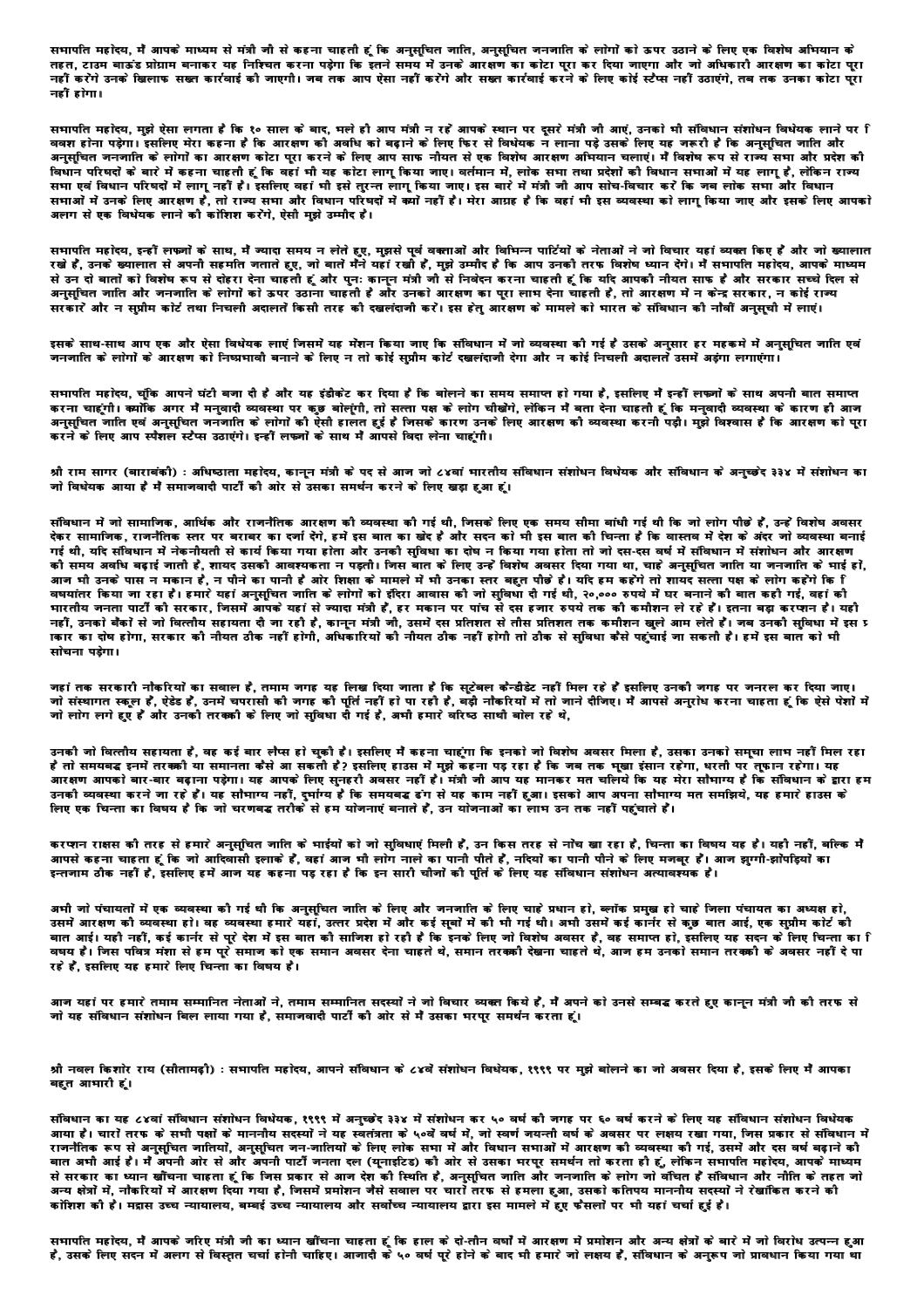और भारतीय गणराज्य के जो लोग उससे वंचित हैं, उनको समान अवसर देने का मौका मिलना चाहिए था, वह नहीं मिल पाया। इन ५० वर्षों में जो भी शासन में रहे हैं वे उन लक्षयों को पुरा नहीं कर सके और विभिन्न तौर से उनको डायलूट करने की बातें की गईं। इस पर एक सम्यक निर्णय हो सकता था, वह नहीं हुआ। जैसा अभी राम सागर जी बता रहे थे कि लिख दिया जाता है कि सटेबल कोंडडेट नहीं है इसलिए दसरे कोंडडेट को ले लिया जाता है। मैं चाहता हूं कि अनसचित जाति और सार साहित्या के लिए आरक्षण का प्रावधान संविधान के नौवें अनुस्कृति में रखने का एक प्रस्ताव इस सदन में लाग और इस<br>जनजाति के लोगों के लिए आरक्षण का प्रावधान संविधान के नौवें अनुस्कृद में रखने का एक प्रस्ताव इस सदन में लाया जा से नौबे शिडयूल के डंडे से, संविधान के डंडे से जमीन पर उतारी जा सकती है और सभी वंचितों को मौका मिल सकता है।

मैं तो यह भी कहना चाहता हूं कि संविधान में संशोधन करके न्यायपालिका में भी आरक्षण को व्यवस्था होनी चाहिए, नो आनादी के स्वर्ण नयंती वर्ष तक नहीं हो पाई न आप नहीं को कहता की कहा का पूराना ने समयन करना ना करकर ने आरंभन का स्वचन मंत्री जी से अनुरोध करना चाहता हूँ कि जिस प्रकार से आरक्षण<br>है। मैं संविधान के ८४वें संशोधन का पुरजोर समर्थन करता हूँ और आपके जरिए किर एक बार कानून लड़ाई जीतने का काम किया था इसलिए हम आपसे अनुरोध करना चाहते हैं कि आरक्षण में प्रमोशन और उसके इम्प्लीमेंटेशन में जहां-जहां कमियां हैं, वे दूर की जाएं और इसे संविधान के नौवे शिडयूल में रखा जाए तथा ठअगर ''''''' और ठमगर'''''''' के ऊपर चर्चा करके उसका समाधान किया जाए। जिससे इन लोगों के लिए विशेष अ वसर के सिद्धांत को अमलीजामा पहनाया जा सके।

अंत में फिर एक बार इस संविधान संशोधन विधेयक का समर्थन करता हूं और अपनौ बात समाप्त करता हूं।

SHRI KODIKUNNIL SURESH (ADOOR): Mr. Chairman, Sir, I rise to support this Bill. We are discussing the extension of reservation to Scheduled Castes and Scheduled Tribes both for Lok Sabha and Vidhan Sabhas. There is a long-pending demand from these communities demanding reservation of seats in the Rajya Sabha and the State Legislative Councils. But no action has been taken so far. It is a long-pending demand.

I have listened to the speeches in the House. During the last 19 months, the atrocities on people belonging to Scheduled Castes, Scheduled Tribes and minorities are on the higher side. These communities are in great danger. I request the Government to take immediate steps to protect the people belonging to these communities.

There was a proposal for setting up special courts for dealing with atrocities on Scheduled Castes and Scheduled Tribes. I request the hon. Minister to consider setting up of special courts for this purpose.

The constitutional safequards for special recruitment for filling up the vacancies in the State Governments as well as in the Central Government are not being properly followed. Timely action has not been taken to fill up the vacancies reserved for people belonging to the Scheduled Castes and the Scheduled Tribes. I would request the Government to uphold the constitutional obligations and fill up the vacant posts meant for these people through a special recruitment drive at the level of the State Governments and the Central Government.

Recently, there was a court verdict concerning the promotion of employees belonging to the Scheduled Castes and the Scheduled Tribes in the departments of the Central Government. It has gone against the constitutional obligation to uplift the officials belonging to these castes. The Government may consider measures through a special amendment to remove the bottlenecks and hurdles coming in the way due to that judgment of the court.

The surplus land in the States is not being allotted to the deserving people belonging to Scheduled Castes and Scheduled Tribes. The Government may strictly implement the Land Reforms Act and allot such land to the poor people belonging to the Scheduled Castes and the Scheduled Tribes.

The funds allotted for Scheduled Castes and Scheduled Tribes are not being properly utilised. The Government may consider measures to see that such funds are not misutilised.

With these words, I support this Bill once again.

DR. SAROJA V. (RASIPURAM): Mr. Chairman, Sir, I thank you very much for giving me this opportunity to place a few facts on the floor of this august House.

## 1454 hours (Shri Somnath Chatterjee in the Chair)

At the outset, I rise here to support this Bill. I am very glad that in the Address by the President of India to the Parliament on 25th October, we have committed to safeguard the interests of Scheduled Castes, Scheduled Tribes and Backward Classes. And we are determined to wipe out the last vestige of untouchability from our society. The reservation for Scheduled Castes and Scheduled Tribes will be extended for another 10 years and the reservation percentage above 50 per cent, followed by some States, will be sanctified through legislative measures.

Sir, I have a few points in mind, especially when I am taking part in this debate. Fifty years after Independence, this depressed, less privileged community has not even attained ten per cent of the constitutional rights. The Constitution empowers them with 22.5 per cent but I am sorry to state that we have not even achieved ten per cent.

Here the Amendment says that in Article 334 of the Constitution of India, that for the words `fifty years"""" the words `sixty years"""" shall be substituted. I would like to know from the hon. Minister what is the strategy that the Government has adopted for filling the backlog that we have already got. What are the modalities that they are going to modify in the implementing procedure that within a given period of time they are going to achieve cent-percent reservation for the SCs and STs? Where is the bottleneck? Why is there a delay? Why are there depressed classes still? They are economically, socially and politically deprived and still more deprived. Has the Government analysed this aspect? I would urge upon the Government to place the facts before this House and I would request the hon. Minister to come out with a positive solution and the steps to be taken by this Government in his reply.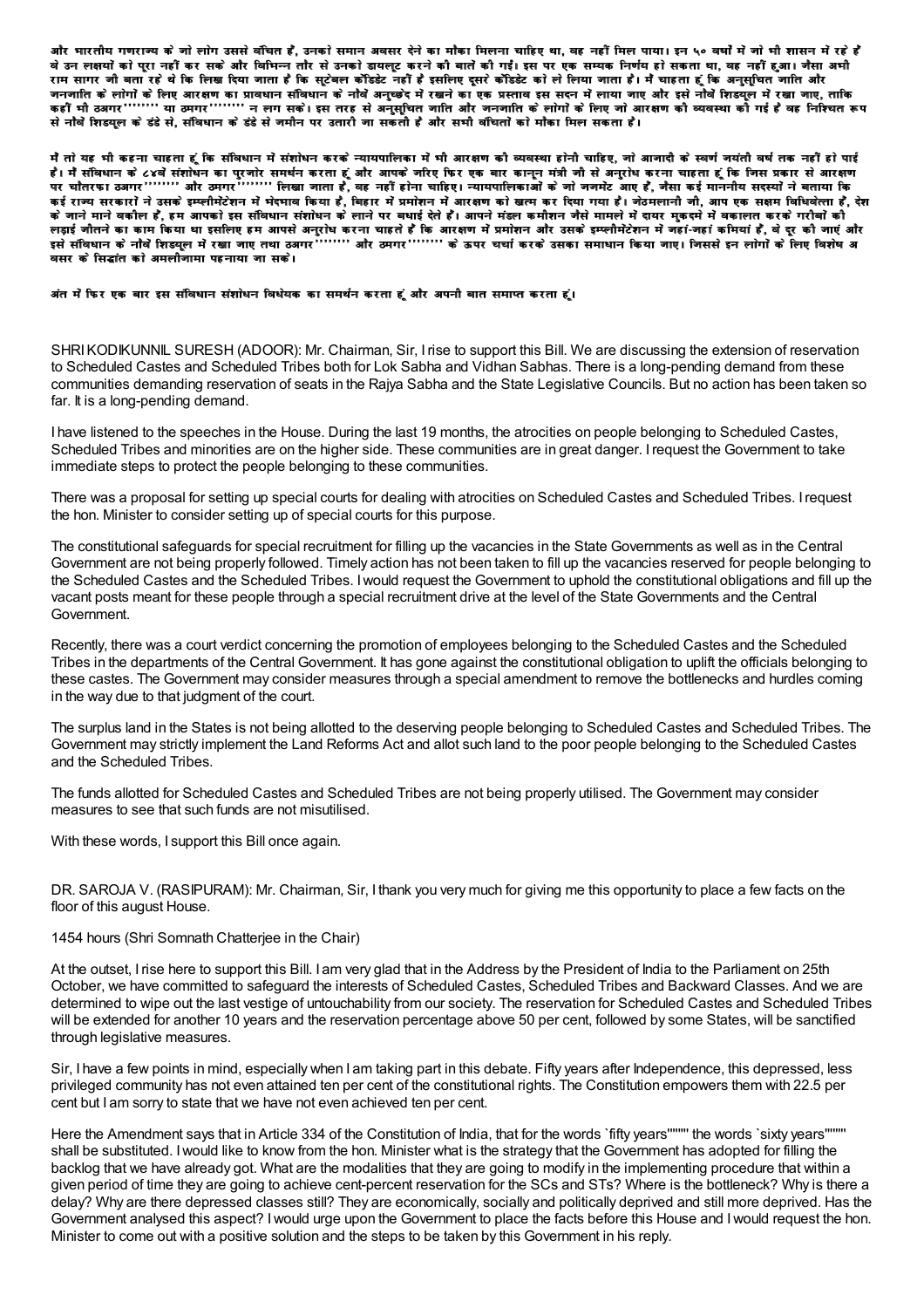Sir, the question of extending the reservation for another ten years is in piecemeal. I urge upon the Government to extend the reservation policy for another fifty years. At least, let me see that in another fifty years, this depressed community is going to get the benefits which the framers of the Constitution of India empowered them with.

Sir, I have my own doubts. According to the Observer Statiscal Book 1998, the population of SCs and STs was 20,59,81,000. Is it their population as on date? When was it updated? When was the census of SCs and STs last conducted? Iwould like the hon. Minister to come out with these facts in his reply. If it is the census according to the 1991 Census then the reservation should be based on the census and also on population. If it is to be based on the population then the first step that the Government has to take is correcting and updating the census of SCs and STs. Sir, in my view, it is the failure on the part of the Government that they have not updated the census of SCs and STs and were not able to come to a definite conclusion and take effective measure for this depressed community.

Sir, in the Bill, it is stated that the reservation is only for ten years. In case the Bill gets passed because of the consensus here in this House, how is it that within ten years the Government is going to complete the reservation at all levels. I repeat, `at all levels''''''?

## 15.00 hrs.

So, reservation should be given not only in the Legislatures but also in Government institutions and services. I appeal to this august House to think over this sensitive issue and have a sympathetic consideration and analysis on this crucial point. Irequest the leaders in the Opposition, cutting across party line, to come to a consensus on this sensitive issue.

Regarding reservation in educational institutions, the hon. Supreme Court has given an order now. It says it is based on merit. Can the hon. Supreme Court define `merit'"""? If it is going to define the merit, then it is all right. Otherwise, if it is only a word that merit is going to be the gadget for reservation in higher education, especially, in medical, science and technology, and engineering, then, I want the hon. Minister to define this. On this matter, there should not be any encroachment from the judiciary. I urge upon this august House to have a consensus. There should not be any encroachment from any quarter on this sensitive issue.

The Constitution provides for reservation to the Scheduled Castes and Scheduled Tribes at all levels but it is a pity that there is not even a single judge belonging to the Scheduled Caste and Scheduled Tribe community in the Supreme Court.

Sir, representation to Dalits in higher offices, Government services and judiciary is being denied continuously despite the fact that the Constitution does guarantee for such a reservation. It will be quite proper to quote article 14, 16 and 16 (4a) of the Constitution of India. Sir, with a painful heart, I stand before you. There are many atrocities being committed on dalits. Irequest the hon. Minister to prepare a State-wise White Paper on the atrocities being committed on dalits during the last 10 years, and place it on the Table of the House. An Action Taken Report may also be placed on the Table of the House. It should be corrected periodically, then and there. A separate Judicial Commission should be constituted to inquire into these aspects on sympathetic grounds.

I am very proud to say that when my leader, Dr. Puratchi Thalaivi was the Chief Minister of Tamil Nadu from 1991 to 1996, she drew up a 10-point programme for the economic empowerment of women, for their education, and for the political empowerment of dalits. Now, I am proud to say that because of my leader''''''''s effort, in Tamil Nadu dalits are growing fast in all aspects. Will that be a model for all the States of the country?

Before I conclude, Iwould like to mention only one point. As far as the reservation policy is concerned, especially in the Group I services of the Government - it is all right for the lower categories of Group IV. III and II - though special training is given for the dalits, there should be some modification in implementing this reservation policy, because all the States are not following it. Of course, in Tamil Nadu, we are doing it. But other States are not following it because of the bureaucrats. Either they are not following it or are they not able to deliver the goods at the ground level. Irequest the hon. Minister to come out with positive solutions to all these problems.

Many schemes are formulated for the deprived sections. But to what extent, are they being implemented at the ground level? Is there any monitoring cell to assess the percentage of benefits that reach the ground level? No, so far, there is no monitoring cell.

There is no Monitoring Cell, there is no periodic assessment, and there is no periodic investigation. So, Irequest the Government to appoint a Vigilance Cell in this regard not only for implementing it but also without any dilution, the concentration should reach hundred per cent to the ground level.

Sir, with these few lines, I hope that this Government will find a positive solution for the depressed community and will extend the reservation for another 50 years.

श्री मोहन रावले (मुम्बई दक्षिण-मध्य) : सर, भारतरत्न डा. बाबासाहेब अम्बेडकर जी ने संविधान में लिखा कि पिछड़े वर्ग के लोगों के लिए दस वर्ष तक आरक्षण मिलना चाहिए। यह आनार रेश का रुपांग्य है कि आन ५० वर्ष के बार भी, हम एक बिल ला रहे हैं। डा. बाबासाहेब की इच्छा थी कि पिछड़ी नाति के लोगों को सीखना चाहिए, ्हिमित होना चाहिए, एनूकोटेड होना चाहिए और अपना अधिकार प्राप्त करना चाहिए। उन्हें यह पता था कि अगर हम आरक्षण बढ़ाते जायेगे तो जो लोग आरक्षित नहीं<br>शिक्षित होना चाहिए, एनूकोटेड होना चाहिए और अपना अधिकार प्राप्त करना चाहिए। हैं, आज देश के ज्यादा से ज्यादा लोग आरक्षित नहीं हैं, उनके ऊपर अन्याय होगा। आप बोल रहे हैं कि पिन्डे वर्ग के लोगो पर अन्याय हो रहा है, लेकिन जो लोग आरक्षित नहीं है. उनके ऊपर कम अन्याय नहीं हो रहा है। हमारा कहना यह है कि दसरे लोगों पर भी अन्याय नहीं होना चाहिए. यह मैं शिवसेना की राय आपके सामने रखना चाहता हूं। आन असंतोष को न्वाला भड़क रही है। इससे पहले दिल्ली में आरक्षण के खिलाफ अंगार लगाकर नौ युवकों ने अपनी नान दी थी। गुनरात में आंदोलन हुआ था, वहां भी लोगों ने जान दी थी और देश के कई भागों में ऐसा आंदोलन हुआ था

... (व्यवधान)

श्री प्रवीण राष्ट्रपाल : नान ली थी या नान दी थी

... (व्यवधान)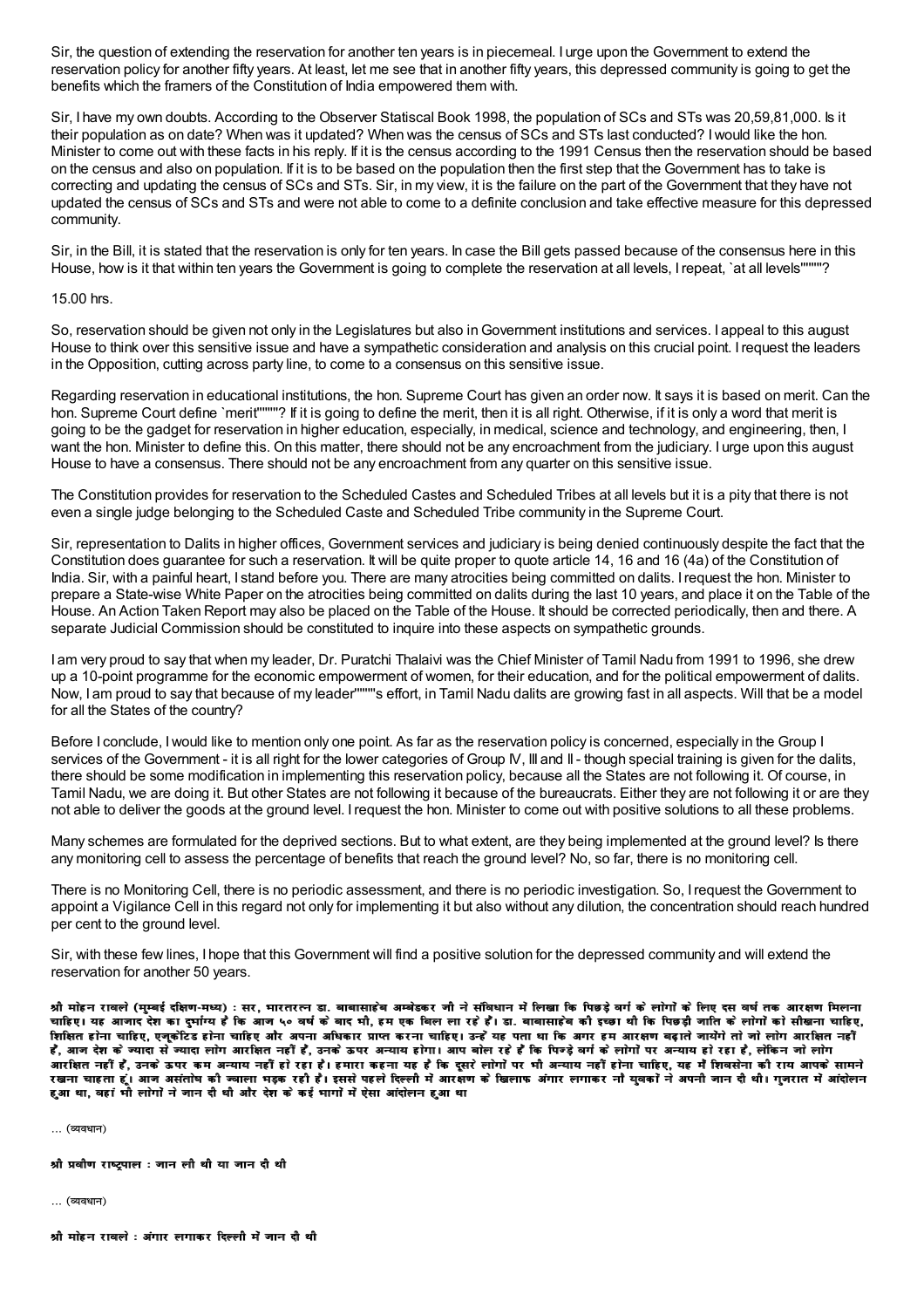... (व्यवधान)

MR. CHAIRMAN: He has not vielded. Shri Rawale, please address the Chair.

... (Interruptions)

श्री प्रवीण राष्ट्रपाल : गजरात में आपने जान ली थी, वहां हमारे लोगों को मारा गया। यहां जो जले तो जले, उनको अभी भी जलना है तो जलें

... (व्यवधान)

श्री मोहन रावले (मुम्बई दक्षिण-मध्य) : सर, यह जो बोल रहे हैं, वह इन्हें वापस लेना चाहिए। वह बोल रहे हैं कि जो जले तो जले, क्या उनकी जान की कोई कौमत नहीं हैं, क्या आपको जान की कीमत है

... (व्यवधान)

श्री प्रवीण राष्ट्रपाल (पाटन): उन्होंने स्वेच्छा से किया, उन्हें हमने नहीं मारा। शेडयल्ड कास्टस ने दिल्ली में किसी को नहीं मारा, गुजरात में हमें मारा गया

... (व्यवधान)

MR. CHAIRMAN: Shri Rawale, you please address the Chair.

... (Interruptions)

MR. CHAIRMAN: I shall look into it.

... (Interruptions)

SHRI PRAVIN RASHTRAPAL: Sir. you should appreciate it. (Interruptions).

MR, CHAIRMAN: You will have your time. Then, you can speak.

... (Interruptions)

#### श्री मोहन रावले : सभापति महोदय. हम सदन में यह कहना चाहते हैं कि आन नाति-नाति में संघर्ष होने की बात आई है

... (व्यवधान)

डा. बाबासाहेब अम्बेडकर साहब को पता था इसीलिए उन्होंने दस वर्ष नंब को शारका हो की भी पर बड़ी थी। यह दुर्भाग को बात है कि मंत्री रह चुके श्री बूटा सिंह जी ने एक बात रखी, जिससे मुझे दुख हुआ। वह टेजरी बैंच में भी थे। उन्होंने कहा कि सप्रीम कोर्ट ने जो वॉर्डक्ट प्रोमोशन के ऊपर है, उन्हें कमा अधिकार था। मैं कहना चाहता है कि साल सदन चाहता है कि न्याय व्यवस्था का सम्मान करना चाहिए। ू<br>कहीं आप डिफर हो सकते हैं। यह सदन हैं। मैं सुन रहा था

(ਕਰਬਾਜ)

मैंने आपका नाम लिया है आप क्लेरिफिकेशन दे सकते हैं। सदन सुप्रीम है, आप उस बारे में संशोधन करके कुछ निर्णय ले सकते हैं, लेकिन न्याय व्यवस्था के ऊपर आप दबाव नहीं डाल सकते। आप न्याय व्य वस्था को कमजोर करने की कोशिश कर रहे हैं, आप ट्रेजरी बैंच में रह चुके हैं।

### श्री बुटा सिंह (जालौर): यह गलत कोट कर रहे हैं। सभापति जी, मैंने कहा था कि सुप्रीम कोर्ट में जो पार्ट ३ ऑफ दि कांस्टीटयुशन है, उसे फंडामैंटल राइट माना है

... (व्यवधान)

How come that a Section of Clause 16 has been declared as an enabling provision whereas the whole article itself is a fundamental right? Who has given this right or constitutional re-writing to any court? I have the highest regard for Supreme Court and I have not criticised the decision as such.

# श्रौ मोहन रावले : सुप्रौम कोर्ट ने न्याय व्यवस्था रखौ है, मानिये कल को आपके लोग घोटाला

... (व्यवधान)

SHRI BUTA SINGH: We are the makers of the Constitution. What is this?(Interruptions).

MR, CHAIRMAN: Shri Rawale, you are going far away from the subject.

... (Interruptions)

# श्री मोहन रावले : मैं सब्जैक्ट से बाहर नहीं जा रहा हूं, उन्होंने जो बात कही हैं मैं उस पर बोल रहा हूं

... (व्यवधान)

सभापति महोदय, जो उन्होंने कहा, जो मैंने सुना, वह मैं बोल रहा हूं। मैंने गौर से उनको सुना है। मेरा आग्राह है कि आप प्रोसीडिंग्स देख लीजिए। मैं उसी के बारे में बोल रहा हूं।

MR. CHAIRMAN (SHRI SOMNATH CHATTERJEE): He has given a clarification. You go on.

श्री मोहन रावले : सभापति महोदय, अगर किसी कर्मचारी को यह लगे कि मैं चाहे कितनी ही मेहनत कर लूं, दिल लगाकर चाहे नितना भी अच्छा काम कर लूं, मुझे कोई प्रमोशन मिलने वालौ नहीं है, तो वह क्यों काम करेगा। यदि किसी कर्मचारी को यह मालूम हो कि मुझे अपनी जाति या धर्म के आधार पर प्रमोशन मिलने वाली है,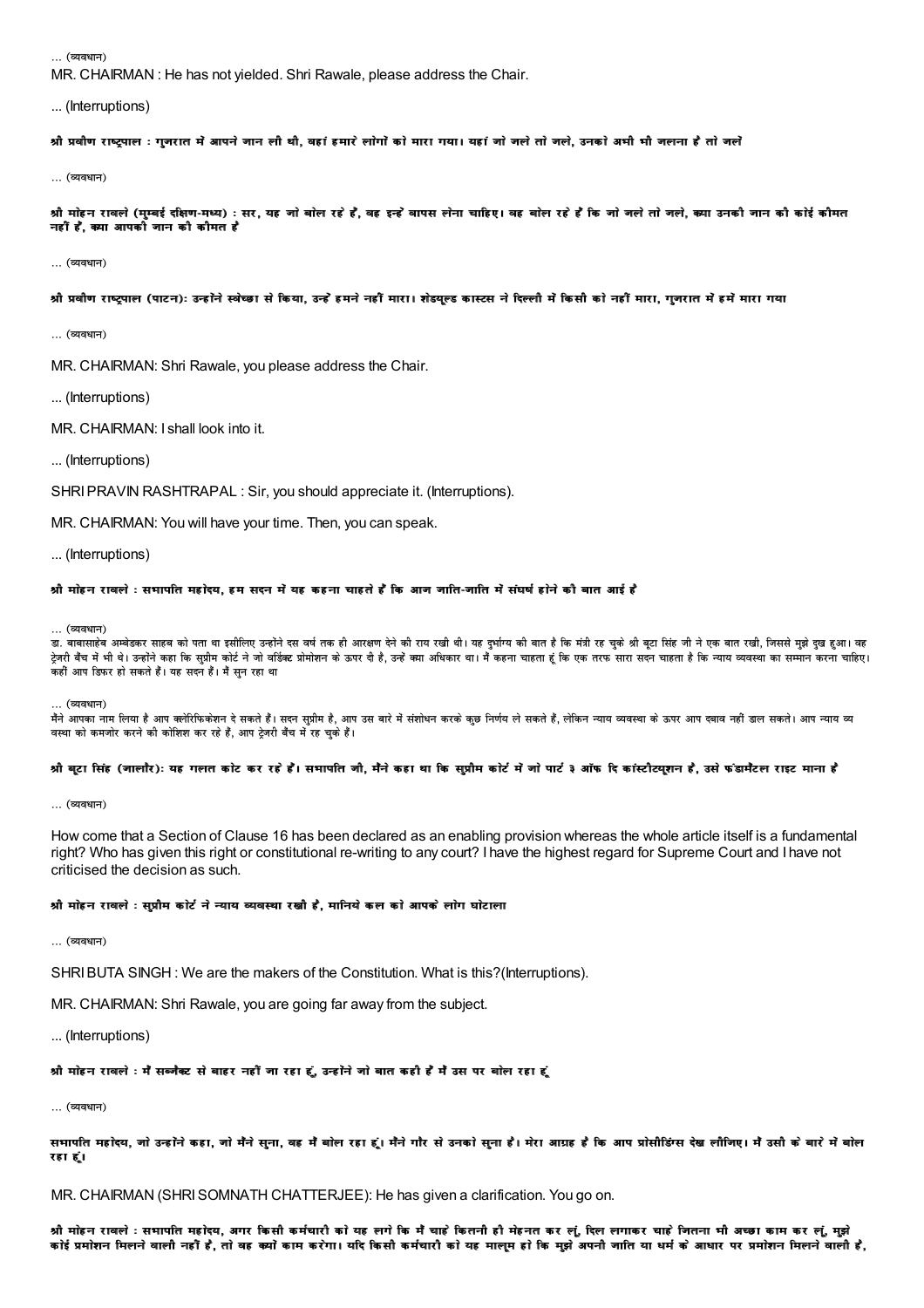#### तो वह क्यों काम करेगा। इसलिए मै कहना चाहता हूं कि आरक्षण का प्रावधान करके आप राष्ट्र को नष्ट कर रहे हैं।

MR. CHAIRMAN: He has not cast reflection on the Supreme Court. You can very well go on.

#### श्री मोहन रावले : सभापति महोदय, मैं सब्जैक्ट पर ही बोल रहा हूं। जो मैं कह रहा हूं वह प्रमोशन से रिलेटेड हैं।

SHRI PRAVIN RASHTRAPAL : Sir, let him make it clear whether he is supporting the Bill or opposing the Bill.

MR. CHAIRMAN: The Chair cannot dictate to anybody. You have to understand from his speech. Shri Rawale, my only request is that you restrict yourself to this very important subject.

#### श्री मोहन रावले : सभापति महोदय, जो मैंने सुना है, वह मैं कह रहा हूं।

MR. CHAIRMAN: You are entitled to say that.

#### श्री मोहन रावले : बूटा सिंह जौ ने कहा कि सूप्रीम कोर्ट को क्या अधिकार है ... (व्यवधान)

SHRI BUTA SINGH: Sir, let me make it clear that I have the deepest regard for the highest court in the country. But he is an expert in misquoting the people.

श्री मोहन रावले : सभापति महोदय, हमारी यह मांग है कि जो गरीब है या जो कमजोर वर्ग के लोग है, जिनकी स्थिति ठीक नहीं है, उसको मद्दे नजर रखते हुए उनके लिए भी आरक्षण होना चाहिए। यह मांग मैं सदन में रखना चाहता हूं।

#### इन्हीं शब्दों के साथ, सभापति महोदय, आपने मुझे बोलने का समय दिया, उसके लिए मैं आपका धन्यवाद करता हूं।

SHRI D. RAMA NAIDU (BAPATLA): Mr. Chairman, Sir, I welcome the Constitution (Eighty-fourth) Amendment Bill regarding extension of reservation policy for Scheduled Castes and Scheduled Tribes in the Lok Sabha and in the Legislative Assemblies of the States for a further period of ten years. This is a welcome gesture for the upliftment of the people belonging to weaker sections and for removing inequality and providing equal opportunity to downtrodden people.

I would like to appeal to the Government, through you, respected Sir, that the measures for the implementation of the reservation policy for Scheduled Castes and Scheduled Tribes should be taken in an improved way.

Whatever are the loopholes in the implementation mechanism, those should be thoroughly analysed and necessary steps taken for proper implementation. I personally feel that the Government should consider setting up a Review Committee for doing away with the loopholes in the implementation mechanism.

In Andhra Pradesh, Sir, our dynamic Chief Minister has been very liberal and has followed policies in such a way that even Scheduled Caste people contest from general seats and also win elections for MLAs. In addition, the Telugu Desam Party has also increased the percentage of Assembly seats allotted to Scheduled Castes and Scheduled Tribes from fourteen per cent and four per cent to fifteen per cent and six per cent respectively. Such principle should be followed in every State to encourage Scheduled Castes and Scheduled Tribes

I appeal to provide for proper reservation for women also so that they also get their share.

In the end, I am thankful to the hon. Speaker for giving me an opportunity to speak and also appeal to my colleagues and all hon. Members to support the Bill.

श्री रघवंश प्रसाद सिंह (वैशाली): समापति महोदय, सत्ता पक्ष के सदस्यों को देखा नाए, अनसचित नाति और जनजाति के लोगों के आरक्षण को दस वर्ष और बढाने के लिए जो ८४वां संविधान संशोधन आया है. हम उसका समर्थन करेंगे. आप उसके पक्ष में तर्क देंगे. कहां-कहां गडबडी. त्रटि है. उसे सधारने का सझाव देंगे। … (व्यवधान)

डनको बरदाश्त नहीं हआ। क्या हाल है, जिस देश में इस तरह की हकमत होगी वहां कैसे अनसचित जाति. जनजाति के लोगों की तरकही होगी। जिस सत्ता पक्ष के लोगों .<br>कौ मानसिकता इस प्रकार कौ है, उसमें कैसे तरककी हो सकती है।

#### (ਕਾਰਬਾਜ)

बिल लाए हैं, आपकी लाचारी है, आपके मन के भीतर क्या है, कहीं पर निगाहें, कहीं पर निशाना। संविधान निर्माताओं ने महसूस किया कि जिस देश के करोड़ों लोग वंचित, शोषित, उपेक्षित रहेंगे, वह देश दुनिया के मुल्कों के साथ बराबर अथवा ताकतवर नहीं हो सकता, वह आगे के बैच पर एक साथ दनिया के मुल्कों के साथ माना जा राम मनोहर लोहिया ने भी बार-बार कहा कि जिस देश में करोड़ों लोग इस .<br>तरह शोषित, उपेक्षित, वंचित और सामाजिक, राजनैतिक, आर्थिक, शैक्षणिक ढंग से पिछड़े रहेंगे, वह देश तरकमी नहीं कर सकता, वह देश मजबूत नहीं हो सकता। इस सभी के आलोक में संविभान निर्माताओं ने आरक्षण का प्रावधान किया। बहुत लोगों की धारणा है, मैं उनके भाषण से असहमत हूं कि यह अब कहा है। ऐसा नहीं है। यह भीख नहीं भागीदारी, सत्ता में हिस्सेदारी है। यह भीख नहीं भागीदारी, सत्ता में हिस्सेदारी है। यह सी वधान प्रदत्त अनुसूचित जाति और जनजाति के लोगों का अधिकार है। इसलिए इसे खैरात कहकर किसी को हीन भवना से प्रस्त नहीं होना चाहिए। यह कोई दया या कृपा नहीं है, संविधान निर्माताओं ने उनको यह अधिकार दिया है। हम नहीं जानते. जिस समय संविधान बना. उसमें बार-बार संशोधन करके दस वर्ष. पंजेड जोडकर बढाते रहे. फिर माननीय मंत्री जी ८४वां संविधान संशोधन लाए हैं। पहले अनमान लगाया गया कि पंद्रह वर्षों में तरक्की हो जाएगी, फिर दस वर्ष और बढ़ा दिए, क्या कुछ हिसाब हुआ है कि पचास वर्षों में 2018 रखा से सुधार नहीं हुआ तो क्या आगे दस वर्ष और बढ़ा देने से सुधार हो जाएगा? क्या इसका कुछ विश्लेषण किया गया है? लेकिन मुझे इस बात से संतोष है कि गमनीय कानून मंत्री ने यह वचन दिया है कि हम तीन दिन की कौन्फ्रैंस करेंगे और इस पर गहराई से .<br>बातचीत करेंगे। इससे हमको लगता है कि उनको चिन्ता है। पिछले वर्षो मे सदन मे बार-बार अनुसूचित जाति, जनजाति के लोगो पर जो ज्यातियां हुई है, उस पर बहस होती रही है लेकिन ठोस रूप में उसका परिणाम नहीं आया कि इस देश में जो करोड़ों उपेक्षित. वंचित. शोषित लोग हैं. उनको किस तरह सहलियत दी जाए और इस तरह का वातावरण कायम किया जाए जिससे उनको बराबरी का दर्जा मिल सके और सम्मान मिल सके। जो तीन दिन की कौन्फ्रैस बुलाएंगे, हम सरकार से अपेक्षा करेंगे, उन्हें इस तरह की रिपोर्ट बनाकर देनी पड़ेगी कि पचास वर्षों में क्या स्थिति हुई और किस तरह से अनुमान लगाया गया है कि दस वर्ष और देने से उनको बराबरी का दर्जा मिल जाएगा। ये अंदाज से दस वर्ष बोल रह है लेकिन हम चाह है कि इसका समय-समय पर विश्लेषण होना चाहिए कि आरक्षण का जो प्रावधान किया गया है, उसके .<br>उद्देश्य की कितनी आपति होती है। बीच-बीच में कोर्ट वाला मसला आता है. यह ठीक है. हमने स्वीकार किया कहीं सर्विसेज हैं. उनमें आरक्षण दिया जाए लेकिन जजों की जो सेवाएं हैं उसमें आरक्षण का प्रावधान नहीं है। बार-बार मांग होती रही है कि ज्युडीशियल सर्विसेस का कमीशन बनना चाहिए,

निसमें आरक्षण का प्रावधान होना चाहिए, उसको सरकार क्यों नहीं लाई है। इस पर कई बार सदन में बहस हुई है और सरकार कौ तरफ से कड़ लगा है कि सहमति जैसी है. लेकिन उसपर कोई ध्यान नहीं दिया जा रहा है। इसी पर सदन में बहस हुई थी कि अनसचित जाति और जनजाति के जो अधिकारी काम करते हैं. सरकारी से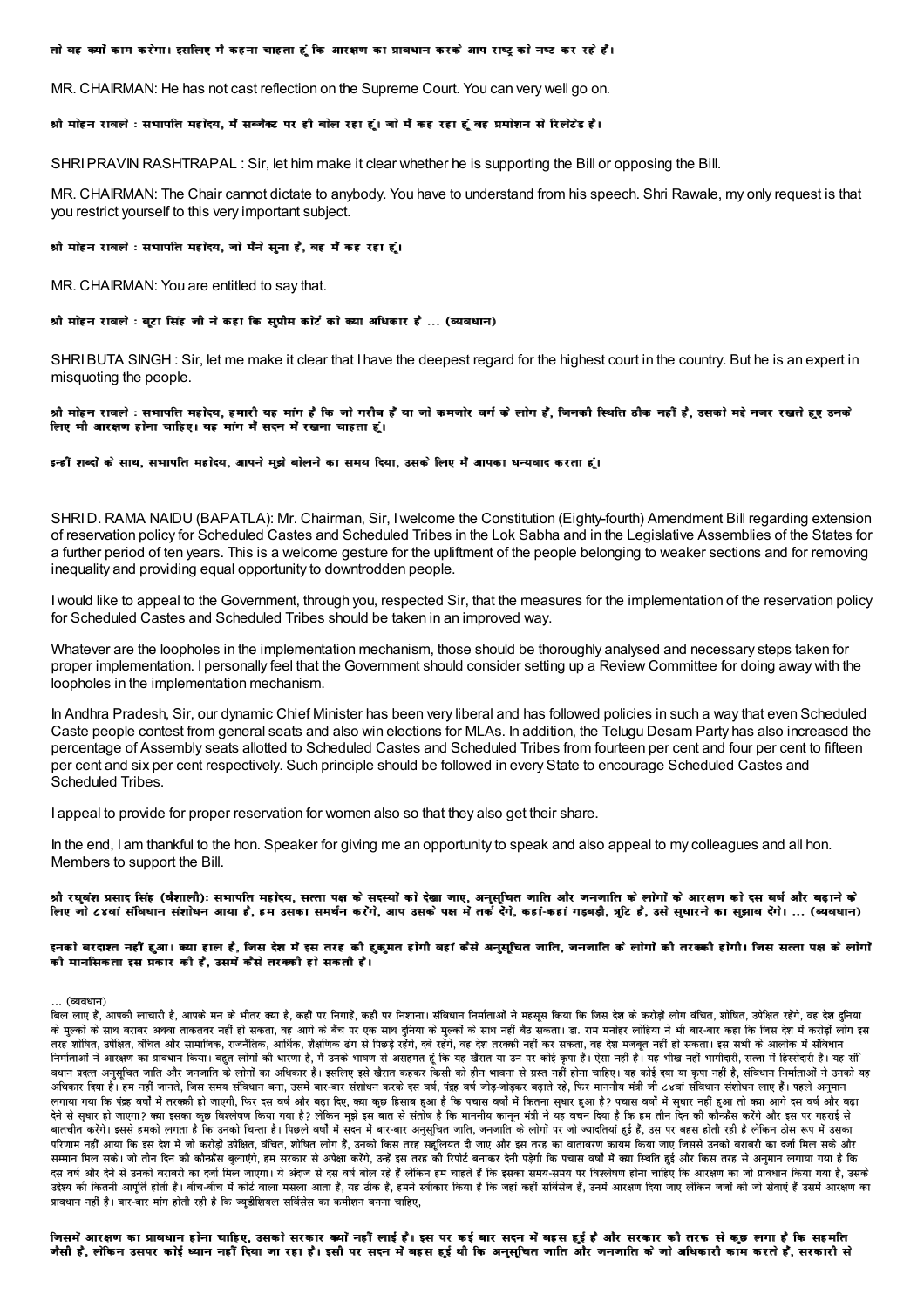वाओं में हैं, सप्रीम कोर्ट का ऐसा फैसला हुआ, निससे उनके प्रमोशन में बाधा पड़ी और सरकार ने कहा कि लाचारी है, हम कोर्ट का सम्मान करते हैं, इसलिए चन्द तरह का सर्कूलर जारी हुआ, जिससे उनके प्रमोशन में बाधा पड़ी है, उन पर आघात हुआ है, इसके लिए संविधान में संशोधन करना चाहिए, कानून बनाना चाहिए, उसमें क्यों देरी करते हैं। यह जो संशोधन आया है, वह ले आये हैं कि १० वर्ष बढा दीजिए, आप इससे अनुसुचित जाति, जनजाति के लोगों को मारी तरका कराने वाले हैं। मुझे भरोसा नहीं है। आप क्यों नहीं वह संशोधन लाते, कानून लाते, जिससे सुप्रीम कोर्ट के फैसले के चलते सरकार को बाध्य होकर, कवल केन्द्र सरकार को ही नहीं, राज्य सरकारों को भी बाध्य होकर ऐसा सर्कूलर निकालना पड़ा है, जिससे उनके प्रमोशन में बाधा पड़ी है और उनकी सेवा को खतरा है, उनकी मानसिक स्थिति में खराबी आ रही है। इसीलिए इस सरकार की नीयत साफ होती तो मैं जानता कि उस संशोधन को लाते, जिससे सुप्रीम कोर्ट या कोई कोर्ट, जो बराबर खिलाफ में कुछ कोर्टस में कानून बनाने वाले हैं, जो माबना है, उसके खिलाफ बाते हो जाए। बार-बार एक फैसला होता है और माननीय बटा सिंह जी सवाल उठा रहे थे कि विभिन्न कोर्टस का ि वर्मिन्न किस्म का फैसला हो जाता है। कभी पक्ष में हो जाता है, कभी विपक्ष में हो जाता है। चकि हम न्यायपालिका का आदर करने के लिए प्रतिबद्ध हैं, इसीलिए -यायपालिका के फैसलों को देखकर तदनुसार संविधान में संशोधन की जरूरत पड़े अथवा तदनुसार कानून बनाने की जरूरत पड़े तो उसको कानूनी जामा पहनाना चाहिए, जिससे कोर्ट को जिस तरह से नब चाहे फैसला देने का अधिकार न रहे। उस तरह से न्याय के दृष्टिकोण से सम्यक एक कानून बनाना चाहिए, जिससे नो दलित लोग हैं, शोषित लोग हैं, आदिवासी हैं, उनके हितों का संरक्षण हो सके और उनकी तरककी हो सके।

मैं इस बात के लिए दृढ़संकल्पित हूं कि जब तक हिन्दुस्तान के करोड़ों शोषित, आदिवासी, गरौब, पिछड़े वर्ग, दलित लोगों को तरककी, सम्मान और बराबरी का दर्जा नहीं मिलेगा, हिन्दस्तान भी आगे नहीं बढ़ेगा, हिन्दस्तान भी अन्य मल्कों के साथ बराबरी की तुलना में नहीं आयेगा। इसीलिए हम चाहते हैं कि सदन के सभी माननीय सदस्यों को निष्पक्ष होकर देशहित में समाज हित में सामाजिक, आर्थिक और राजनैतिक परिवर्तन के लिए और बराबरी का दर्जा देने के लिए आगे आना चाहिए. ताकि हिन्दस्तान दुनिया के मुल्कों के सामने सीना तानकर, सिर ऊंचा करके चल सके, उस तरह की भावना संविधान में लानी चाहिए। मैं इस बात से असहमत हूं कि रस्मी तौर पर ये .<br>आदिवासियों और अनुसूचित जातियों के बड़े भारी खैरख्वाह बने हैं, बड़े भारी हितैषी बने हैं कि हम इसे ले आये हैं, पहले दस वर्ष था, फिर दस वर्ष के लिए बढ़ा देते हैं। इससे हमको इनकी नौयत पर कोई भरोसा नहीं है कि ये कोई बड़ा भारी कल्याण करने वाले हैं।

ये लोग तो यथास्थितिवादी हैं और दकियानसी लोग हैं। पुराना छुआछत का भेदमाव और सब मंत्र पढ़ने वाले ये लोग हैं। पुराना तत्व जो बहन मायावती जी कहती थीं कि ये मनुवादी हैं, ये उसी मानसिकता वाले लोग हैं, जो समाज में यथास्थितिवाद चाहते हैं, जिन बातों के चलते हिन्दुस्तान इतने वर्षों तक गुलाम रहा। उसी तरह की परिस्थिति फिर ये लाना चाहते हैं। इसीलिए इसका हम घोर प्रतिवाद करते हैं और इनकी मानसिकता को हम दुरुस्त करना चाहते हैं कि प्रगतिशौल और हिन्दुस्तान की सामाजिक, आर्थिक, राजनैतिक परिवर्तन के लिए इनकौ भी मानसिकता बदलनौ चाहिए। मंत्र पढने से परिवर्तन नहीं आता।

कखनहरा दुख मोर, हे भोलानाथ, दुखहिं जनम है,

### न दखहिं जियाउल, सुख सपनोहिं नहीं भेद।

महाकवि विद्यापति ने करोड़ों आदिवासी, गरीब दलित, पिन्ड़े, शोषित, दबे हुए लोगों के लिए ऐसा कहा है। यदि यह मंत्र पढ़ने से होता तो दीपावली में हम गांव-गांव में पढते हैं कि लक्षमी आवे. दरिद्र मागे. लेकिन हजारों वर्षों से यह नहीं हआ। संविधान संशोधन, कानन में सधार, मानसिकता में सधार होगा. तभी देश आगे बढेगा. और सामाजिक, आर्थिक तथा राजनीतिक परिवर्तन हिन्दुस्तान में हो सक। इन्हीं शब्दों के साथ मैं अपनी बात समाप्त करता हूं और आपने जो मुझे बोलने का समय दियाउसके लिए आपको धन्यवाद देता हूं।

#### SHRIMATI GEETA MUKHERJEE (PANSKURA): Hon. Chairman, Sir, I rise to support this Bill.

I had the opportunity of functioning in the Scheduled Castes and Scheduled Tribes Welfare Committee of Parliament for a long time, and I was surprised to see that, even after so many years of Independence, the fourth grade employees""" backlog was very big. Am I to believe that there are not enough Scheduled Castes and Tribes"""" people to fill up the fourth grade posts? Surely not. So, there must be something else behind it. It could be because of some sort of resistance on behalf of certain quarters that it happened.

Second is about this `promotion"""" business. There was a provision that those who would be promoted should be given in-house training. But at most of the places, I know that no in-house training was being given to them. That was a must for them as well as for the country, but that was not done.

Thirdly, I would like to point out one thing, that is, the land reforms will have to be implemented in all the States, and reservation alone will not do because the biggest number of the Scheduled Castes and Tribes are there among the agricultural labourers. How many States have implemented the land reforms? When you come to our State or go to Kerala, the backlog is much less. Therefore, this is a very important thing that the land reforms are to be implemented, if we really want the Scheduled Castes and the Scheduled Tribes to take their real position of dignity.

Just now, my colleague referred to "Lakshmi". Here, I would like to say that "Lakshmi" must be preceded by "Saraswati". Unless "Saraswati" is there, "Lakshmi" will not come. Therefore, the question of giving free education, particularly to the children of the Scheduled Castes and the Scheduled Tribes, is a must. Only then, Sir. "Lakshmi" can come. Therefore, we should look into it as to how it can be done.

About women, of course, there is a proposal that up to the college level, they will have free education. So far, so good, and it goes without saying that in every State, all of them may not belong to the Scheduled Castes or the Scheduled Tribes. Therefore, this should be thought about.

The other thing that I would like to say is about the atrocities. You will find that most of the atrocities have been committed by the landlords. That is why, I said, Sir, that if you really want to fight the atrocities against the Scheduled Castes and the Scheduled Tribes as well as the other weaker sections like women, then you have to fight for land reforms.

I would like to say that a very serious re-examination is required to see how the projects are being implemented. I had also seen that many of the social projects meant for the Scheduled Castes and the Scheduled Tribes remain unimplemented.

Therefore, that aspect also should be gone into and through a serious re-examination and good monitoring of the subject, we can really raise the standards of the Scheduled Castes and the Scheduled Tribes and restore the dignity which they have the right to have. It is not a question of charity. It is a question of raising the standard of their lives and restoring their pride.

श्री पून्नू लाल मोहले (बिलासपुर) : समापति महोदय, ८४वां संविधान संशोधन हमारी सरकार द्वारा लाया गया है। पिछली सरकार इस दिशा में ५० वर्षों तक अनदेखी करती रही, निसकी वनह से यह संविधान संशोधन विधेयक सन २०१० तक लाना पड़ा। … (व्यवधान) में बता रहा हूं, किस तरह से अनदेखी करती रही। विधान सभा गया है। समय दस साल के लिए बढ़ाया गया है। इसके पूर्व में मैं बताना चाहूंगा कि आरक्षण चाहे चतुर्थ श्रेणी का हो जो का हो, जैसे मैजिस्ट्रेट, नगर-पालिका, बैंक, सैनिकों तथा म-परिवहन में आरक्षण नहीं दिया गया है। नौकरियों में जो आरक्षण दिया गया, उसको दस साल, पांच साल तक संजोए रखा गया और फिर आरक्षण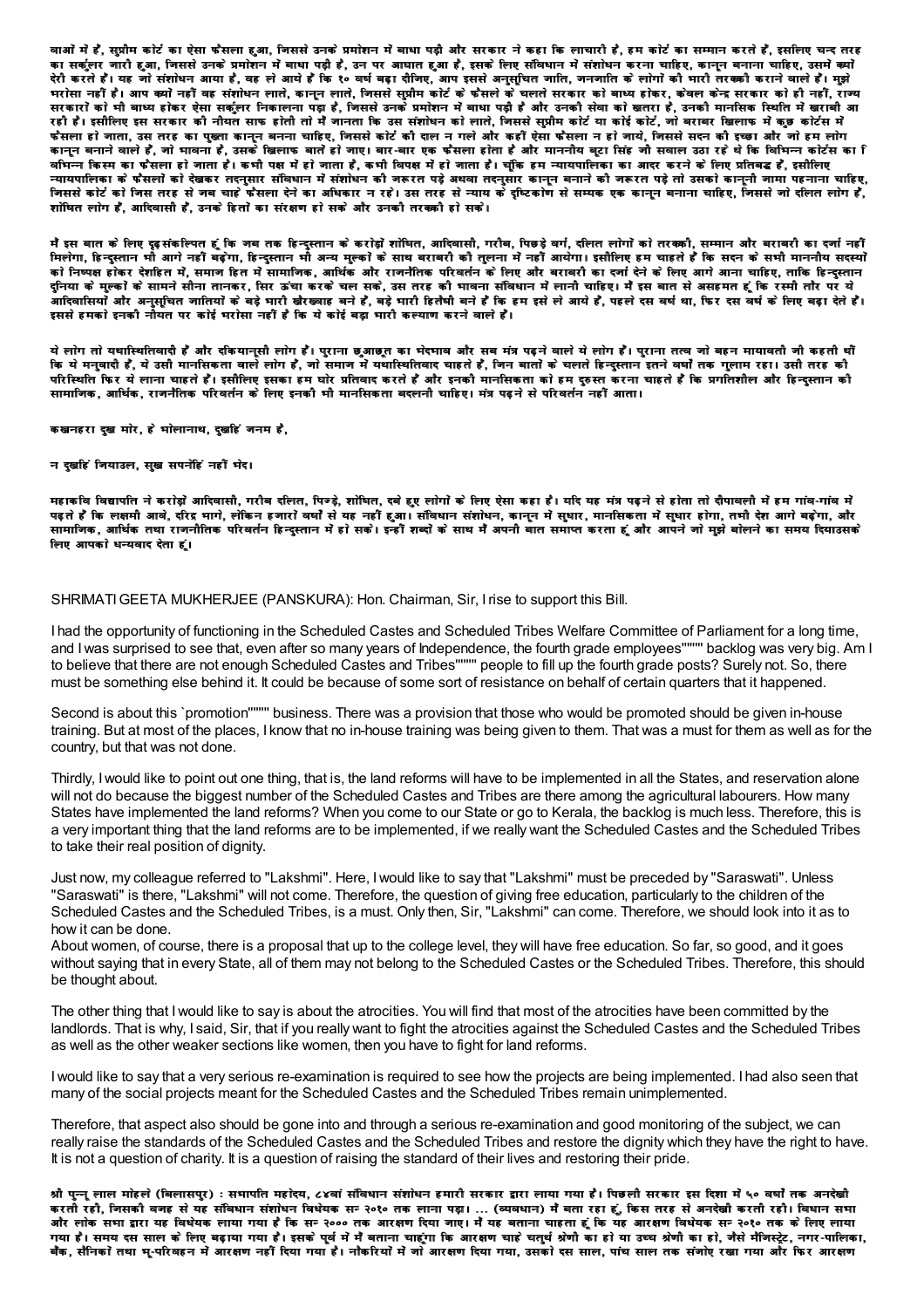मध्य प्रदेश राज्य में १६ हजार कर्मचारियों के पद रिक्त थे, जो अधिकतर अनुसूचित जनजाति के थे, उनको समाप्त कर दिया गया है। अगर आरक्षण इस प्रकार दिया गया, तो उससे क्या देश का विकास हो सकता है, समाज का कल्याण हो सकता है, क्या अनुसूचित जाति और जनजाति का विकास हो सकता है? जब आरक्षण की बात कह रहे हैं. तो मैं कहना चाहता हूं कि जनसंख्या के अनपात में आरक्षण नहीं दिया गया है। जनसंख्या इतने दिनों तक बढती रही. लेकिन पिछली जनसंख्या को ही आधार मान लिया गया। जनसंख्या दस बर्षों तक बढ़ती रही, जनगणना भी होती रही, लेकिन उसको आधार नहीं माना गया। पिछले समय में सरकारे अधिकतर कांग्रेस कौ रही हैं। कांग्रेस की सरकार अरक्षण तो बढ़ाती रही, लेकिन बढ़ती हुई जनसंख्या की ओर उन्होंने ध्यान नहीं दिया और इस वजह से आरक्षण में कमी रही। मैं कहना चाहता हुं, १९९९ में कलयुग समाप्त होने जा रहा है, और सतयुग आ रहा है। माननीय अटल बिहारी वाजपेयी जी की सरकार … (व्यवधान) मैं माननीय मंत्री जी से अनुरोध करना चाहूंगा कि वर्तमान ननसंख्या के आधार पर आरक्षण दिया नाए। कानून एक हौ बनें और अन्य बड़ी संस्थाओं द्वारा भी आरक्षण लगाए। निन संस्थाओं द्वारा आरक्षण नहीं दिया जाता है, अधिकार दिया जाता है, कानून बताया जाता है, तो कानून तोड़ने वाले के ऊपर भी कानून लागू किया जाए। हम अधिकार कौ बात करते हैं, लेकिन कर्त व्य बोध नहीं होता है। मैं यह भी कहना चाहता हूं कि मंत्रिमंडल में भी पूर्ण अधिकार दिया जाना चाहिए। मंत्रिमंडल में अनुसूचित जाति के अनुपात के हिसाब से मंत्रिमंडल में अधिकार दिया जाए. तभी हम मानेंगे कि इस दिशा में काम हो रहा है। आज की परिस्थिति में माननीय राष्ट्रपति महोदय चुने गए हैं, हमारे अध्यक्ष महोदय भी चुने गए हैं। जब ऐसे सभी जगहों पर आरक्षण होगा, तो देश का कल्याण होगा और समाज का कल्याण होगा। जब हम आर्थिक, सामाजिक और राजनीतिक स्थिति कौ बात करें, तो मैं इस दिशा से हटकर कहना चाहूंगा। सरकार द्वारा आदिवासी योजनाओं के लिए, हरिजनों के बिकास कौ योजनाओं के लिए राशि दी जाती है, लेकिन राज्य सरकारों द्वारा उनको खर्च नहीं किया जाता है। जब खर्च नहीं किया जाता है, तो राशि को वापिस कर दिया जाता है। मैं कहना चाहता हूं कि ऐसी राज्य सरकारे जो राशि को खर्च नहीं कर पाती हैं. पैसे का दरुपयोग करती हैं. उन राज्य सरकारों को निकालने का प्रावधान भी होना चाहिए। उन राज्य सरकारों को काननी मद्दों में फंसाने तथा ससपैंड करने का अधिकार भी होना चाहिए और सजा देने का प्रावधान भी होना चाहिए, तभी देश, समाज और दलित लोगों का विकास हो सकता है।

इन्हीं शब्दों के साथ. मैं संविधान संशोधन विधेयक का समर्थन करता हूं और भारत सरकार को इसके लिए धन्यवाद देता हूं. जिसने थोड़े समय में ही सरकार बनने के बाद इस विधेयक को सदन में प्रस्तुत किया। जय हिन्द, जय भारत, अनुसूचित जाति जिन्दाबाद।

SHRI PATY RIPPLE KYNDIAH (SHILLONG): Mr. Chairman, Sir, I rise to support the Constitution (Eighty-fourth Amendment) Bill, 1999. At the outset, I would like to refer to the Objects and Reasons of this Bill. It is very clear that the main reason which has been put forward for tabling this Bill is, "the reasons which weighed with the Constituent Assembly in making provisions with regard to the aforesaid reservation of seats and nomination of members have not ceased to exist."

Mr. Chairman, I would have wished that the Government had brought a Bill which was based on the reality of the ground situation. Ten years is just an instalment of the period for which reservation is required. I do not know if the Government has examined as to how far we have been able to succeed in bringing the Scheduled Tribes and Scheduled Castes to the desired level. If they had conducted such an exercise, I am sure in my mind that the period indicated in the Bill would not have been ten years but it would have been either 20 years or 25 years or 30 years -- it all depends on how we appraise the situation -- which would have been more realistic.

Before I say anything, I would like to make a mention that we must thank the founding fathers of the Constitution for having assessed the situation at that point of time and the need to accord recognition to the Scheduled Tribes and Scheduled Castes. It reminds me what Prime Minister Nehru, on the eve of Independence, in his Tryst with Destiny speech in this very hall said. He said, "The service of India means the service of the millions who suffer. It means the ending of poverty, ignorance, disease and inequality of opportunity." Some time we tend to forget this very important point that had been made by the first Prime Minister of this country Jawahar Lal Nehru. We are debating this measure today because we would like to see that these opportunities are given to the Scheduled Tribes and Scheduled Castes throughout the country in a way that helps them rise up to the level that we all desire them to. We know about the difficulties of implementing these grand desires. We know about the limitations which the administration has to work under. At the same time there is no doubt why we should not get the correct figures as to how far we have achieved success in trying to bring the deprived communities to the level that we had desired.

This is a very important point and I feel that we should make note of it here.

The second point which I would like to make here is that there have been limitations in working out the programme of amelioration of the suflerings of the Scheduled Tribes and the Scheduled Castes due to certain judicial judgments. I have a great respect for the judiciary but at the same time I realise that this House is a soverign and Supreme body. I agree with the suggestion of one of my colleagues that the time has come that we should have a full debate on the question of reservation in such a manner that it will help the deprived people of this country.

I want to make a mention of the conditions of the Scheduled Tribes particularly in the North-East since I come from that area. The Scheduled Tribes"""" share of population in the North-East is 26 per cent. We have 209 tribes. We experience the difficulties that the tribals are facing there in social and economic spheres. Pandit Jawaharlal Nehru, Shrimati Indira Gandhi, and then later Shri Rajiv Gandhi realised the problems of the North-East. It was not just a mere deprivation of the tribals there. It was more than that. It is with that aim in view, it was thought that if these tribes or these areas where they are predominantly inhabited are given a political status, that will help them in coming up to the desired level. It was with that aim in view that Nagaland was constituted in 1963. It was with that aim in view that Meghalaya, Tripura and Manipur were constituted in 1972. Similarly, Arunachal Pradesh and Mizoram were constituted in 1987. But political status does not mean economic emancipation.

We are today debating on the question of equality and importantly it must be economic equality. Until such time that we bring up the Scheduled Tribes and the Scheduled Castes to that economic status, we will be finding it difficult to say that `no more reservation"""". The reservation is the need of the hour. I think, it is the everyone"""'s wish that we want it.

After the Scheduled Tribes and the Scheduled Castes gain the requisite status, then there may not be any need of reservation. That may be a wish. But till such time, I am sure, it is in everyone""""s mind that we would like to have the reservation continuing.

I would also like to state here that we have a different kind of problem in the North-East. This concerns demography In 1977, Tripura which is one of the States of the North-East, had the population of about six lakh people. Ninty-three per cent of them were the tribals. But by 1991, in 24 years the population had reached the size of 23 lakhs.

1545 hours (Mr. Deputy-Speaker in the Chair)

But tribals were reduced to a minority, constituting 28 per cent of the population. This is another problem where the tribals became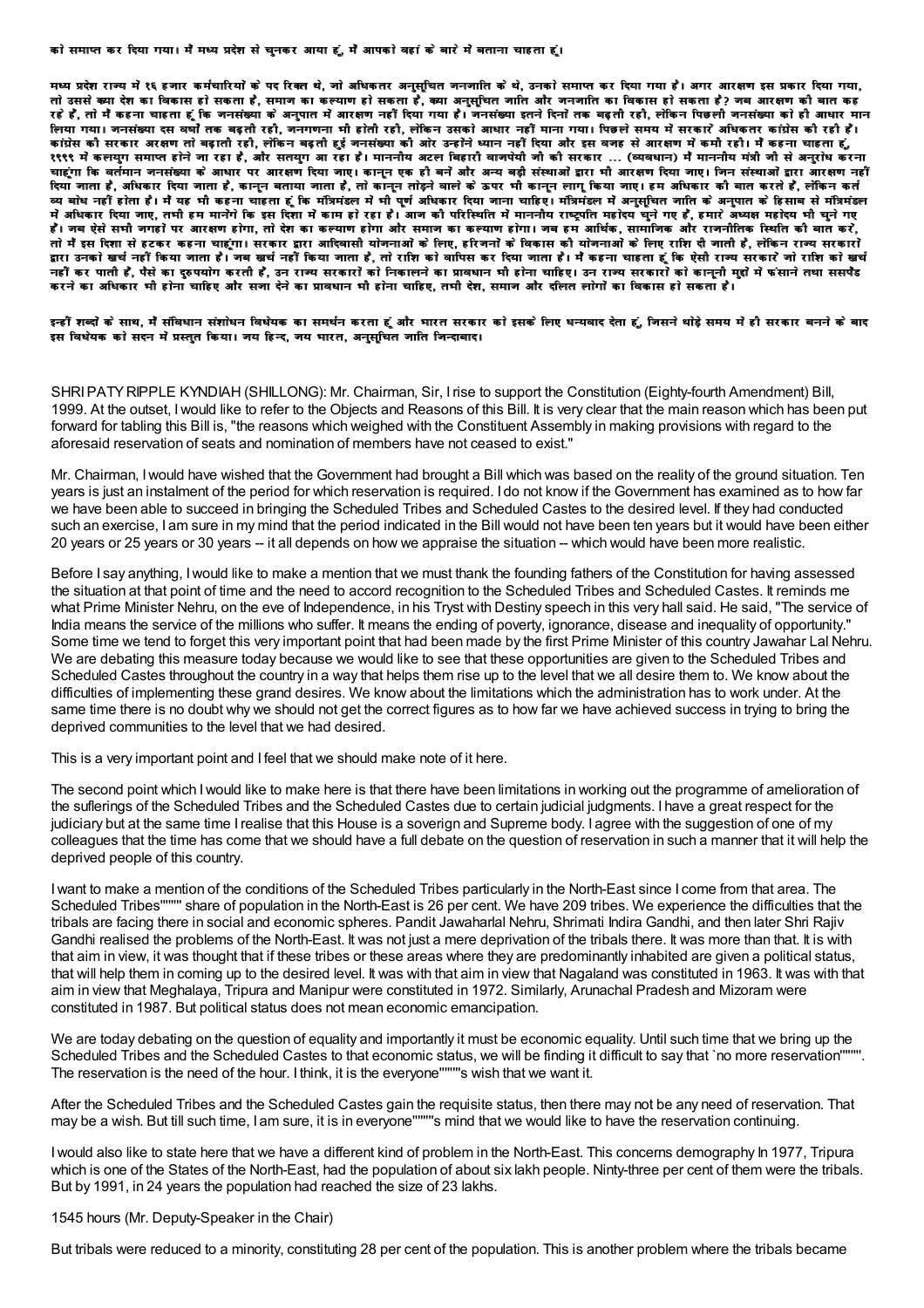strangers in their own land. Therefore, land is very important. It is not just having health or anysuch facilities. That is why, I concur with what our colleague Shrimati Geeta Mukherjee was saying. It is very important. I feel that we have to apply our mind fully to another question of monitoring the progress, of bringing the Scheduled Caste and Scheduled tribes to the level of equality. How far have we been able to do it? We would like to know from the Government about the progress made. So far as employment opportunities are concerned, there is a national policy on this. But we know for a fact that many of these jobs, whether it is railways or civil aviation or any other public undertakings, are not got by the tribals or the Scheduled Castes. Somewhere along the line, the Administration could not stop other people from other castes and other tribes, but not from the Scheduled Castes and the Scheduled Tribes. They were able to gain access to having certificates attesting to the fact that they were Scheduled Castes or Scheduled Tribes as a result of which genuine Scheduled Castes and Scheduled Tribes are not getting the jobs. This is again another problem. I know it for a fact. So, unless implementing agencies are keen, are honest in their work, we will find that whatever we wish to do is not happening. The main purpose of my speech here is, Iwould like not just a mere statement of allowing reservation, Iwould like to see how reservation works at the ground level. This is what Iwould like to impress upon the hon. Minister particularly and upon the Government and, I am sure on this matter you all agree. It is not a party affair. This is a national issue. On this issue, we must stand as one. This is my appeal to all of you, to my colleagues because some hon. Members on either side are talking about BJP or the Congress. I do not think it is right to talk about parties. This is an issue which cuts across party lines. This is a national issue.

श्री रामदास आठवले (पंढरपुर): आदरणीय उपाध्यक्ष महोदय, सरकार अनुसूचित जाति और जनजाति के लिए रिजर्वेशन बढ़ाने का जो विधेयक लाई हैं, सरकार ऐसा समझती होगी वह यह बहुत बड़ा काम कर रही है। अनुसुचित जाति और जनजातियों को संविधान ने जो अधिकार दिया है, वह अधिकार देने के लिए ही कोई भी सरकार सत्ता में आती हैं। भारतीय जनता पार्टी भी अगर सत्ता में आई है तो उन्हें इन बगो के लिए रिजर्बेशन बढाने का प्रस्ताव लाना ही चाहिए था। यदि वह यह प्रस्ताव नहीं लाती तो उन्हें इस हाउस में आने का कोई अधिकार नहीं होता। इसलिए जो प्रस्ताव आया है. यह प्रस्ताव ठीक है। दस वर्ष के लिए रिजर्वेशन और बढ़ाने का आपका प्रस्ता व है। हमारी मांग यह है कि जब तक जातिवाद अस्तित्व में हैं तब तक शेडयूल्ड कास्टस और शेडयूल्ड ट्राइस्स के लिए रिजर्वेशन चालू रहना चाहिए। पचास साल पहले एस.सी. और एस.टी. की पापुलेशन साढ़े बाईस परसेंट थी। अभी यह २५ परसेंट बढ़ गई है। इसलिए हम यह मांग करते हैं कि रिजर्वेशन की जो परसेंटेज है इसे २५ परसेंट तक बढाने की आवश्यकता है। उसके साथ ही साथ रिजर्वेशन की जो पॉलिसी आई है. महात्मा गांधी ने पणे में यरवदा जेल में जब बाबासाहेब अम्बेडकर ने स्वतंत्र इलेक्टोरेट की मांग की थी, तब महात्मा गांधी ने यह अनशन शुरू किया था कि हिंदू समान में फूट नहीं होनी चाहिए, हिंदू समान एक रहना चाहिए और स्वतंत्र मतदान संघ कौ मांग बाबासाहेब कर रहे हैं, इससे हिंदू समाज को धोखा हो सकता है।

सभापति महोदय, इसौलिए उन्होंने अनशन शुरू किया था। बाबा साहेब अम्बेडकर और महात्मा गांधी जी का जो पूना पैक्ट हुआ, उसमें रिजर्वेशन की पालिसी स्वीकार की गई। इसलिए हम यह मांग करते हैं कि जो रिजर्वेशन कौ पालिसी है वह आगे भी कई साल तक चलती रहनी चाहिए। हमारा कहना यह भी है कि रिजर्वेशन के महे पर हमें हमेशा गालियां दिए जाने का प्रयत्न होता रहा है कि सरकार के जंबाई हैं। देश में १०० प्रतिशत पपूलोशन है और उसमें यदि हमारौ जाति कौ २२.५० प्रतिशत पापूलोशन है, तो हमें उतना ही आरक्षण मिल रहा है, लेकिन आरक्षण के नाम पर हमें हमेशा बदनाम करने का प्रयत्न होता है कि हम सरकार के जंवाई हैं। मैं कहना चाहता हूँ कि हम इस देश के नागरिक हैं। इसलिए हमें देश की नौकरियों में जाने का पूरा अधिकार है। हमारे ऊपर सदियों से अन्याय हुआ है। बहुत से लोग डिमांड कर रहे हैं कि इनको यह नहीं मिलना चाहिए, वह नहीं मिलना चाहिए। अगर हमें रिजर्वेशन नहीं मिलना चाहिए, ऐसा वे कहरेंगे, तो हम कहेंगे कि देश में ३ प्रतिशत ब्राहणण हैं, राजपुत समाज १० प्रतिशत, मराठा १२ प्रतिशत, नाट १२ हैं, उनको उतने ही प्रतिशत नौकरियां मिलनी चाहिए। उनको ८७.५० प्रतिशत नो नौकरियां मिल रही हैं, वे न्यादा हैं। इसके अला वा भी उनको बहुत कुछ मिल रहा है। मैं कहना चाहता हूं कि हमें ज्यादा नहीं मिल रहा है। हमारी जितनी आबादी है, उसी के अनुरूप या उससे कम हौ हमें मिल रहा है।

सभापति महोदय, अभी हमारे मध्य प्रदेश के साथी बोल रहे थे कि सोश्यली बैकवर्ड और इकनोमिकली बैकवर्ड लोगों को भी रिजर्वेशन मिलना चाहिए। मैं उनसे कहना चहता हूं कि केन्द्र सरकार के मंत्रिमंडल में इस समय केवल पांच प्रतिशत अनुसूचित जाति जनजाति के लोगों हैं। उन्हें अपने मंत्रिमंडल में २५ प्रतिशत मंत्री हमारी जाति के लोगों के रखने चाहिए। इसलिए आपको इस बारे में कुछ भी कहने का अधिकार नहीं है। पहले सरकार को एस.सी.एस.टी. के २५ प्रतिशत मंत्री बनाने चाहिए। उसके बाद इस बारे में कड़ कहना चाहिए। हमें कहा जाता है कि हमें सत्ता चलानी नहीं आती। मैं कहना चाहता हूं कि हमें सत्ता चलानी आती है। हमारे पास ही पहले सत्ता थी, .<br>लेकिन हम अँगस में लड़ते रहे। इसलिए हमारे हाथ से सत्ता चली गई और आपके हाथ में आ गई। इसलिए यह कहना गलत है कि हमें सत्ता चलाने का अनुभव नहीं है। हमें अच्छौ तरह से सत्ता चलानी आती है। अगर आपको पांच साल सरकार में रहना है, तो हमारा रिजर्वेशन १० साल बढ़ाना होगा। आप कितने साल रहेंगे, यह अभी हमारे ऊपर डिपेंड नहीं है। हम आपको धक्का नहीं दे सकते हैं, लेकिन आपके लोग आपको धक्का दे देंगे।

सभापति महोदय, मैं तौसरी बार एम.पी. बना हूं। पहले मैं जहां से चुनकर आता रहा हूं वहां से अब श्री मनोहर जोशी जी आए हैं और मैं दूसरी जगह से चुनकर आ गया। मैं यह बताना चाहता हूं कि मैं इस बार २,५९,५०५ वोटों से नौत कर आया हूं। मेरी यह नौत सबसे अधिक वोटों से नौतकर आने वालों में छठवें स्थान पर है। यह परि वर्तन हो रहा है। हमें सिर्फ एस.सी.एस.टी. के लोगों का ही समर्थन नहीं मिल रहा है बल्कि सवर्णों का भी समर्थन मिल रहा है। हमें रिजर्वेशन भी मिलना चाहिए। जब यहां कानन मंत्री श्री नेठमलानी नौ बैठे थे. तब कहा गया कि हम सप्रीम कोर्ट का निरादर कर रहे हैं। ऐसा नहीं है। हम सप्रीम कोर्ट का बहत आदर करते हैं. लेकिन स¤ ाीम कोर्ट को भी हमारा आदर करना चाहिए और संविधान के आर्टीकल ३१६ के माध्यम जो राइट हमें मिला है और रिजर्वशन की जो व्यवस्था की गई है, वह हमको भिलनी चाहिए। सुप्रीम कोर्ट ने जो जजमेंट दिया है और केन्द्र सरकार या राज्य सरकारों द्वारा उस पर अमल करना चाहिए, ऐसा कुछ भी नहीं होना चाहिए।

उपाध्यक्ष महोदय: अठावले जौ, अब समाप्त करिए।

श्री राम दास आठवले: उपाध्यक्ष महोदय, मैं समाप्त कर रहा हूं। हमारे ऊपर हजारों सालों से अन्याय हो रहा है।

आप न्याय देने वाले हैं।

... (व्यवधान)

उपाध्यक्ष महोदय : यह बिल पास होकर पांच बने से पहले राज्य सभा में भी नाना है।

श्री रामदास आठवले: सुप्रीम कोर्ट के बारे में हमारा इतना है। कहना है कि सुप्रीम कोर्ट ने यह जनमैट दिया है कि प्रमोशन में रिजर्वेशन नहीं होना चाहिए। उसे अमल में साना चाहिए. सप्रीम कोर्ट ने ऐसा कोई बंधन नहीं लगाया है। इसलिए केन्द्र सरकार और राज्य सरकारों को उसे अमल में नहीं लाना चाहिए। पार्लियामैंट में रिजर्वशन एक्ट बनाने की आवश्यकता है, रिजर्वेशन को प्रोटैक्शन मिलना चाहिए। मैडिकल ऐनुकेशन में शैडयुल्ड कास्टस और शैडयुल्ड ट्रईब्स के लोगों के लिए अलग मैरिट नहीं होना चाहिए। इसके बारे में इंडियन मैडिकल काऊंसिल को सोचने की आवश्यकता है। यदि हमें एम.बी.बी.एस. के लिए ऐडमीशन मिलता है तो उसमें पासिंग के लिए कोई सु वधा नहीं है। मैं बताना चाहता हूं कि शैडयुल्ड कास्टस और शैडयुल्ड ट्राइब्स के डाक्टर बहुत अच्छे होते हैं। ऊंची जाति के डाक्टर के पास जाने से पेशैंट दस इंजैक्शन में भी ठौक नहीं होता लेकिन शैडयल्ड कास्टस के डाक्टर के पास जाने से एक इंजैक्शन में ठीक हो जाता है। इसलिए हमारे ज्यादा से ज्यादा डाक्टर बनने की आवश्यकता है।

... (व्यवधान)

एस.सी., एस.टी. के लोगों के लिए जो अलग मैरिट है, वह रहना चाहिए।

उपाध्यक्ष महोदय : मैं सबसे अनुरोध करूंगा कि यह बिल राज्य सभा में जाना है, साढ़े चार बजे मंत्री जी को रिप्लाई भी देना है। इसलिए आप अपनी बात संक्षिप्त रूप से कहिए।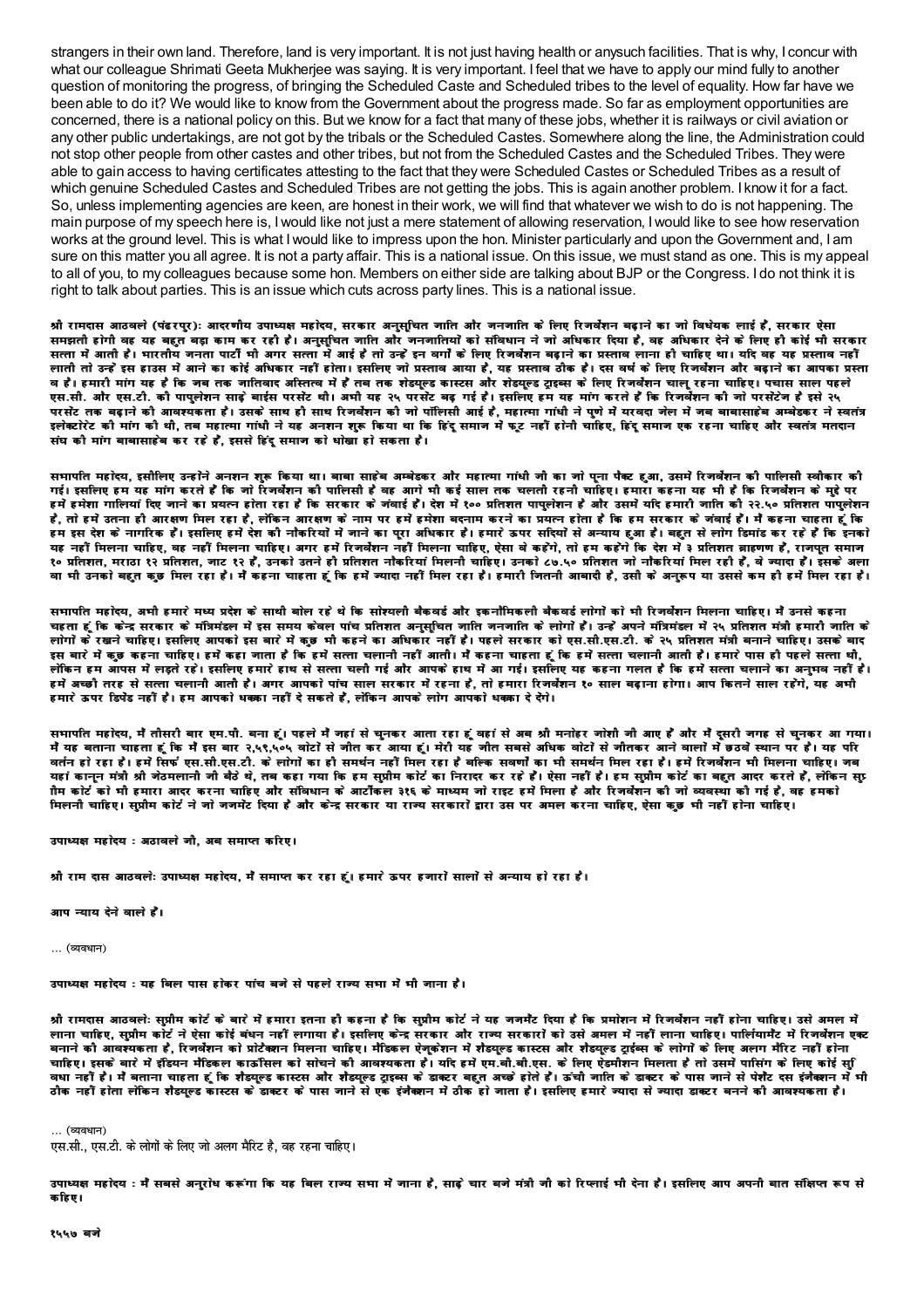श्री रतन लाल कटारिया (अम्बाला) : उपाध्यक्ष महोदय, मैं माननीय न्याय मंत्री जी द्वारा लाए गए संविधान संशोधन के ८४वें बिल का समर्थन करने के लिए खड़ा हुआ हूं। माननीय श्री अटल बिहारी वाजपेयी के नेतृत्व में एन.डी.ए. की सरकार दस वर्ष के लिए आरक्षण बढ़ाने का जो बिल लाई है, मैं उसका समर्थन करता हूं और स्वागत .<br>करता हूं। लेकिन साथ ही मैं यह भी कहना चाहगा कि वे कौन से हालात थे कि पचास साल के अंदर बार-बार उस बिल को लाना पडा। यह बहत ही दखमरी कहानी है कि लोगों ने भारत के दलित समाज को एक बोट बैंक के रूप में प्रयोग किया है। इस देश के अंदर बहुत सालों तक कांग्रेस का राज रहा और यह ।

कांग्रेस पार्टी बार-बार नारे दिया करती थी

... (व्यवधान)

श्री कांति लाल भरिया (झाबआ) : यह कांग्रेस कौ मेहरबानी है जो आप बोलना सौखे हैं।

... (व्यवधान)

उपाध्यक्ष महोदय : आप नए मैम्बर हैं इसलिए ऐसे इंसौनुएशन कॉस्ट मत कीजिए।

... (Interruptions)

SHRI PRIYA RANJAN DASMUNSHI (RAIGANJ): Mr. Deputy-Speaker, Sir, you may kindly expunge that word. ... (Interruptions)

MR. DEPUTY-SPEAKER: Yes. I will.

... (Interruptions)

MR. DEPUTY-SPEAKER: He is a new Member. It is an insinuation. It could be expunged.

... (Interruptions)

श्री रतन लाल कटारिया : मैं यह कहना चाहता था

... (व्यवधान) चलो, मैं महाराजा कह देता हूं।

... (व्यवधान)

श्री सुशील कुमार शिंदे (शोलापुर) : हम आपके प्रधानमंत्री को भी नहीं छोड़ेंगे।

... (व्यवधान)

16.00 hrs.

श्री राजेश पायलट (दौसा) : महाराजाओं और राजाओं के खिलाफ कांग्रेस लड़ी है, इस हाउस में लड़ी है। कांग्रेस ने यहां पर महाराजाओं के खिलाफ वोटिंग की है, तब प्रि .<br>वीपर्स खत्म हुआ था। तम्हारी पार्टी ही इनके साथ रही है।

... (व्यवधान)

\* Expunged as ordered by the Chair.

उपाध्यक्ष महोदय : सु: आप इधर देखकर बात करिये। आप नये मैम्बर हैं।

श्री रतन लाल कटारिया : मझे बोलने का मौका दीनिए. मैं नया मैम्बर हूँ। १९७१ में कांग्रेस द्वारा एक नारा लगा कि गरीबी दर करेंगे। गरीबी दर करने का नारा देकर गरीबों का वोट छौन लिया गया, लेकिन कुर्सी पर बैठने के पश्चात ही गरीबों को भूला दिया गया। आज यह जो संविधान में संशोधन लाना पड़ा, इसका हमको गहन अध्ययन करना पड़ेगा।

... (व्यवधान)

श्री कान्ति लाल भरिया : यह चनावी सभा नहीं है, यह पार्लियामेंट है। ... (व्यवधान)

MR. DEPUTY-SPEAKER: Shri Ratan Lal Kataria is making his maiden speech. Whatever insinuations he has expressed. I will expunge them.

श्री रतन लाल कटारिया : इसके पश्चात इस देश में संयुक्त मोर्चा की सरकार आई, जो लोग सामाजिक न्याय की बात करते थे।

(ਕਾਰਬਾਜ)

उपाध्यक्ष महोदय: आप दोनों लोग आपस में बात करेंगे तो हम लोगों को कुछ फर्क नहीं पड़ेगा।

... (व्यवधान)

श्री रतन लाल कटारिया : जो लोग अपने आपको सामाजिक न्याय का ध्वजवाहक कहते थे. उनके शासन काल के अन्दर ही पांच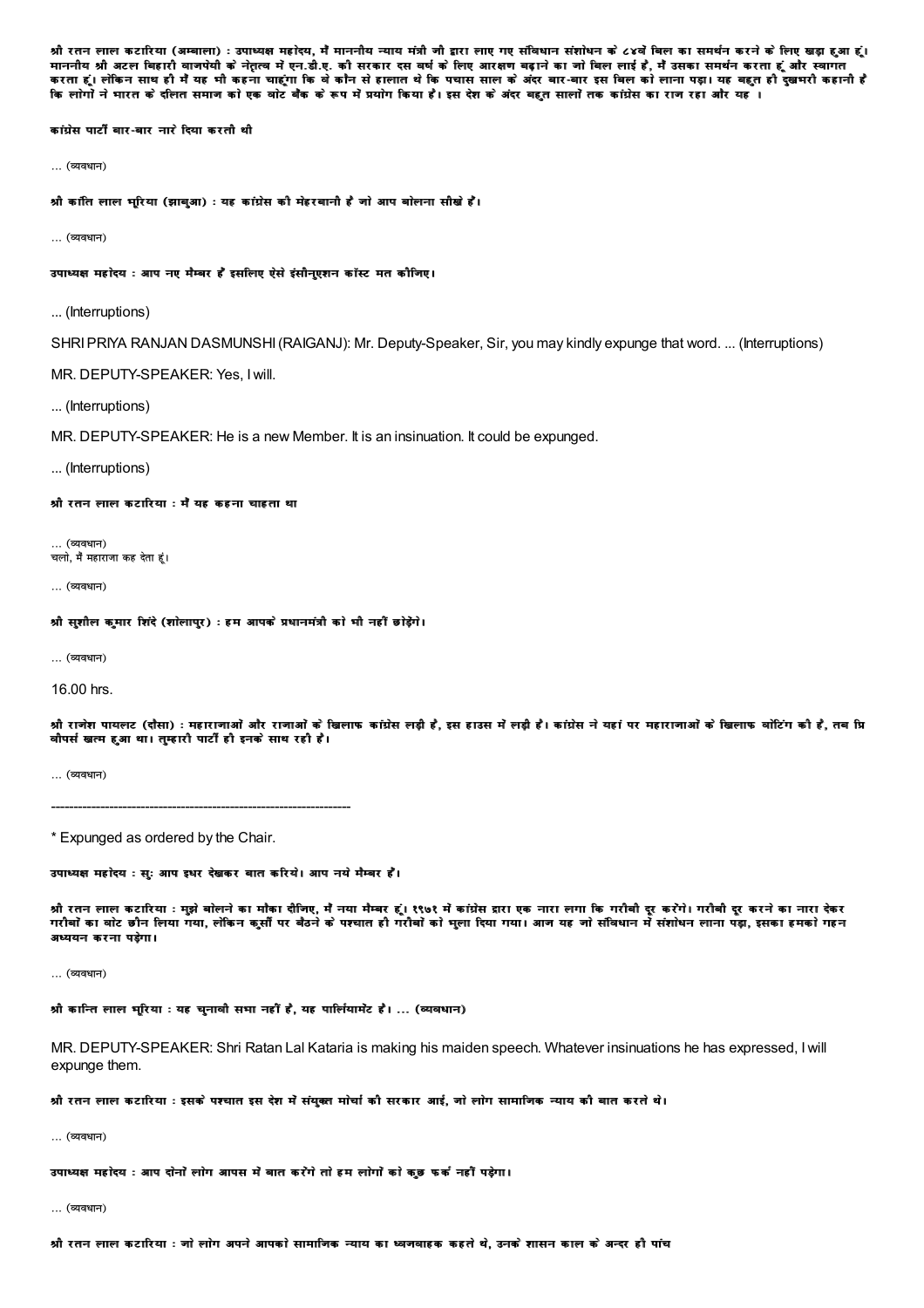जारी हए. जिसके कारण तीन लाख अनुसचित जाति के लोगों का रोजगार छीन लिया गया। उसका दोष ये आज माननौय श्री अटल बिहारी बाजपेयी को देना चाहते हैं। मैं इस महान सदन के अन्दर कहना चाहता हूं कि माननीय श्री अटल बिहारी वाजपेयी जी ने इस विसंगति को दूर करने का ऐलान किया था और यह घोषणा की थी कि इम १७-१८ मार्च को इस विसंगति को दर करके अनुसूचित जाति के लोगों के साथ जो अन्याय हुआ है, उसको दर करेंगे। लेकिन जो सामाजिक न्याय के ध्वजवाहक बनते .<br>है, उन लोगों ने ही एक बोट से माननीय श्री अटल बिहारी वानपेयी की सरकार को गिराकर अनुसूचित नाति बर्ग के साथ बहुत बड़ा अन्याय किया।

#### ... (व्यवधान)

श्री राजो सिंह (बेगूसराय) : जो लोग थे, वे सब उधर ही बैठे हुए हैं।

#### … (व्यवधान)

श्री रतन लाल कटारिया : नो लोग हम पर मनवादी होने का आरोप लगाते हैं. उनको मैं बता दं कि आन हमारे दल में ही सबसे ज्यादा अनसचित जाति और नननाति के सांसद इस सदन के अन्दर चुनकर आये हैं और माननीय श्री अटल बिहारी वाजपेयी के नेतृत्व में बनी सरकार के अन्दर अनुसूचित जाति और जनजाति के लोगों को ज्यादा प्रतिनिधित्व दिया गया है। कुछ लोग हमारी आइडियोलोनी के ऊपर कटाक्ष करके, कभी कोई मनुवादी का नारा उछालकर, कभी कोई बी.ने.पी. को एंटी शैडयूल्ड कास्टस कहकर हम पर हमला करने कौ कोशिश करते हैं। लेकिन इस महान सदन के अन्दर हम बताना चाहते हैं कि हमारी पार्टी ने निस आइडियोलोजी को अपनाया है, वह आडडियोलोनी पंडित दीन दयाल उपाध्याय को विचारधारा के ऊपर आधारित है। निस आडडियोलोनी के अन्दर यह कहा गया है कि नब तक हम हिन्दस्तान के अन्दर रहने वाले करोड़ों दलितों, पौड़ितों, शोषितों के पांवों के अन्दर जो बिवाई पड़ी हैं, जब हम उनको न भर दें, तब तक हम चैन से नहीं बैठेंगे। आज हम अपनी पार्टी की इस फिलोसोफी को इस महान सदन के अन्दर दोहराना चाहते हैं कि माननौय अटल बिहारी वाजपेयी के नेतृत्व में आज हिन्दुस्तान के समस्त २५ करोड़ दलितों और अनुसूचित जाति व जनजाति वर्ग के लोगों के इक सुरक्षित हैं। इस इस महान सदन से यह कहना चाहते हैं कि जैसे पिछले ५० वर्षों से भारत का तिरंगा झंडा खुली हवाओं में फहरा रहा है, इसी तरह से श्री अटल बिहारी वाजपेयी के नेतृत्व में हम २१वीं सदी में प्रवेश करेंगे और उनके नेतृत्व में हम हिन्दुस्तान के दलितों का कायाकल्प करेंगे।

उपाध्यक्ष महोदय : अब आप समाप्त कौजिए।

श्री रतनलाल कटारिया : इसके साथ हौ मैं इस प्रस्ताव का समर्थन करता हूं और आपने मुझे नो समय दिया उसके आपको धन्यवाद देता हूं।

SHRI BAJU BAN RIYAN (TRIPURA EAST): Hon. Deputy-Speaker, Sir, I rise to support this Bill. We are discussing this Bill just to replace the words "fifty years" by the words "sixty years". Of course, this is the last year for providing reservation facilities to the Scheduled Castes and Scheduled Tribes. But I have a doubt whether we can fulfil the demands of the Scheduled Castes and Scheduled Tribes in the next ten years. Sir, the Government is represented by class. So, in some States where the Government is run by the Left Parties, the reservation quota for Scheduled Castes and Scheduled Tribes is fulfilled. But in other States where the Governments are run by other parties, there is shortfall.

Sir, I had the opportunity to serve as a Member of the Committee for the Welfare of Scheduled Castes and Scheduled Tribes of Lok Sabha. We had examined many Departments of Central Government and the public undertakings also. But we found that there was no Department where the reservation quota for Scheduled Castes and Scheduled Tribes had been fulfilled. So, it depends on the attitude of the implementing agencies.

Sir, I want to mention here a tragic fact. Some States are ruled by the tribals but they are depriving the other tribal communities of this facility. Especially in Mizoram, the Riang community which is in a minority there, is having some problem and they have run away from there. About 40,000 Riangs are camping in Tripura. I demand that the Central Government should intervene in this matter so that the peaceful situation is created in Mizoram and the Riang refugees could go back to their original States.

Sir, due to court orders, the promotion facilities for Scheduled Castes and Scheduled Tribes in the Government service has now almost been withdrawn. This matter was discussed in this House and the Government gave an assurance that this facility will be restored. I hope that the new Government will take steps to this effect as it is necessary to restore the promotion facilities to Scheduled Castes and Scheduled Tribes in all the Departments of State Government as also the Central Government.

Sir, in every State budget, there is a provision for Tribal Sub-Plan. This head is there. But I have a doubt whether the money which is earmarked for this purpose, is spent for it or is diverted for other purposes. If we can go to different States, we could see that this money is not used properly.

Sir, some weak tribal communities have been identified as Primitive Group Tribes and the Central Government has drawn some special programme to uplift their living standard up to the level of others. But I regret to say that this programme is not being implemented in all the States in the desired manner.

Specially in North-Eastern region, there are many educated Scheduled Castes and Scheduled Tribes people who are unemployed. But they are not being recruited in other States. In almost all the State and Central Services there is a shortfall in all categories of posts. The Central Government should make arrangements in such a way that the unemployed educated people of the North-Eastern region are employed in other parts of the country.

The reservation system that we are following at present is not as per the population of different States. Different Scheduled Caste and Scheduled Tribe communities are recognised in different States. If one community is recognised as a Scheduled Tribe or as a Scheduled Caste in one State, it is not recognised in other parts of the country. My demand is that as a Scheduled Caste or a Scheduled Tribe community, it should be recognised at the national level and throughout the country.

With these words I conclude.

SHRI ADHI SANKAR (CUDDALORE): Mr. Deputy Speaker, Sir, I am very much grateful to you for allowing me to speak on this occasion. I once again thank you for the same.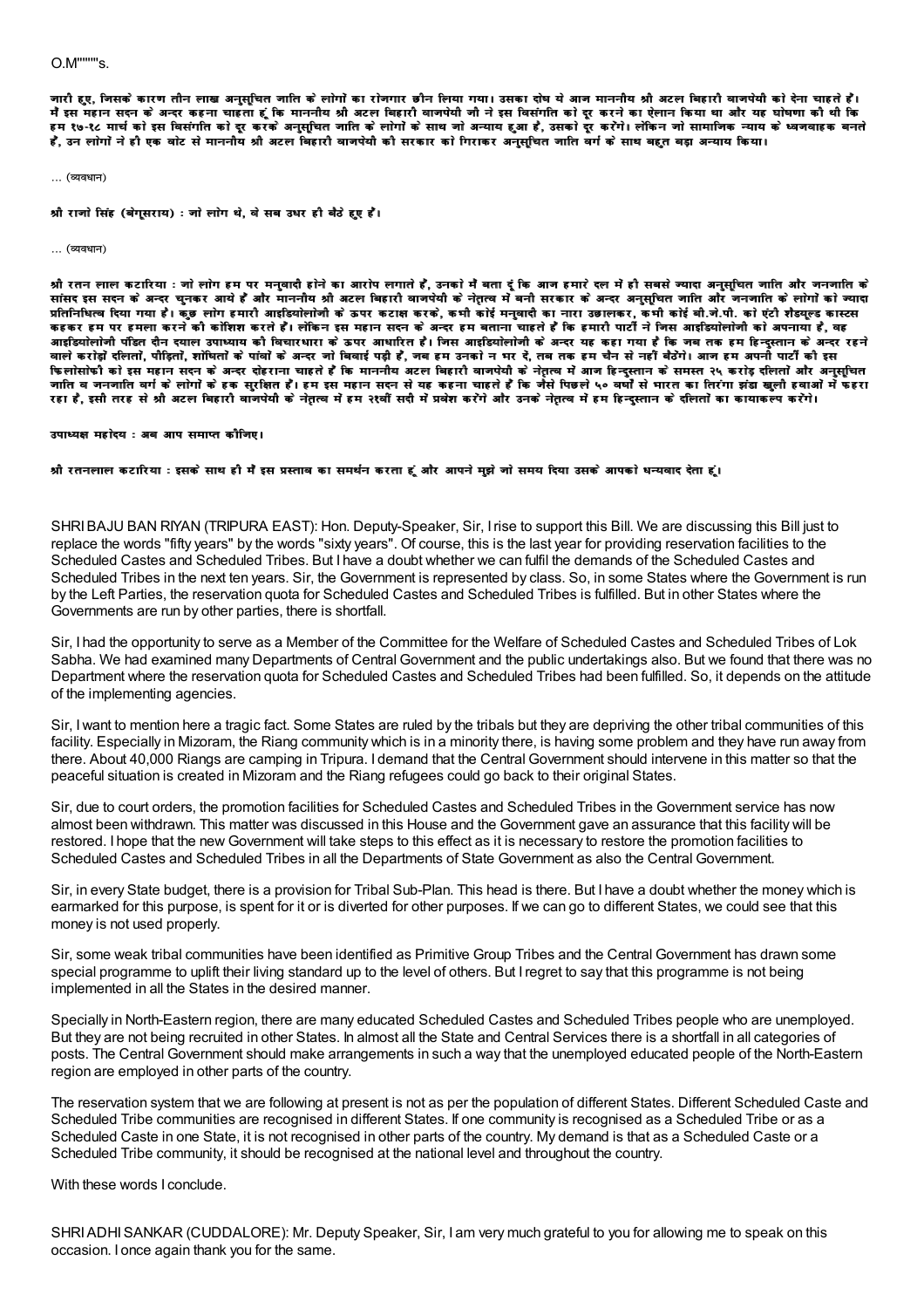I support this Bill on behalf of the DMK Party and our beloved leader Dr. Kalaignar Karunanidhi who is a champion of the welfare of Scheduled Castes and Scheduled Tribes. After completion of fifty years of Independence we have not achieved the target of reservation for Scheduled Castes and Scheduled Tribes. As far as Tamil Nadu is concerned, the Dravida Munnetra Kazhagam is the pioneer movement for protecting Scheduled Castes and Scheduled Tribes by providing reservation to them. Our beloved leader Dr. Kalaignar Karunanidhi strictly implemented the reservation for Scheduled Castes and Scheduled Tribes in appointing judges of the High Court and all other courts in Tamil Nadu and all high post in Tamil Nadu . In 1972 Shri Varadarajan who belonged to a Scheduled Caste was appointed a High Court Judge. Later, he was elevated to the Supreme Court. It happened during the regime of Dr. Kalaignar Karunanidhi. Now also the Chairman of Tamil Nadu Public Service Commission and the Chief Secretary of the State belong to Scheduled Caste community.

In Tamil Nadu, reservation policy is strictly being implemented in the public sector undertakings by Dr. Kalaignar Karunanidhi Government. While I support this Bill, Irequest the Government to give proper protection to the Scheduled Castes and Scheduled Tribes so that our Government would fully utilise the machinery to uplift the Scheduled Castes and Scheduled Tribes.

1615 hours

SHRIPRAVIN RASHTRAPAL :Respected Deputy-Speaker Sir, I rise to support the Bill moved by the hon. Law Minister for extending the time limit under article 334 of the Indian Constitution. This time limit is prescribed for reservation of Scheduled Castes and Scheduled Tribes in the State Legislatures and reservation of seats for Scheduled Castes and Scheduled Tribes in the House of People under article 330.

I first support whatever has been said by my senior colleague, Shri Buta Singh, Shri Ramdas Athawale and others. But at the same time, I protest against some of the observations made from the other side while supporting the Bill. I would particularly invite the attention of my young friend from Orissa and Iwould take him back to 1942 when Dr. B.R. Ambedkar was a Member of the Labour Council and the Viceroy wanted that Dr. Ambedkar should accompany him to visit the Jagannath Temple of Puri. Dr. Ambedkar did visit but for the information of my hon. friend and for the information of the House, Iwould say that great Dr. B.R. Ambedkar, as a Labour Council Member, was not allowed to enter the Jagannath Temple in 1942. This is the reason....(Interruptions)

Please do not interrupt....(Interruptions) I am talking of 1942...(Interruptions)

MR. DEPUTY-SPEAKER: Shri Swain, this is his maiden speech.

... (Interruptions)

SHRI PRAVIN RASHTRAPAL : I was not allowed to enter the temple in my village during those days.

SHRIKHARABELA SWAIN : You will be allowed inside the Puri Temple. You come with me. Iwill take you inside the Temple...(Interruptions)

MR. DEPUTY-SPEAKER: Nothing will go on record.

(Interruptions)\*

SHRI PRAVIN RASHTRAPAL : You go to the Indian villages and see the situation.

------------------------------------------------------------------------

\* Not Recorded.

SHRIKHARABELA SWAIN : You tell about your village and not about the Jagannath Temple of Puri. Everybody is allowed to enter the Temple...(Interruptions)

MR. DEPUTY-SPEAKER: Shri Swain, I have to name you. Please do not interrupt.

SHRIPRAVIN RASHTRAPAL : Sir, Iwant your protection...(Interruptions)

MR. DEPUTY-SPEAKER: Imay warn the Member. Shri Swain, you are a senior Member. Imay have to warn you. You should not stand up frequently like this. I have been inviting your attention.

SHRIKHARABELA SWAIN : How can he say that?

MR. DEPUTY-SPEAKER: I have not given you permission. How can you utter anything and everything? This is his maiden speech. If you have anything to refute, you may refute when you get your chance. He is only narrating his experience.

SHRIKHARABELA SWAIN : Let him talk about his village. Let him not speak about Puri Temple...(Interruptions)

MR. DEPUTY-SPEAKER: If there is any unparliamentary expression, Iwould ask him to withdraw. Please take your seat. I am on my legs.

... (Interruptions)

SHRIRAJIV PRATAP RUDY (CHHAPRA): Sir, I am on a point of order.

MR. DEPUTY-SPEAKER: Under what rule are you raising it? You have to refer to the rule.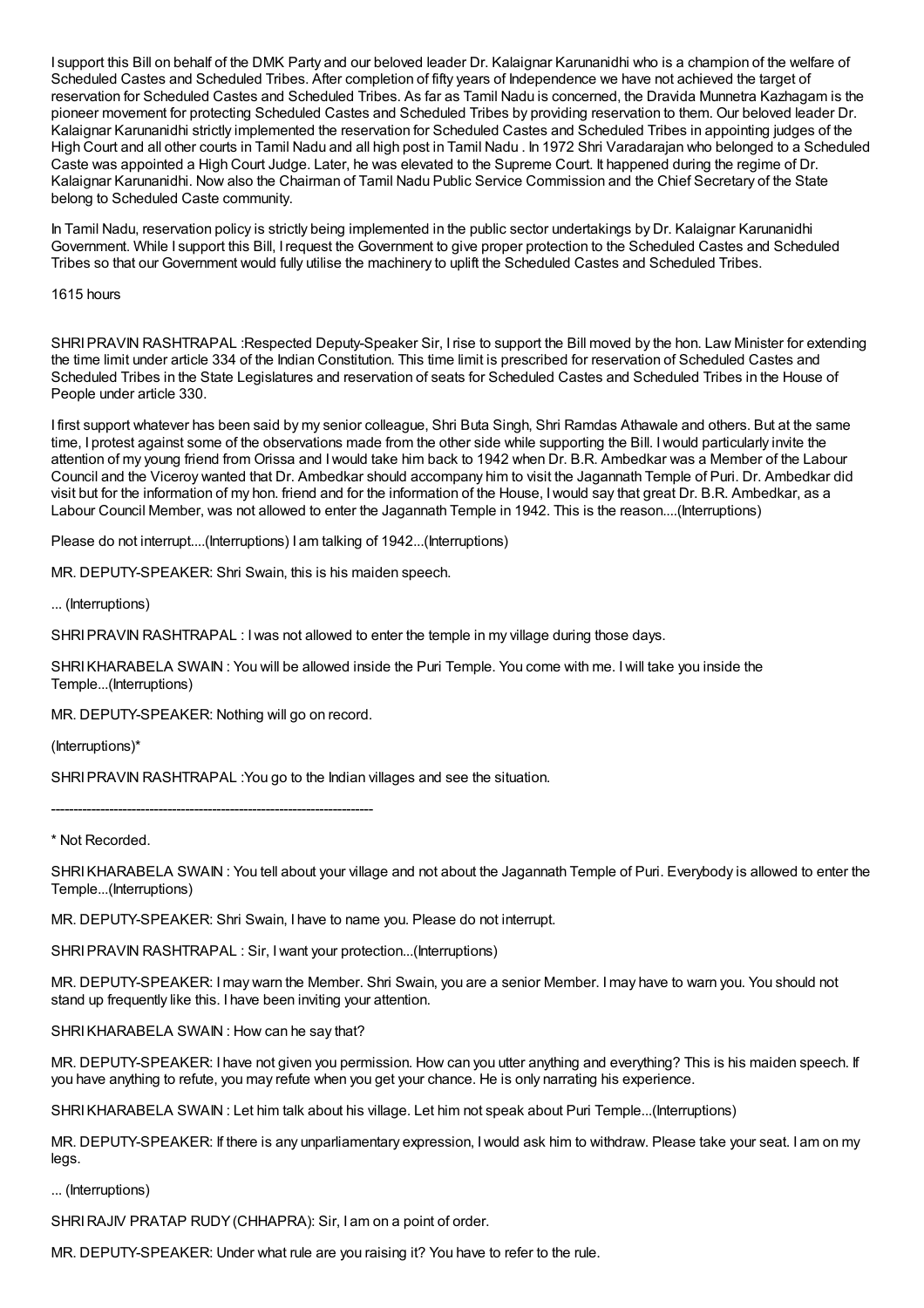## SHRI RAJIV PRATAP RUDY: It is a matter of privilege.

MR. DEPUTY-SPEAKER: You are also a senior Member. You have to refer to the rule always when you raise a point of order.

## (Interruptions)

SHRI RAJIV PRATAP RUDY: Under article 19, it is a matter of privilege. What I want to say is that he is a new Member and he has raised a point which is worth considering at the moment. He has mentioned that as a privileged Member of Parliament, he is being prevented to enter the temple of his own village in this democratic country. If he has made such an assertion, then this should be inguired into because this is a matter of great concern...(Interruptions) This should be inguired into because he has made an assertion in the House.

MR. DEPUTY-SPEAKER: This is not a point of order.

## (Interruptions)

MR. DEPUTY-SPEAKER: Nothing will go on record.

## (Interruptions)\*

MR. DEPUTY-SPEAKER: Shri Rudy, you are not a new Member. You are also a senior Member of this House. When you are raising a point of order, you should refer to the relevant rule also. It is not at all concerning the subject and it is not a point of order. Shri Rashtrapal, you may continue and I would request other Members not to disturb.

SHRI PRAVIN RASHTRAPAL :Sir, I want to draw the kind attention of the House and particularly of the Law Minister. The President of India was also referred in the discussion. I would invite the attention of this House...(Interruptions)

MR. DEPUTY-SPEAKER: You can refute it when you get your chance and not like this. He is mentioning about his difficulties.

## ... (Interruptions)

श्री लाल मनी चौबे (बक्सर) : उपाध्यक्ष जी, माननीय सदस्य ने जो बात कही है कि उनके गांव में उनको टैम्पल में नहीं जाने दिया जाता है। यदि यह बात सच है……

## श्री प्रवीन राष्ट्रपालः मेरा गांव ५० आदमी का है। आप मेरे साथ आइये।

MR. DEPUTY-SPEAKER: Please take your seat.

... (Interruptions)

SHRI RAJESH PILOT (DAUSA): Sir, he has a right to express what he feels right. They have no business to interrupt him when he is saying it...(Interruptions) They should enquire it. But he has a right to speak...(Interruptions) Can he not say what he feels about it? If he is wrong, they should prove it. They cannot stop him from speaking...(Interruptions) MR. DEPUTY-SPEAKER: I am on my legs. Please take your seat.

## ... (Interruptions)

MR. DEPUTY-SPEAKER: Prof. Rasa Singh Rawat, you are a senior Member. You are getting up and saying whatever you like.

... (Interruptions)

MR. DEPUTY-SPEAKER: Hon. Members, please listen to me. Shri Ramdas Athawale, when I am standing on my legs, you will have to resume your seat.

## ... (Interruptions)

MR. DEPUTY-SPEAKER: Hon. Members, what I said is that the hon. Member has narrated his experience. It is not unparliamentary. Why are you getting agitated? Therefore, do not interrupt him like this. It is his maiden speech. I do not expect it from some of you who are senior Members of this House.

## ... (Interruptions)

## श्री साहिब सिंह बर्मा (बाहरी दिल्ली): उपाध्यक्ष जी, मैं एक बात कहना चाहता हूं कि पुरी मंदिर में लोगों को आस्था है और उस मंदिर में हरिजनों को प्रबेश नहीं दिया जाता, यह बात स्पष्ट है।

SHRI RAJESH PILOT: He did not say that. He said about the position in 1942. He quoted the example of 1942. He did not say that it happened now...(Interruptions)

## श्रौ साहिब सिंह वर्मा : आज १९४२ की बात कहने का क्या फायदा? आप आज कौ बात करें।

MR. DEPUTY-SPEAKER: What is happening in the House?

... (Interruptions)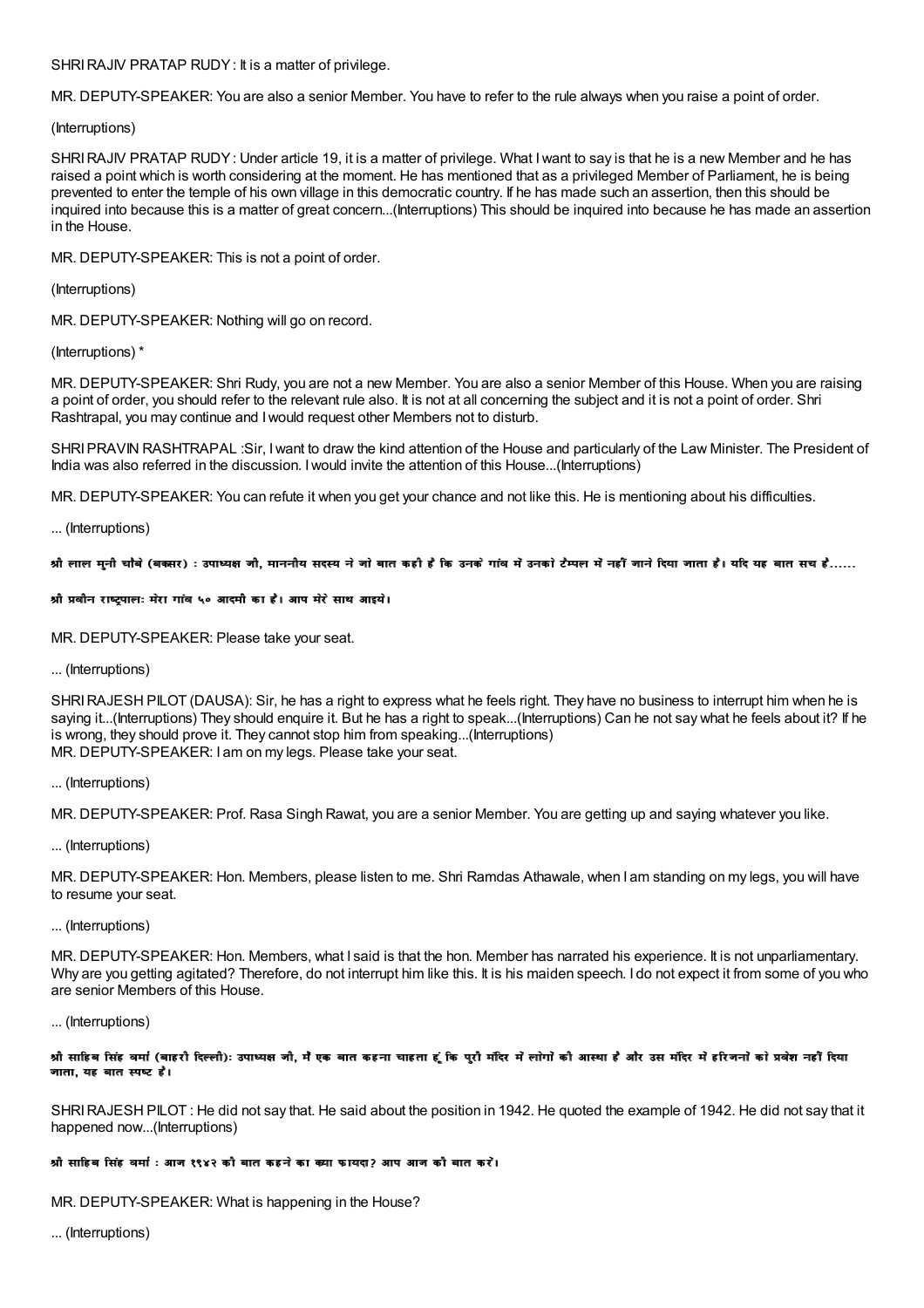MR. DEPUTY-SPEAKER: Shri Kharabela Swain, Iwarn you. I have to take you to task. Do not get up like this and then say anything and everything that you like.

## श्री रामदास आठवले : उपाध्यक्ष महोदय, पार्लियामेंट कौ एक कमेटी बनाई जाये जो इस बात कौ जांच करें।

श्री लाल मुनी चौबे (बक्सर) : उपाध्यक्ष महोदय, यह उनके लिये सबसे बड़ी शर्म की बात है कि उड़ीसा में कांग्रेस की सरकार है और मंदिर में दलितों को प्रवेश नहीं <u>ਸਿਕਾਰਾ ।</u>

MR. DEPUTY-SPEAKER: Nothing will go on record except the speech of Shri Pravin Chandra Rashtrapal.

(Interruptions) \*

------------------------------------------------------------

\* Not Recorded.

SHRIPRAVIN RASHTRAPAL : Mr. Deputy-Speaker, Sir, Iwant to invite the specific attention of the Law Minister. One thing happened last year and it is one of the most serious issues..(Interruptions)

MR. DEPUTY-SPEAKER: You have to address the Chair and not the Law Minister.

SHRI PRAVIN RASHTRAPAL :Sir, through you, I want to invite the attention of the Law Minister to this. In the previous Government, he was not the Law Minister. Appointment of Judges was to be made. A file was referred from the Supreme Court through the Law Ministry to the hon. President of the country. The hon. President made the remarks on the said file. He said that while considering the names of the Judges for the Supreme Court, due consideration should be given to the Judges belonging to the Scheduled Caste, the Scheduled Tribe, women and the weaker sections of the society. The President has given large scope. He referred to Scheduled Castes, the Scheduled Tribes and the weaker sections of the society as well as women too. This covers 90 per cent population of our country. The point is that a note written by the President on the file was leaked to one of the leading English Weeklies, the India Today. The Law Minister replied that he has not leaked the information. The President will never leak the information. Iwant the present Law Minister to inquire into the matter to find out who leaked that information. The magazine went further and wrote about the conduct of the President of India for giving this suggestion.

THE MINISTER OF LAW, JUSTICE AND COMPANY AFFAIRS (SHRI RAM JETHMALANI): Will the hon. Member yield for a minute?

A person belonging to the Scheduled Caste was appointed as a judge and his judgeship was terminated under unfortunate circumstances. I have reviewed that decision and I have seen to it that that judge is being considered for re-appointment.

SHRIPRAVIN RASHTRAPAL : But I am not referring to the appointment of a particular judge. I am referring to the suggestion given by the President of India.

SHRI RAM JETHMALANI: Is it necessary to find out who leaked what? It is totally irrelevant.

SHRIPRAVIN RASHTRAPAL : So, it means there is no reservation in the Judiciary. A person who is fit to become a judge in the High Court is not fit to become a judge in the Supreme Court. This is the irony in our judicial system and also in the reservation policy.

Iwould further like to say that the Ruling Party is in a hurry to bring a Bill to have a fixed term for the Lok Sabha, as is the case with the Rajya Sabha. If they like the term of the Rajya Sabha very much, why are they not going to the Rajya Sabha first and then come to the Lok Sabha? In a democracy, why are they in so much of a hurry? (Interruptions)

#### श्री प्रिय रंजन दासमुंशी : मोरारजी की सरकार को आर.एस.एस. के नाम पर किसने गिराया था

 $\ldots$  (व्यवधान)

श्री रघनाथ झा (गोपालगंज): आप लोगों ने गिराया, कांग्रेस की सरकार गिराने की हिस्टी रही है

... (व्यवधान)

SHRIPRAVIN RASHTRAPAL : In this House, there are 119 elected Members belonging to the Scheduled Caste and the Scheduled Tribe. This is possible only because of reservation given to the people belonging to these classes under our Constitution.

Sir, according to me, there are various kinds of reservations like reservation in education, particularly at higher levels, reservation in State Assemblies, reservation in services, reservation in Lok Sabha etc. In fact, personally I attach more importance to reservation benefits and privileges which are given to the people belonging to the Scheduled Caste and the Scheduled Tribe in the field of education. I give second preference to the reservation scheme inGovernment services and I give third preference to the reservation scheme in the State Assemblies and the Lok Sabha.

Iwould like to request the hon. Law Minister, through you, to inquire into the details as to why there is no case or no petition filed against the reservation system for the Scheduled Castes and the Scheduled Tribes in the State Assemblies and the Lok Sabha. Why is nobody going to court against this reservation policy and why do they go to court only against the reservation policy for the Scheduled Castes and the Scheduled Tribes in the field of education and in Government services? It is because the reservation provided in this House will give benefit to 119 persons and no political party in this country can afford to lose the support of 119 Members in this House.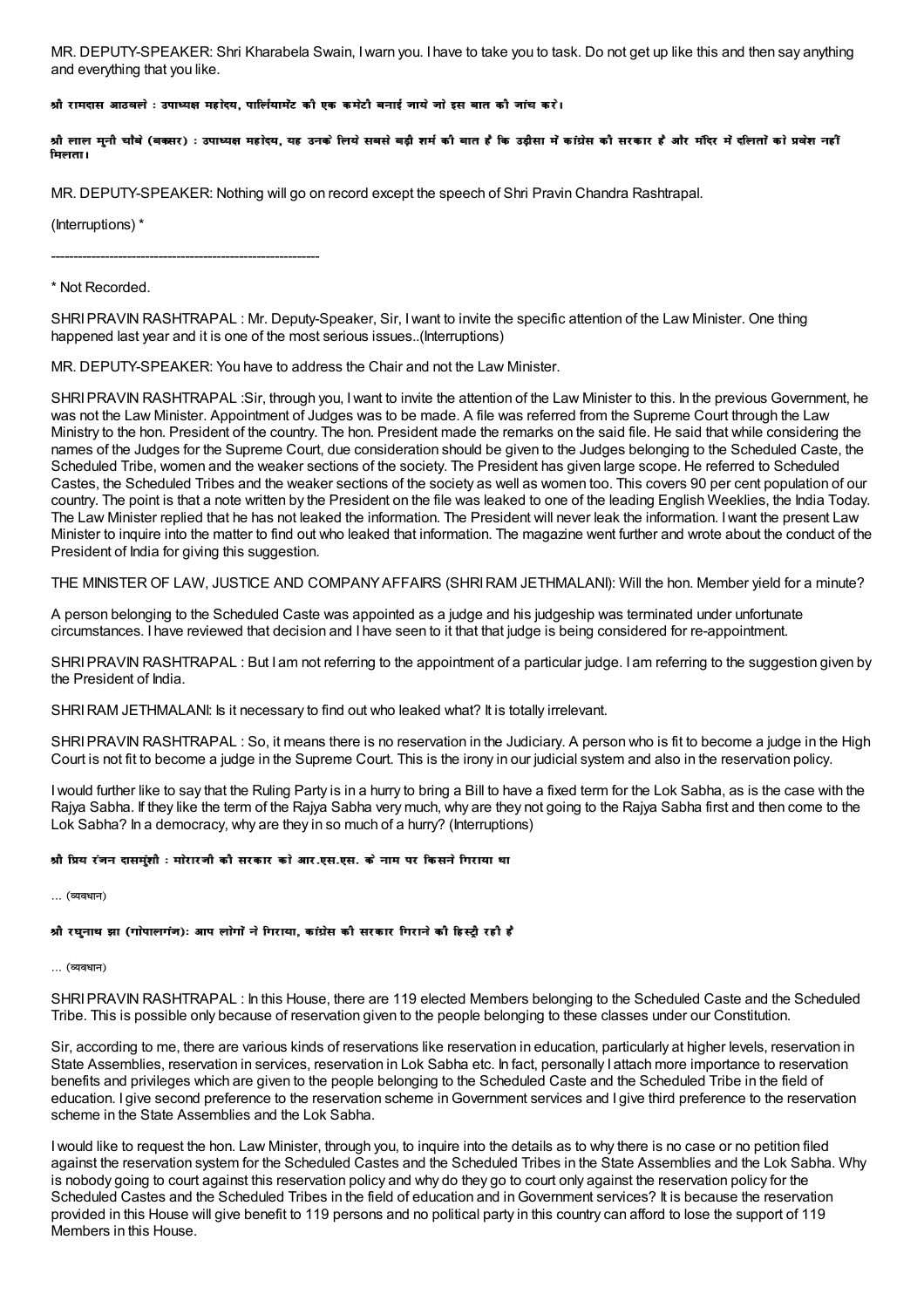Sir, I am afraid that the moment this reservation is removed, there will hardly be 20 or 25 Members belonging to the Scheduled Castes and the Scheduled Tribes in this House. So, we want a permanent mechanism to protect the interests of the Scheduled Castes and the Scheduled Tribes who are the original inhabitants of this country. They are not nomads. Some people have left their motherland for greener pastures. We do not belong to that class. We never leave our motherland and go to other countries to earn money. We always serve our country. So, Iwant that there should be a permanent mechanism to protect the interests of the Scheduled Castes and the Scheduled Tribes in this country.

Sir, we should appreciate as to why reservation is given to the Scheduled Tribes. We should remember that it is not given to the people belonging to a particular religion, but it is given to the people who are residing, geographically, in the most difficult terrains like the hilly areas and forests. There may be a Hindu Scheduled Tribe, there may be a Christian Scheduled Tribe and there may be a Muslim Scheduled Tribe. So, the reservation is given to them according to the areas of their residence whereas the reservation to the Scheduled Castes is given only on the basis of their caste, because of their birth place and also because they were treated as untouchables in this country for thousands of years.

I agree that after Independence, the situation has improved. But even now, consider the situation in small villages in the northern parts of the country, that is, particularly in States like Rajasthan, Bihar and Gujarat. I know that the situation in the southern States is better. I have travelled all over the country. In Kerala, Karnataka, Andhra Pradesh and Maharashtra, the situation may be better because of urbanisation and all these things. But you must take into consideration the entire country. Iwill not take much time of the House.

Now, I am only showing the debate which took place during the time of the Twelfth Lok Sabha. I do not want to go into the details. It is running into 60 pages. I have purchased a copy today. I have also to pay money for that. A Member of Parliament cannot get a paper of the previous Lok Sabha without making payment! It is all right. Iwant to invite attention to this matter. I paid Rs. 60 for getting it photocopied. Irequest the Minister of Law, Justice and Company Affairs that at least a Member of Parliament coming from a reserved constituency should be exempted! It is in a lighter vein. Do not worry about it.

I am only referring to an assurance given by the hon. Prime Minister who is not present here. The House should also take a serious note that the Minister of Social Justice and Empowerment, who is much worried about cats and dogs, is also not present here. In fact, this is a subject when she should have remained in the House. If what has been said by my colleague, Shri Buta Singh, is true, this House should pass a resolution. The photograph of Dr. B.R. Ambedkar removed by Minister of Social Justice and Empowerment from his office room should be restored. Let this House decide that if the photograph of Dr. B.R. Ambedkar has been removed from the room of that Minister, it should be restored in that place. That should be the responsibility of the Minister of Law, Justice and Company Affairs who is present during this discussion.

Now, I quote what has been said by Shri Atal Bihari Vajpayee:

"Two of these Memoranda are currently under adjudication of the Supreme Court. We would welcome the formation of a Committee of Members of Parliament who would go into the subject and assist the Government in this regard. The Government is committed to maintain the system of reservation that has been followed so far and is prepared to bring forward a legislation even to amend the Constitution if required to do so."

Irequest the Minister of Law, Justice and Company Affairs to take a serious note of the assurance given by the hon. Prime Minister on 18th March, 1999 during the time of the Twelfth Lok Sabha. What has happened after this promise in the Supreme Court is known to everybody. I do not want to go into the details.

I support the Bill moved by the hon. Minister. But Irequest him that such a Bill should not be introduced at the deadline of its expiry. When we know that the expiry date is in January, the Bill should always be brought six months in advance of the expiry date.

With these words, I thank you and conclude.

SHRI ANANDA MOHAN BISWAS (NABADWIP): Hon. Mr. Deputy-Speaker, Sir, I am a new Member in this House. It is my maiden speech. I belong to a vulnerable section of the society. Therefore, I am very much interested in this matter. On behalf of myself and on behalf of the All-India Trinamool Congress, I welcome the Constitutional Amendment Bill placed before the House by the hon. Minister, Shri Ram Jethmalani.

This is a provision about reservation. It has got no perpetuity. It is a temporary measure as envisaged in our Constitution.

The Government has to review the real position and ground reality whether the weaker sections of the society, especially the Scheduled Castes and Scheduled Tribes have reached the goal so far as the reservation is concerned.

Article 46 of our Constitution is the key note and it is a constitutional commitment and the Government has to ensure the all round development of the Scheduled Castes and Scheduled Tribes and to protect them from all sorts of exploitation. The reservation is not only limited to the Government service or Government Departments only, it has got an enormous scope. Its jurisdiction is very much wide and the reservation has to be maintained in the public sector undertakings, educational institutions, statutory bodies and to some extent in the private institutions also where the concessions in terms of funds are extended to those institutions.

But unfortunately, the Government has not yet built-up any mechanism to review and assess the ground reality to see whether the prescribed percentage has been reached till date or not. But there is an in-built mechanism in the Constitution itself under Article 338 and the Constitution has been amended, i.e. the 65th Amendment, and a National Commission for Scheduled Castes and Scheduled Tribes has been set up to oversee whether the Constitutional rights of these sections have been protected or not and that the judicial power has been restored to the constitutional body. Unfortunately, the Supreme Court''''''''s judgement has taken away that power.

Iwould like to draw the attention of the hon. Minister that the Commission can assess whether the prescribed percentage has been reached or not. To some extent, they can issue summons and examine all the relevant papers and record the statements of the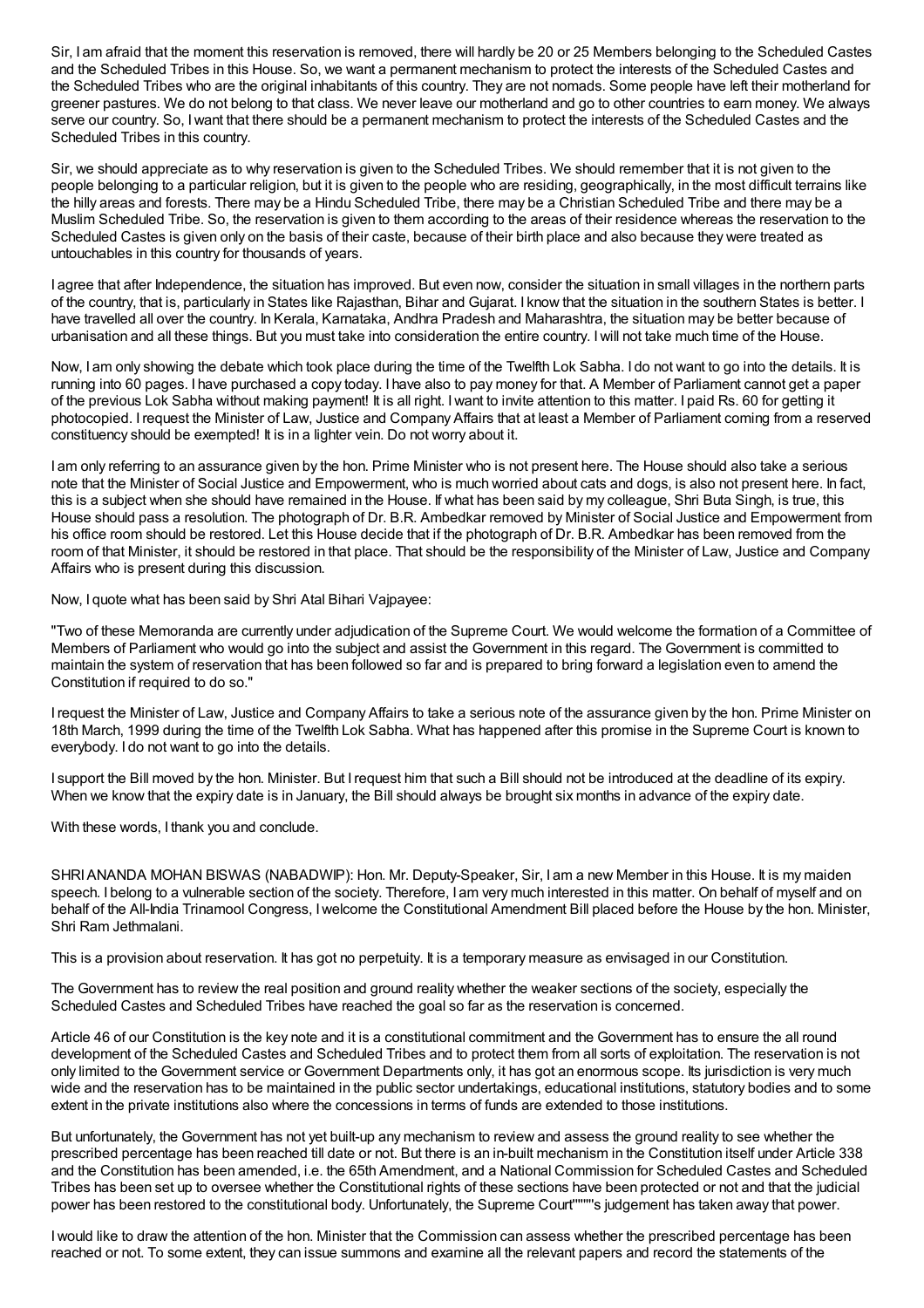## concerned authorities.

SHRISUDIP BANDYOPADHYAY(CALCUTTA NORTH-WEST): Sir, the Cabinet Minister is not present in the House. Who is taking down the notes? Sir, Shri Biswas was a Member of the Scheduled Castes and Scheduled Tribes Commission also.

MR. DEPUTY-SPEAKER: I think, the hon. Minister is there and he is taking down the notes.

SHRI ANANDA MOHAN BISWAS (NABADWIP): But I am not saying that the Supreme Court judgement is a judicial activism because in our Constitution there is a provision for judiciary''''''''s independence. But I think, the judiciary is not above Parliament. In that Judgement, it has been principally laid down that the Commission has got the right to summon any person, any authority defaulting or disallowing that provision for reservation. The Hon''''''''ble SuprememCourt held that this powr is only for the purposes of annual report. So, this power is with the Commission but the same is ineffective.

Sir, Iwould like to draw your kind attention regarding the criteria for fixation of the reservation quota. It has been provided in our Constitution that on the pro-rata population basis the reservation quote should be fixed. But till date the quota for the Scheduled Castes is 15 per cent and the reservation quote for the Scheduled Tribes is only 7.5 per cent as per the 1981 census. Iwould request the Government to review the matter. As per the 1991 census the Scheduled Castes population has risen to 24 per cent, so the reservation quota for the Scheduled Castes ought to be increased from 15 per cent to 24 per cent vis-a-vis the reservation quota for the Scheduled Tribes ought to be increased from 7.5 per cent to 10 per cent. But at the end of year 2000 it will increase more in the both cases.

Secondly, reservation should be given not only in the services but also in the educational institutions. Article 15(4) of our Constitution provides that the Scheduled Caste and Scheduled Tribe people must get admission in all the educational institutions. So, it is not a magnanimity; it is not a concession; it is not a charity of some quarters but I think it is the Constitutional right of the vulnerable sections of the society, especially, the Scheduled Castes and the Scheduled Tribes.

Sir, I draw your attention to the atrocities being inflicted upon all the vulnerable sections of the society. After attaining 50 years of our Independence, we think that till now this section of society is under the oppression of some classes of vested interests.

Mr. Deputy-Speaker, Sir, long, long back in the year 1956, following article 17 of our Constitution, this august House had enacted an Act under the nomenclature of Civil Rights Act to eradicate untouchability. This falls under the perview of regular criminal proceeding, and under this, there is a provision for adjudication through a special judge. But I think till today not even a single exemplary punishment has been given to any vested interest following the course of this enactment.

Sir, there is another enactment of this House. That Act is called the Scheduled Caste and Scheduled Tribe (Prevention of Atrocities) Act. That Act was passed in 1989 in this august House. I am saying this out of my own experience. I have had the privilege to become one of the members of the National Commission for Scheduled Castes and Scheduled Tribes. I had the occasion to visit the different parts of our country. It is curious to note that the police personnel have got no knowledge regarding these Acts. When the people, being the victim of the atrocity, approached the police, the police registered a case under the provision of Indian Penal Code without taking into consideration the provision of these Acts. These is a provision in these Acts provides for compensation to the victim of atrocity who belongs to the Scheduled Caste community. There is also a provision that compensation should be given to all those victims from the State exchequer. I think the Government has to take note of this to make the police personnel aware of these two Acts so as to protect the Scheduled Caste and Scheduled Tribe people.

Iwould draw the attention of the nodal Ministry that there must be some executive mechanism to evaluate whether the prescribed percentage of reservation has reached or not. According to me, in the Group A services, only six per cent Scheduled Caste persons is there; inGroup B, their percentage is only eight; and in the Group D Services, it is above 15 per cent, including the sweepers and those who are working under contractors. So, there is a backlog with groups A&B.

# MR. DEPUTY-SPEAKER: Please conclude now.

SHRI ANANDA MOHAN BISWAS (NABADWIP): So, the prescribed percentage of reservation in Groups A & B has not yet been reached. So long as it is not reaching, this reservation will be a continuous process.

Iwould like to draw your attention that in 1996-97, five hard hitting circulars were issued by the Department of Personnel and Training curtailing the right of reservation given to the Scheduled Caste and Scheduled Tribe peoples . It is nothing but burocratic activism. The then Govt. did not apply mind into this circular.

## 1644 hours (Mr. Speaker in the Chair)

In Indira Sawhney''''''''s case, there is a verdict from the Hon''''''''ble Supreme Court that under no circumstances, the reservation will not exceed 50 per cent. Whereas the Indira Sawhney''''''''s case does not relate to the Scheduled Caste and Scheduled Tribe communities, it relates to the other Backward Class communities. In Indira Sawhney''''''''s case, the Hon''''''''ble Supreme Court''''''''s verdict is that there shall be no reservation in promotion.

Thanks to the previous Government that they amended the Article 16(4) in respect of reservations for Scheduled Castes and Scheduled Tribes in service, and promotion, through the Seventy-seventh amendment of the Constitution inserting a new clause `16(4)(a)'''''''' and made the verdicts in operative. Due to this amendment the reservations were further constined. So, DoPT circular should be reviewed by the Government.

Sir, Iwould like to draw the attention of the nodal Ministry to the fact that there is a need for a Central enactment to ensure reservation strictly having a penal provision whereby. The executives defaulting in maintaining reservations at all levels are to be punished. Their accountability and responsibility should be fixed for wilful violation of the reservation policy. I think almost all the State Governments have already enacted it with a penal provision to the extent that any officer who defaults in implementing the reservation policy is to be penalised with a heavy fine.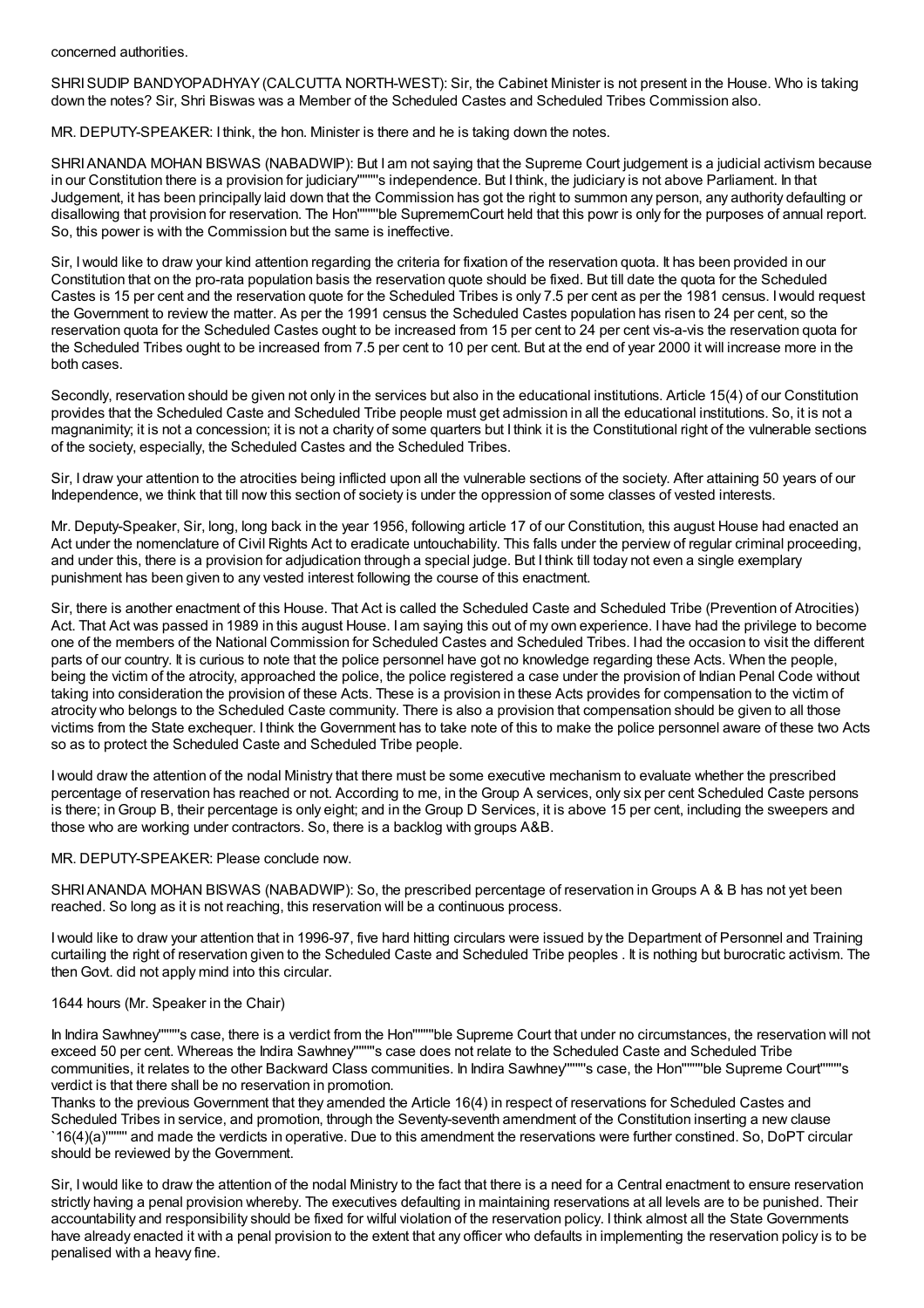I introduced a Bill in this respect, when Iwas a Minister in the West Bengal Government. So, there is an enactment with a penal provision to the extent that any officer who violates the reservation policy should be fined by the courts. That will also adversely affect ACR too. That is why, the officers have to take care of the proper implementation of the reservation policy.

It is my humble suggestion that I think Central this Government will take note of this and also to introduce a similar Bill regarding reservation policy. The Central Act would have lost its force deemed to be repealed and it would not have any locus standi with nonest of Reservation Policy.

Sir, with these few words, I support the amendment moved by the hon. Minister before this House.

MR. SPEAKER: Shri Prakash Ambedkar is the last speaker. Please conclude in two minutes as we have to send this Bill to the Rajya Sabha also.

... (Interruptions)

MR. SPEAKER: No, already 21 Members have participated in the discussion.

## ... (Interruptions)

SHRISANSUMA KHUNGGUR BWISWMUTHIARY(KOKRAJHAR): Sir, Imay also be given a chance to participate in the discussion. (Interruptions).

MR. SPEAKER: No, please. This is a very important Bill.

# ... (Interruptions)

SHRIPRAKASH YASHWANT AMBEDKAR (AKOLA): Sir, Irise to support the amendment moved by the hon. Minister. Every ten years, a similar Bill is being moved to extend the reservations in Lok Sabha and Assemblies by ten years. At the beginning, it was necessary to decast the Parliament itself, and with that intention, that is, to decast the Parliament, the reservation policy was introduced in the Constitution. Fifty years have passed, the society has moved forward, and we have landed ourselves into a system where we see casteism on wane but castes becoming stronger day by day. This is the social analogy which we are facing today. If we continue with the present system that we have, then we will be landing ourselves in a static state where neither those from the reserved category nor those from the general category have any chance of coming together. There is no attempt in this country, which is a heterogenous mass, to evolve itself under some common platform. Time and again, the situation is changing where, in the beginning, the Government machinery was used to settle the reservation policy, and now, what we see is that the courts are being used to settle the reservation policy.

Sir, it is time that we wake up to the social realities in this country. I know that the reservation has to continue because the attitude of the masses has not changed. But we have to give an opportunity to the masses also to change their attitude. Iwould welcome the hon. Minister''''''''s offer for a detailed discussion on the issues of the Scheduled Castes and the Scheduled Tribes, but I think not only the Government but also those who are in the Opposition, will have to come forward to see how we are going to overcome this dichotomy in which the Scheduled Castes claim themselves as Scheduled Castes and the general class remains as general class. This is a division in the society which, I think, we have to win over.

As I see the situation today, which is going from bad to worse, it is not because of the casteism but because of the caste being stronger. At the beginning of the Constitution, we decaste the parliamentary system. Today, it is necessary that the political parties are decaste. Except myself and Shri Sushil Kumar Shinde, I do not find anyone either being contested as a general candidate or being set up by the political parties. This is the attitude. The attitude of the political parties has to change now. I see a situation where masses are changing but the political parties are reluctant to change. Therefore, there has to be some means by which we can force the political parties to change their character itself. But I do not think we are having means whereby we are going to change the masses. It is only the attitude as to how you look into the situation, how you look at the issues that is going to change the society. If we do not bring about a change in the attitude, I see confrontation developing in the country itself.

May I express my concern regarding the privatisation in the economic sector that is taking place, which is supported both by the Congress and the BJP? In the days to come, the entire public sector is going to become private sector. I see two different things in this: (i) in the private sector, there is no reservation at all and (ii) if the entire public sector becomes private sector one day, indirectly we will be taking away the reservation benefits. There is a social change taking place in the Parliament itself, though it is slow. The proportion of the downtrodden is increasing day by day. We are following the liberalisation policy. What is the effect of the liberalisation policy? The effect of the liberalisation policy is that the economic power of the Parliament is being diminished day by day. We are facing a new situation in the times to come. If there is a total separation of economic power and political power and if there is a character change, a social change in this whole House itself, the House will be deprived of the economic power. They will be left only with the political power which has no meaning in the real sense at all. It is time that we sit and debate over this before the situation develops to such an extent that it becomes out of control.

Lastly, may I raise another issue? As I said, caste is becoming more stronger day by day. Are we not to follow the social mobility at all? Caste has a stigma, as it had in the Eighties when the use of the word `Harijan'''''''' was banned by the Government itself because it reflected upon certain parts of communities.

If you want social mobility in this country, if you want different societies to come together, I think it is time that we decide that the use of the word ''''''''caste'''''''' will also be banned in this country. If you start referring to them as different communities, we go into a wider plane where a community does not mean any detachment or it does not mean any privilege to anybody.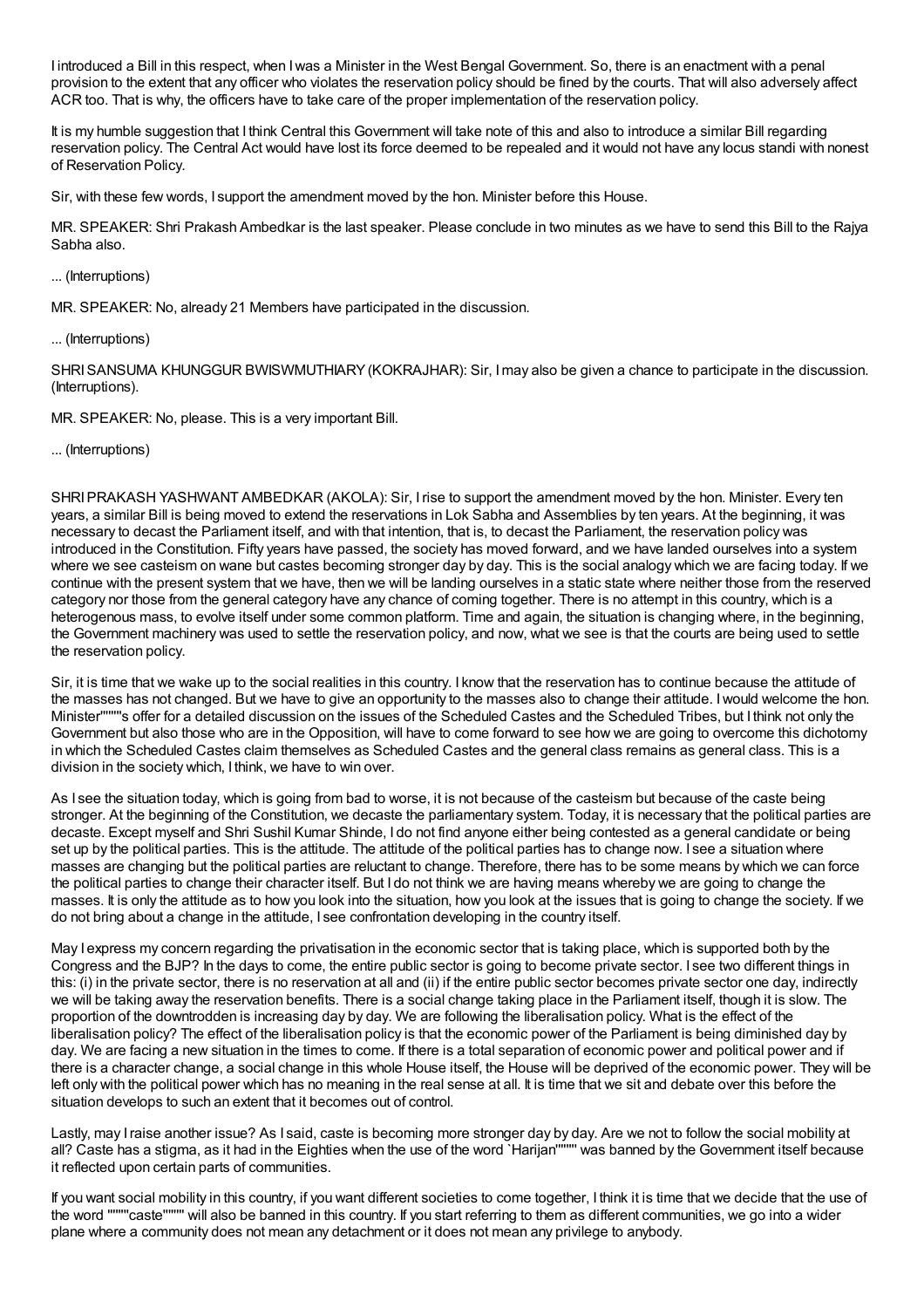We have to move out, upwards and if we have to move upwards, if we have to give social mobility. I do not think, just merely extending reservation by ten years we are going to achieve anything.

It was in the year 1952 when the father of this Constitution. Dr. Ambedkar made a demand to the Government to kindly make a process where the reservation is done away because he knew that one day these reservations are going to become in itself a hindrance to development. I know that today there is a confrontation in the judiciary and other places. Let us move along a social mobility plan, a social mobility where we bring communities together, we bring this heterogenous mass together and bring a feeling of oneness.

With these words I thank you and also support the Bill.

MR. SPEAKER: Now the hon. Minister to speak.

SHRI SANSUMA KHUNGGUR BWISWMUTHIARY (KOKRAJHAR): Sir, are we not Members of this august House?

अध्यक्ष महोदय : आप बैठ जाइये, यह बिल राज्य सभा को भी जाना है।

... (Interruptions)

MR. SPEAKER: You are also a Member of this House. Please take your seat.

SHRI SANSUMA KHUNGGUR BWISWMUTHIARY: Then why are we not allowed? ...(Interruptions)

### श्री सानछुमा खुंगुर बैसीमुथियारी : आप हमें ट्राइब्स के मुद्दे पर बोलने के लिए मौका नहीं दे रहे हैं।

MR. SPEAKER: Now the hon. Minister to speak.

THE MINISTER OF LAW, JUSTICE AND COMPANY AFFAIRS (SHRI RAM JETHMALANI): Mr. Speaker, Sir, I have heard with rapt attention the very informative, erudite and passionate speeches of 20 Members who have participated in the discussion on this Bill this afternoon. I would have taken a long time to deal with all those speeches and the points that have been raised. But we are all working today under constraints of time. I propose to be very brief: but not so brief as to show disrespect for the points that have been made in this House

Sir, summarising and surveying all the 20 speeches, three things emerge with complete unanimity. The first is that the original compulsions which compelled the Constitution-makers to provide for reservations both for the Scheduled Castes and the Scheduled Tribes and to some extent for the Anglo-Indian community continue. There has been some divergence of opinion. Some Members have said that nothing has been achieved ever since the reservations were instituted. Others have said, and my sister there has even arithmetically calculated and said that there has been ten per cent fulfilment of the dreams of the Constitution-makers.

But, Sir, whatever these differences, they have all agreed that even indignities and atrocities of the basest kind which disfigured the social scene in India many years ago still continue to disfigure many parts of the Indian landscape.

The second matter on which we are all united is that the benefits of reservations are confined to a select few and they have not percolated down to the vast majority of those who have suffered for centuries in this country.

#### 17.00 hrs

Therefore, there has to be a wider base for the spread of the benefits of reservations in the future. It seems that we are all united on this that the Bill must be passed. I am grateful to the House for this unanimity, but kindly do pardon me for taking a few more minutes of the time of this august House to make a comment, and a very brief one, on some of the points raised.

Sir, we all Members who take our seats in this House take an oath of loyalty to the Constitution of India. It is the Constitution of India which talks of human dignity and brotherhood. It is the Constitution of India which talks of the equality of all irrespective of caste, creed. colour or religion. It is a little unfair to characterise those who solemnly swear by the Constitution as Manuwadis. I liked the speech of my sister Kumari Mayawati. It was one of the most delightful speeches that I have heard from her, but if she said it in good humour. then. I will not even take the trouble of combating this assertion. But we are not Manuwadis, we are Ambedkarwadis,

#### कुमारी मायावती (अकबरपुर) : मैं आपका शुक्रिया अदा करती हूं यदि आप अपनी सोच में परिवर्तन लाते हैं।

SHRI RAM JETHMALANI: I have repeatedly declared my personal testament in this House. ....(Interruptions) I have repeatedly declared before this House that I consider Dr. Ambedkar not only as the architect of our Constitution, but in my personal life - both in social life and political life - I consider him my quide, friend, philosopher and of course a beacon light.

I do not wish to go into the wounds of the past. I do not wish to score political points. Some Members doubtless tried to make political points, but I do not wish to make any, I could seize upon the confession that was made that nothing had been achieved in fayour of the backward classes, the Scheduled Castes and the Scheduled Tribes. Some Members of the Congress Party said it. I could have said: Yes, this is true"""" and then, I could have turned the tables and said: `But we never have been in power for the last fifty years"""". I do not wish to do that and it is no use going into the past. Let us now concentrate on future.

Sometimes, a brief reference to the past may be necessary to evaluate the problems that perplex us and to find out the solutions of these extremely complex problems.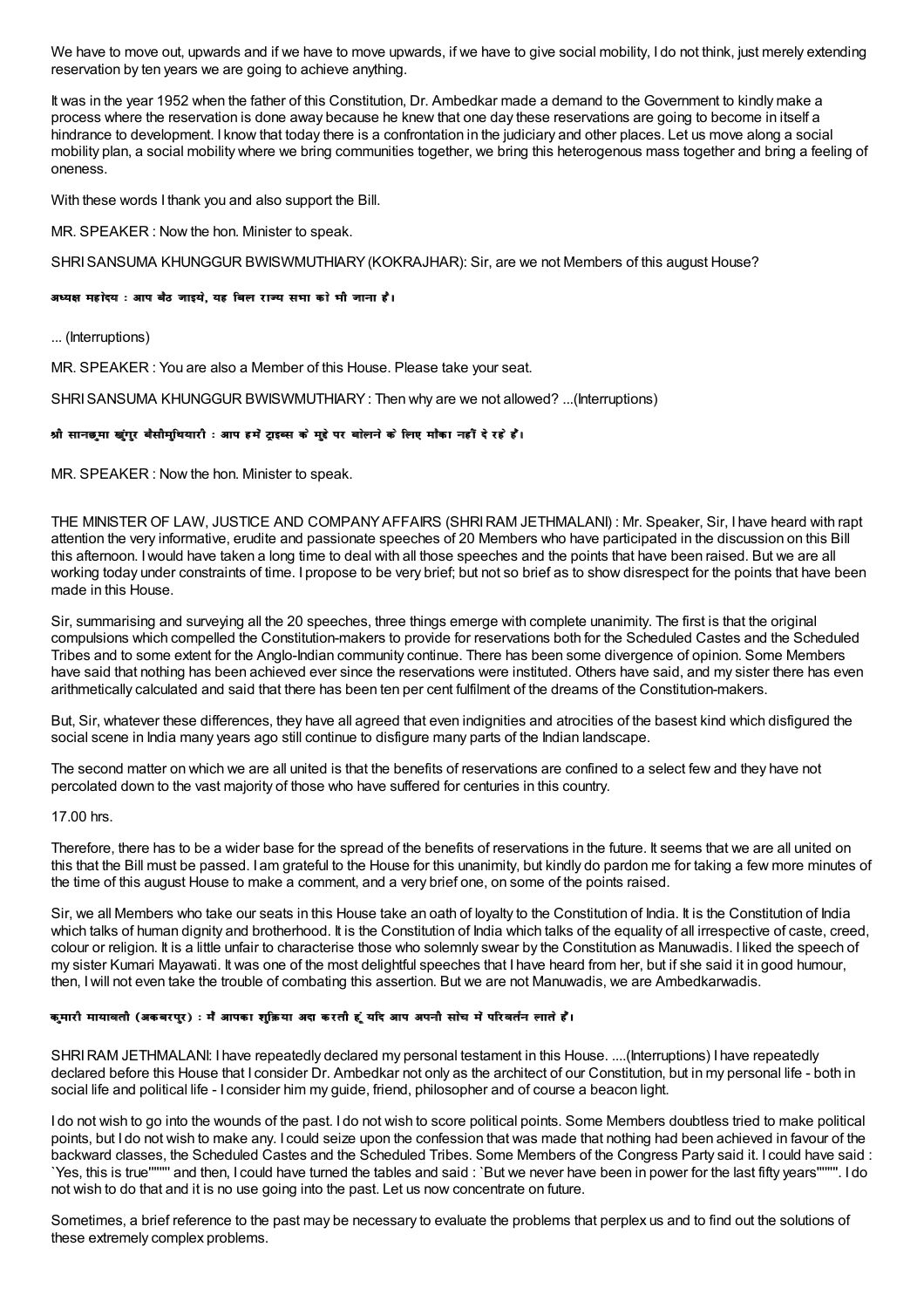Sir, Manusmriti is considered by some at least as a scripture and yet, I think, it is a tribute to the generosity, the catholicity, the rationality, and the secularism of the Indian mind, particularly the Hindu mind, that they have allowed their scriptures to be repealed by the Constitution of India and they have allowed their scriptures to be repealed by the laws made by the Parliament of this country. Shall we all unite together and unanimously pass a law proscribing those parts of Manusmriti which are inconsistent with the Constitution and the law of this land? ...(Interruptions) We will be willing, but please bear in mind that there are some adventitious disposable elements in the Hindu religion which we have been trying to get rid of for the last so many years. There are such disposable and adventitious elements in every faith. Are the followers of all faiths prepared to join in this crusade that it is the ultimate republic religion of India which will prevail over all other denominational religions? Join together in this great venture and that will be your greatest contribution to the establishment of a secular and unified society.

Sir, a reference was made by the very venerable friend Geetaji. She talked of the predominance of "Saraswati" over "Lakshmi". I whole-heartedly support it. The real problem, if you ask me, is the problem of education. If you give intensive education of the highest kind to all sections of the society, and particularly those who have suffered from centuries of oppression, you will have solved the major problem, and that is the key to the solution of all other subordinate problems.

To the Members of this House, Mr. Speaker, I am known as a practitioner of law, and now I have been temporarily a Minister of Law. But basically I am a teacher of law. I teach even now in three universities. In the National Law School of India, which has now turned out to be the Harvard of India, we have a system of reservations for the Scheduled Castes. We admit the Scheduled Caste students every year. We admit them even though they have less marks in the qualifying examination. Imyself have gone and taught those young boys; I have taught them and given them intensive training for three months, and those young boys from the Scheduled Castes have surpassed every other student, and in every test that has been prescribed, they have outclassed the students of the so-called higher castes.

My friend from the Shiv Sena, my colleague here, very rightly talked about the anger which sometimes is produced by reservations. Yes, I agree that there are some people who have the vanity to think that they are persons possessed of merit, and they become angry when the system of reservation does them out of a job. But I think, those who are thus angry must realise two things: that merit itself is not a matter of excellence or a matter of birth in a particular family. Ultimately, what is `merit'''''''' and who has defined `merit''''''''? Dr. Saroja was asking me to define `merit''''''''. Doctor, I confess my inability to define `merit''''''''; merit cannot be defined except by your social attitudes. After all, is a successful lawyer greater than a successful sweeper? How do you answer this question by any inference or criteria? No, it is a question of social attitude. We have been trained to think that a lawyer is a slightly better person than a sweeper. In some societies, possibly, it could be the other way; the social attitude might be different.

Reservations, my friends, are not a system of poverty alleviation; they are a system of compensation for historical wrongs, just as in Hindu law, we have a rule that a father''''''''s debts must descend upon the son, and the son is under a pious obligation to discharge the debts of his father. The present generation, the people of so-called merit, who are angry about reservations, must learn that the present society will have to pay for the sins of our ancestors. But this anger should not be left to continue for long. We have already continued it beyond the original contemplated period of ten years. We have increased it to 20, 30 or 40 or 50 years, and now, today, we are increasing it to 60. I suggest that within the next ten years, if we put together our entire moral, spiritual, and material resources, I have no doubt that given proper implementation of the safeguards for the Scheduled Castes and the Scheduled Tribes, we should be able to achieve within ten years what we have not achieved during the last 50 years.

SHRISANSUMA KHUNGGUR BWISWMUTHIARY: It is impossible.

SHRIRAM JETHMALANI: But Irequire your cooperation. I said, Mr. Speaker, that in my private capacity, not as a Minister of Law and Justice, I intend to call a big convention where those of you who want to come will come and those who have been denied today to speak freely, we will hear them for days together. We will sort out the problems, and we will find the solutions.

But there must be an honest conviction and pledge that you must carry out those resolutions with perfect candour, perfect industry and perfect honesty.

Some of my friends referred to legislation. Yes, my good friend Shri Ram Vilas Paswan has given us a model. He gave this model when he was a member of the previous Cabinet -- and not when he is a member of this Cabinet -- of which he was a distinguished member himself. He did produce a model piece of legislation. I can only promise that I have not had a look at it but Iwould certainly look at it and we would seriously consider what is today being done by purely Resolutions of the Government and by official memoranda, whether or not it should be converted into statutory obligations. That is what Shri Ram Vilas Paswan has asked for and I promise that we would look into it.

My friend, the distinguished Professor talked of `Mansikta ka vikas karo''''''''. Character cannot be legislated. Character has to come out of your own education; it has to come as a result of some little flash of light in your conscience. Law will not do. You are right in saying that in this country we have used the Scheduled Castes as pawns and also as vote banks in some instances, utilized them but never did things for them which they really deserved and which ought to have been done long long ago.

I do not wish to make a political argument today. My friend, the representative of the Samajwadi Party very rightly talked about corruption as being the ill of this nation. It was heart-rending to hear from him that direct testimony of an eye witness, that even in the matter of implementation of the safeguards for the Scheduled Castes there is gross corruption and the grossest kind of corruption. I am one with all Members of this House who have a commitment to removal of corruption. But corruption can only be removed if, first of all, there is vigorous law enforcement where law must not hang limp when it is faced with people who occupy the upper decks of our political life. Pledge yourself today to rigorous enforcement of the law relating to corruption and at least pledge that no one in his personal life shall seek any advantage by the practice of corruption and corruption will go and with it will improve the condition of the Scheduled Castes and the people belonging to the weaker sections of our society.

I assure you that myGovernment, my Prime Minister here and the entire Cabinet has the good of the Scheduled Castes and the Scheduled Tribes and others very deep in their heart. Can there be any greater evidence that my Prime Minister has created a separate Ministry of Tribal Affairs with a full-fledged Minister at the top? We have three full Cabinet Ministers belonging to the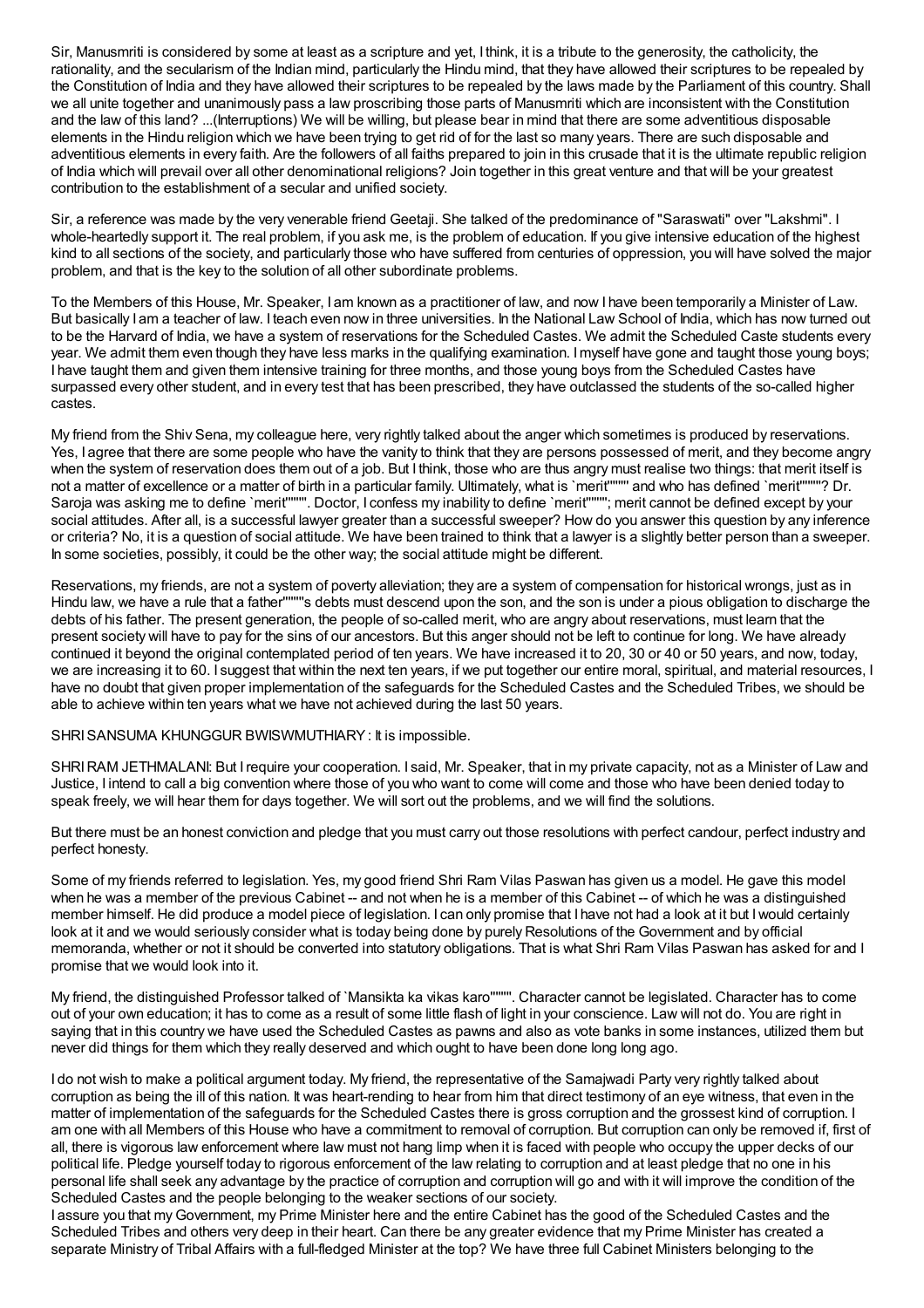Scheduled Castes and Schduled Tribes and we also have eight other Ministers with some of them having Independent charge of various Ministries. We are still looking for more talents. Believe me, I hope, some day, early enough, Iwill be displaced in my Ministry by some Member from the Scheduled Caste community. Maybe, it will have to be some student from the National Law School of India.

Four other topics were mentioned, namely, women, land reforms, the creamy layer and the use of the Eight Schedule to immunise this legislation from any constitutional attack in future. I assure you that all these topics will be very seriously considered.

SHRI KODIKUNNIL SURESH (ADOOR): What about the reservation in Raiva Sabha?

SHRIRAM JETHMALANI: Yes, the question of reservation in the Upper House at the State level and at the Central level are topics which we would meet together in an atmosphere free from time constraints and we will discuss them; we will hammer out solutions and again go back to the Parliament and, of course, persuade the Government to take the necessary steps.

Today I am grateful to you all for your patient hearing. May I now request that this Bill now be passed into law with unanimous acclaim.

MR. SPEAKER: Before I put the motion for consideration of the Bill to vote of the House, Imay inform the House that this being a Constitutional (Amendment) Bill, voting has to be by division.

Let the Lobbies be cleared--

Now, the Lobbies have been cleared.

Hon. Members, as the Division Numbers have not so far been allotted, it is not possible to hold the division by the Automatic Vote Recording slips.

Members will be supplied at their seats with `Aye''''''''/'No'''''''' printed slips for recording their votes. `Aye'''''''' slips are printed on one side in green, both in English and Hindi, and `No'''''''' in red on its reverse. On the slips, Members may kindly record votes of their choice by signing and writing legibly their names, Identity Card numbers .

... (Interruptions)

SHRIBASUDEB ACHARIA (BANKURA); Sir, we have not received Identity Cards. Let us write the number of the constituency.

SHRIPRIYARANJAN DASMUNSHI(RAIGANJ): Sir, let us write the name and the number of the constituency.

MR. SPEAKER: Okay, let it be the constituency number. On the slips, Members may kindly record votes of their choice by signing and writing legibly their names, constituency numbers, States/Union Territories and date, at the place specified on the slip. Members who desire to record `Abstention'''''''' may ask for the `Abstention'''''''' (yellow colour) slip. Immediately after recording his vote, each member should pass on his slip to the Division Clerk who will come to his seat to collect the same for handing over to the officers at the Table. Members are requested to fill in only one slip for Division.

Members are also requested not to leave their seats till the slips are collected by the Division Clerk.

The question is:

"That the Bill further to amend the Constitution of India, be taken into consideration."

The Lok Sabha divided:

MR. SPEAKER: The result of the division is:

Ayes: 383

Noes: Nil

The motion is carried by a majority of the total membership of the House and by a majority of not less than two-thirds of the Members present and voting.

The motion was adopted.

MR. SPEAKER: Let the Lobbies/doors be opened.

Now, the House will take up clause by clause consideration of the Bill.

Clause 2

MR. SPEAKER: There is an amendment to clause 2 moved by Shri Dileep Sanghani.

Shri Dileep Sanghani, are you moving your amendment?

श्री दिलीप संघाणी (अमरेली): मैं मूव नहीं कर रहा हूं।

MR. SPEAKER: He is not moving.

I shall now put clause 2 to the vote of the House.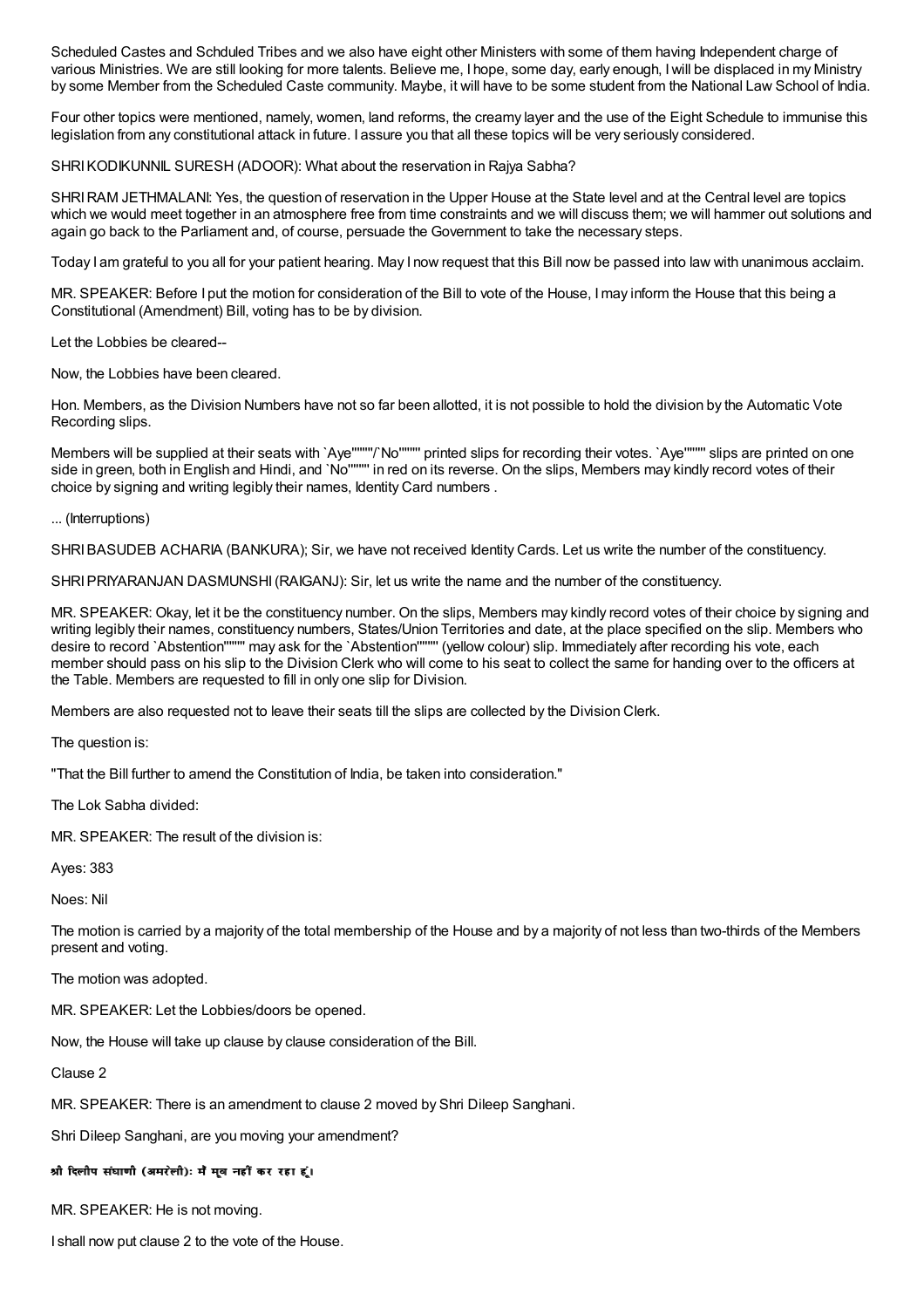Let the Lobbies be cleared--

Now the Lobbies are cleared.

The question is:

"That clause 2 stand part of the Bill".

The Lok Sabha divided:

MR. SPEAKER: The result of the division is:

Ayes: 381

Noes: 1

The motion is carried by a majority of the total membership of the House and by a majority of not less than two-thirds of the Members present and voting.

The motion was adopted.

Clause 2 was added to the Bill.

---

Clause 1

Amendment made:

Page 1, line3,--

for "Eighty-fourth"

substitute "Seventy-ninth" (1)

(Shri Ram Jethmalani)

MR. SPEAKER: The Lobbies are already cleared.

18.00 hrs.

I shall now put clause 1, as amended, to the vote of the House.

The question is:

"That clause 1, as amended, stand part of the Bill."

The Lok Sabha divided:

MR. SPEAKER: The result of the division is:

Ayes: 381

Noes: Nil

The motion is carried by a majority of the total membership of the House and by a majority of not less than two-thirds of the Members present and voting.

The motion was adopted.

Clause 1, as amended, was added to the Bill.

The Enacting Formula and the Title were added to the Bill.

-----

SHRIBUTA SINGH (JALORE): Mr. Speaker Sir, Imay be allowed to say a few words at this stage.

MR. SPEAKER: No, you have to give an advance notice for that.

... (Interruptions)

SHRI BUTA SINGH : Sir, I have to say only a few words... (Interruptions)

MR. SPEAKER: No, you have to give an advance notice.

... (Interruptions)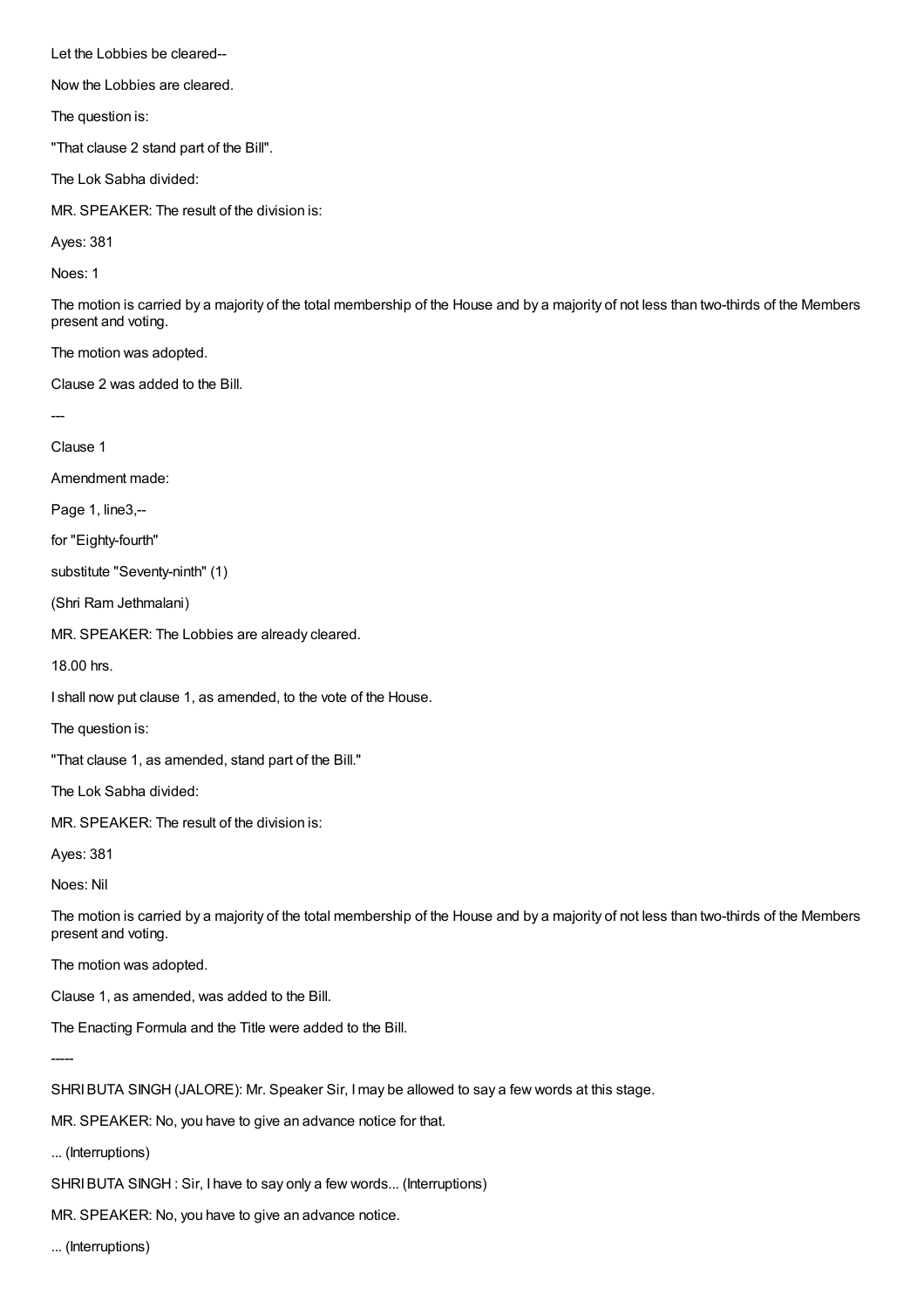SHRI BUTA SINGH : Sir, this is my request to the hon. Speaker... (Interruptions)

MR. SPEAKER: No, please.

(Interruptions)\*

SHRIBUTA SINGH : Sir, my request is to the hon. Minister incharge of the Bill... (Interruptions)

MR. SPEAKER: Shri Buta Singhji, you have to give a notice for that.

... (Interruptions)

SHRI BUTA SINGH : Sir, I may be allowed to speak only two lines... (Interruptions) Sir, the hon. Minister has missed one point... (Interruptions)

MR. SPEAKER: No, you cannot raise anything at this stage now.

... (Interruptions)

-----------------------------------------------------------------

\* Not Recorded.

MR. SPEAKER: The Lobbies are already cleared. I shall now put the motion before the House.

... (Interruptions)

SHRI BUTA SINGH: Sir, this is the procedure in this House that at the final reading of the Bill, a Member can make a statement... (Interruptions) Kindly see Rule 94... (Interruptions) Sir, Iraise a point of order under Rule 94... (Interruptions)

MR. SPEAKER: Please take your seat.

... (Interruptions)

SHRI BUTA SINGH: Sir, under Rule 94, I have the opportunity to say one sentence... (Interruptions) Sir, you kindly listen to me... (Interruptions)

MR. SPEAKER: I know, the Rule is there, but you have to give an advance notice.

... (Interruptions)

SHRI BUTA SINGH : Sir, I have given a notice to you... (Interruptions)

MR. SPEAKER: Now, you cannot give a notice like that. You will have to give an advance notice for that.

... (Interruptions)

SHRI BUTA SINGH: Sir, this will be depriving me of my right. At the final stage of the Bill, I have a right to speak. Shri Jethmalaniji knows that... (Interruptions) Let him say so.

MR. SPEAKER: If you have given an advance notice, you can speak.

SHRI BUTA SINGH : Sir, I have given you the notice... (Interruptions)

MR. SPEAKER: No, you have not given the notice.

SHRI BUTA SINGH : Sir, I have written in hand and given it to you ... (Interruptions)

MR. SPEAKER: Not now, Buta Singhji, you have to give an advance notice.

SHRIBUTA SINGH : When amendments are moved, it is given in hand only. How could I give a notice in the morning for that? How did I know that the hon. Minister would miss this point?... (Interruptions) Sir, the hon. Minister has missed a vital point in the third reading and Iwant to bring that to your notice... (Interruptions)

MR. SPEAKER: Shri Buta Singhji, you should not create a new precedent. You should understand this.

... (Interruptions)

SHRIBUTA SINGH: Sir, there is a very important constitutional point. If you permit me, Iwill say... (Interruptions)

MR. SPEAKER: In the morning also, you had taken 45 minutes on this debate.

SHRIBUTA SINGH : That is right Sir, but that was the wish of the House. Iwas allowed by the House. Sir, Iwill just say one line and I have done it... (Interruptions)

MR. SPEAKER: No, please.